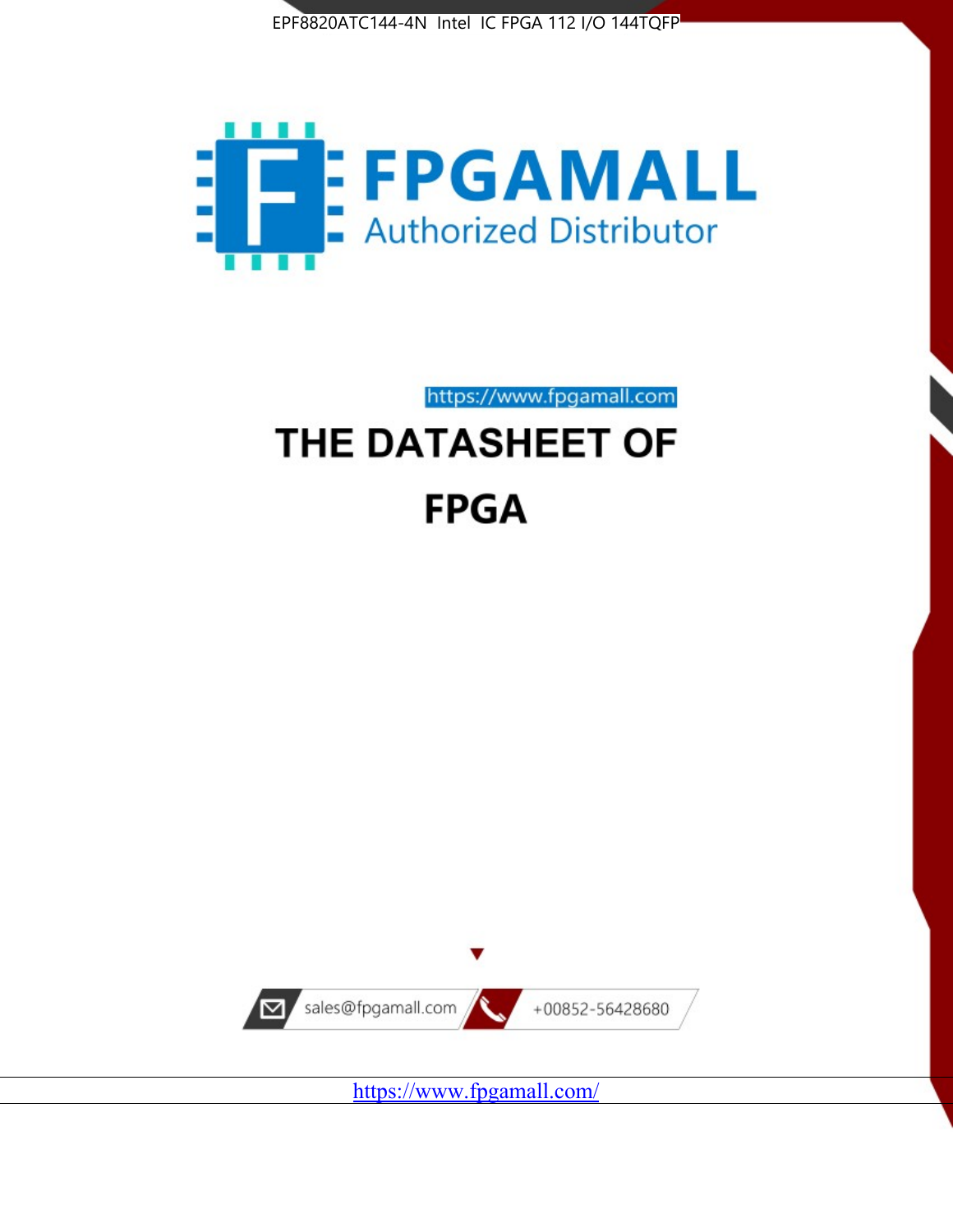#### EPF8820ATC144-4N Intel IC FPGA 112 I/O 144TQFP



### **FLEX 8000**

**Programmable Logic Device Family**

#### **January 2003, ver. 11.1 Data Sheet**

### Features...

Low-cost, high-density, register-rich CMOS programmable logic device (PLD) family (see Table 1)

- 2,500 to 16,000 usable gates
- 282 to 1,500 registers
- System-level features
	- In-circuit reconfigurability (ICR) via external configuration devices or intelligent controller
	- Fully compliant with the peripheral component interconnect Special Interest Group (PCI SIG) *PCI Local Bus Specification, Revision 2.2* for 5.0-V operation
	- Built-in Joint Test Action Group (JTAG) boundary-scan test (BST) circuitry compliant with IEEE Std. 1149.1-1990 on selected devices
	- MultiVolt<sup>™</sup> I/O interface enabling device core to run at  $5.0 V$ , while I/O pins are compatible with 5.0-V and 3.3-V logic levels
	- Low power consumption (typical specification is 0.5 mA or less in standby mode)
- Flexible interconnect
	- FastTrack<sup>®</sup> Interconnect continuous routing structure for fast, predictable interconnect delays
	- Dedicated carry chain that implements arithmetic functions such as fast adders, counters, and comparators (automatically used by software tools and megafunctions)
	- Dedicated cascade chain that implements high-speed, high-fan-in logic functions (automatically used by software tools and megafunctions)
	- Tri-state emulation that implements internal tri-state nets
- Powerful I/O pins
- Programmable output slew-rate control reduces switching noise

| <b>Feature</b>            | <b>EPF8282A</b><br><b>EPF8282AV</b> | <b>EPF8452A</b> | <b>EPF8636A</b> | <b>EPF8820A</b> | <b>EPF81188A</b> | <b>EPF81500A</b> |  |  |  |  |  |
|---------------------------|-------------------------------------|-----------------|-----------------|-----------------|------------------|------------------|--|--|--|--|--|
| Usable gates              | 2,500                               | 4.000           | 6,000           | 8,000           | 12.000           | 16,000           |  |  |  |  |  |
| Flipflops                 | 282                                 | 452             | 636             | 820             | 1.188            | 1,500            |  |  |  |  |  |
| Logic array blocks (LABs) | 26                                  | 42              | 63              | 84              | 126              | 162              |  |  |  |  |  |
| Logic elements (LEs)      | 208                                 | 336             | 504             | 672             | 1.008            | 1,296            |  |  |  |  |  |
| Maximum user I/O pins     | 78                                  | 120             | 136             | 152             | 184              | 208              |  |  |  |  |  |

#### *Table 1. FLEX 8000 Device Features*

#### **Altera Corporation 1**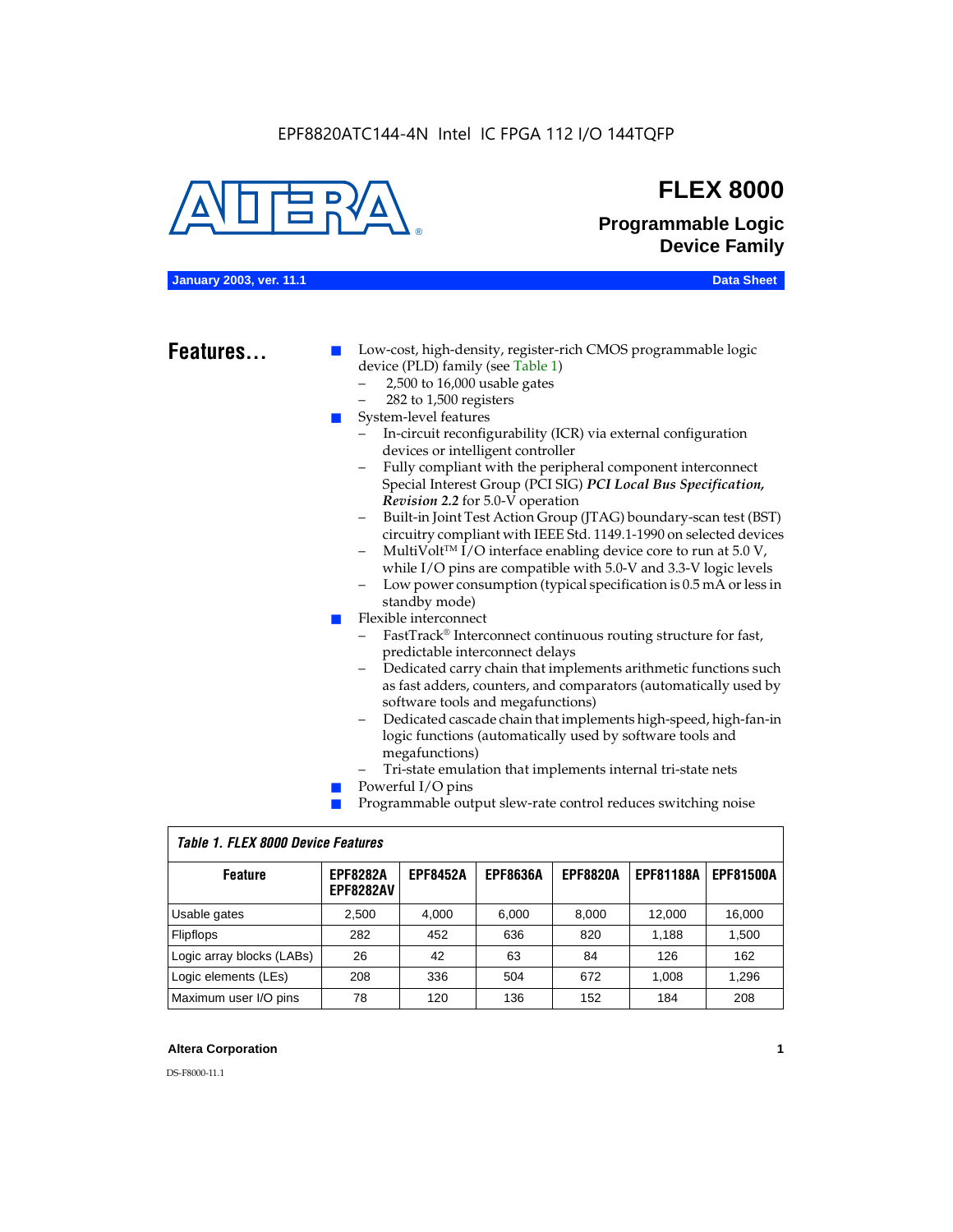### EPF8820ATC144-4N Intel IC FPGA 112 I/O 144TQFP

#### **FLEX 8000 Programmable Logic Device Family Data Sheet**

| JTAG BST circuitry          | Yes | No | Yes                                                                                                                                                                                                                                                                                                                                                                                                                                                                                                                                                                                                            | Yes | No | Yes                                                                                                                                    |
|-----------------------------|-----|----|----------------------------------------------------------------------------------------------------------------------------------------------------------------------------------------------------------------------------------------------------------------------------------------------------------------------------------------------------------------------------------------------------------------------------------------------------------------------------------------------------------------------------------------------------------------------------------------------------------------|-----|----|----------------------------------------------------------------------------------------------------------------------------------------|
| and More<br><b>Features</b> |     |    | Peripheral register for fast setup and clock-to-output delay<br>Fabricated on an advanced SRAM process<br>Available in a variety of packages with 84 to 304 pins (see Table 2)<br>the Altera® MAX+PLUS® II development system for Windows-based<br>PCs, as well as Sun SPARCstation, HP 9000 Series 700/800, and IBM<br>RISC System/6000 workstations<br>Additional design entry and simulation support provided by EDIF<br>200 and 300 netlist files, library of parameterized modules (LPM),<br>manufacturers such as Cadence, Exemplar Logic, Mentor Graphics,<br>OrCAD, Synopsys, Synplicity, and Veribest |     |    | Software design support and automatic place-and-route provided by<br>Verilog HDL, VHDL, and other interfaces to popular EDA tools from |

| Table 2. FLEX 8000 Package Options & I/O Pin Count<br><i>Note</i> $(1)$ |                           |                               |                            |                               |                              |                       |                               |                              |                              |                               |                              |                               |
|-------------------------------------------------------------------------|---------------------------|-------------------------------|----------------------------|-------------------------------|------------------------------|-----------------------|-------------------------------|------------------------------|------------------------------|-------------------------------|------------------------------|-------------------------------|
| <b>Device</b>                                                           | 84-<br>Pin<br><b>PLCC</b> | $100 -$<br>Pin<br><b>TOFP</b> | 144-<br>Pin<br><b>TQFP</b> | $160 -$<br>Pin<br><b>POFP</b> | $160 -$<br>Pin<br><b>PGA</b> | $192 -$<br>Pin<br>PGA | $208 -$<br>Pin<br><b>POFP</b> | $225 -$<br>Pin<br><b>BGA</b> | $232 -$<br>Pin<br><b>PGA</b> | $240 -$<br>Pin<br><b>POFP</b> | $280 -$<br>Pin<br><b>PGA</b> | $304 -$<br>Pin<br><b>ROFP</b> |
| EPF8282A                                                                | 68                        | 78                            |                            |                               |                              |                       |                               |                              |                              |                               |                              |                               |
| EPF8282AV                                                               |                           | 78                            |                            |                               |                              |                       |                               |                              |                              |                               |                              |                               |
| EPF8452A                                                                | 68                        | 68                            |                            | 120                           | 120                          |                       |                               |                              |                              |                               |                              |                               |
| EPF8636A                                                                | 68                        |                               |                            | 118                           |                              | 136                   | 136                           |                              |                              |                               |                              |                               |
| EPF8820A                                                                |                           |                               | 112                        | 120                           |                              | 152                   | 152                           | 152                          |                              |                               |                              |                               |
| EPF81188A                                                               |                           |                               |                            |                               |                              |                       | 148                           |                              | 184                          | 184                           |                              |                               |
| EPF81500A                                                               |                           |                               |                            |                               |                              |                       |                               |                              |                              | 181                           | 208                          | 208                           |

#### *Note:*

(1) FLEX 8000 device package types include plastic J-lead chip carrier (PLCC), thin quad flat pack (TQFP), plastic quad flat pack (PQFP), power quad flat pack (RQFP), ball-grid array (BGA), and pin-grid array (PGA) packages.

### **General Description**

Altera's Flexible Logic Element MatriX (FLEX®) family combines the benefits of both erasable programmable logic devices (EPLDs) and fieldprogrammable gate arrays (FPGAs). The FLEX 8000 device family is ideal for a variety of applications because it combines the fine-grained architecture and high register count characteristics of FPGAs with the high speed and predictable interconnect delays of EPLDs. Logic is implemented in LEs that include compact 4-input look-up tables (LUTs) and programmable registers. High performance is provided by a fast, continuous network of routing resources.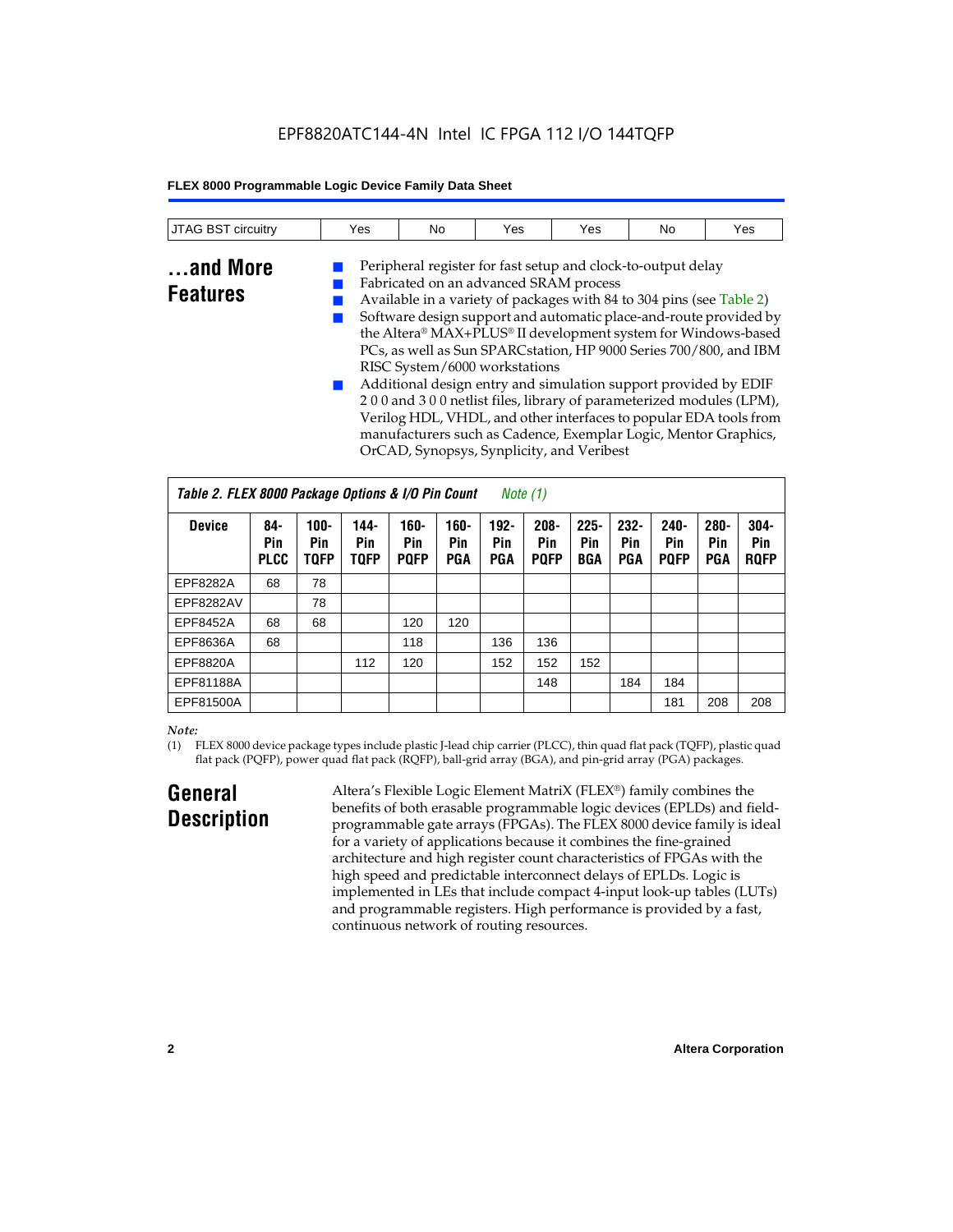FLEX 8000 devices provide a large number of storage elements for applications such as digital signal processing (DSP), wide-data-path manipulation, and data transformation. These devices are an excellent choice for bus interfaces, TTL integration, coprocessor functions, and high-speed controllers. The high-pin-count packages can integrate multiple 32-bit buses into a single device. Table 3 shows FLEX 8000 performance and LE requirements for typical applications.

| Tadie S. Flex ouuu perioriitailce |                 |       |                    |     |            |  |  |  |  |  |  |
|-----------------------------------|-----------------|-------|--------------------|-----|------------|--|--|--|--|--|--|
| <b>Application</b>                | <b>LEs Used</b> |       | <b>Speed Grade</b> |     |            |  |  |  |  |  |  |
|                                   |                 | $A-2$ | A-3                | A-4 |            |  |  |  |  |  |  |
| 16-bit loadable counter           | 16              | 125   | 95                 | 83  | <b>MHz</b> |  |  |  |  |  |  |
| 16-bit up/down counter            | 16              | 125   | 95                 | 83  | <b>MHz</b> |  |  |  |  |  |  |
| 24-bit accumulator                | 24              | 87    | 67                 | 58  | <b>MHz</b> |  |  |  |  |  |  |
| 16-bit address decode             | 4               | 4.2   | 4.9                | 6.3 | ns         |  |  |  |  |  |  |
| 16-to-1 multiplexer               | 10              | 6.6   | 7.9                | 9.5 | ns         |  |  |  |  |  |  |

### *Table 3. FLEX 8000 Performance*

All FLEX 8000 device packages provide four dedicated inputs for synchronous control signals with large fan-outs. Each I/O pin has an associated register on the periphery of the device. As outputs, these registers provide fast clock-to-output times; as inputs, they offer quick setup times.

The logic and interconnections in the FLEX 8000 architecture are configured with CMOS SRAM elements. FLEX 8000 devices are configured at system power-up with data stored in an industry-standard parallel EPROM or an Altera serial configuration devices, or with data provided by a system controller. Altera offers the EPC1, EPC1213, EPC1064, and EPC1441 configuration devices, which configure FLEX 8000 devices via a serial data stream. Configuration data can also be stored in an industry-standard  $32 K \times 8$  bit or larger configuration device, or downloaded from system RAM. After a FLEX 8000 device has been configured, it can be reconfigured in-circuit by resetting the device and loading new data. Because reconfiguration requires less than 100 ms, realtime changes can be made during system operation. For information on how to configure FLEX 8000 devices, go to the following documents:

- Configuration Devices for APEX & FLEX Devices Data Sheet
- $BitBlaster$  Serial Download Cable Data Sheet
- ByteBlasterMV Parallel Port Download Cable Data Sheet
- *Application Note 33 (Configuring FLEX 8000 Devices)*
- *Application Note 38 (Configuring Multiple FLEX 8000 Devices)*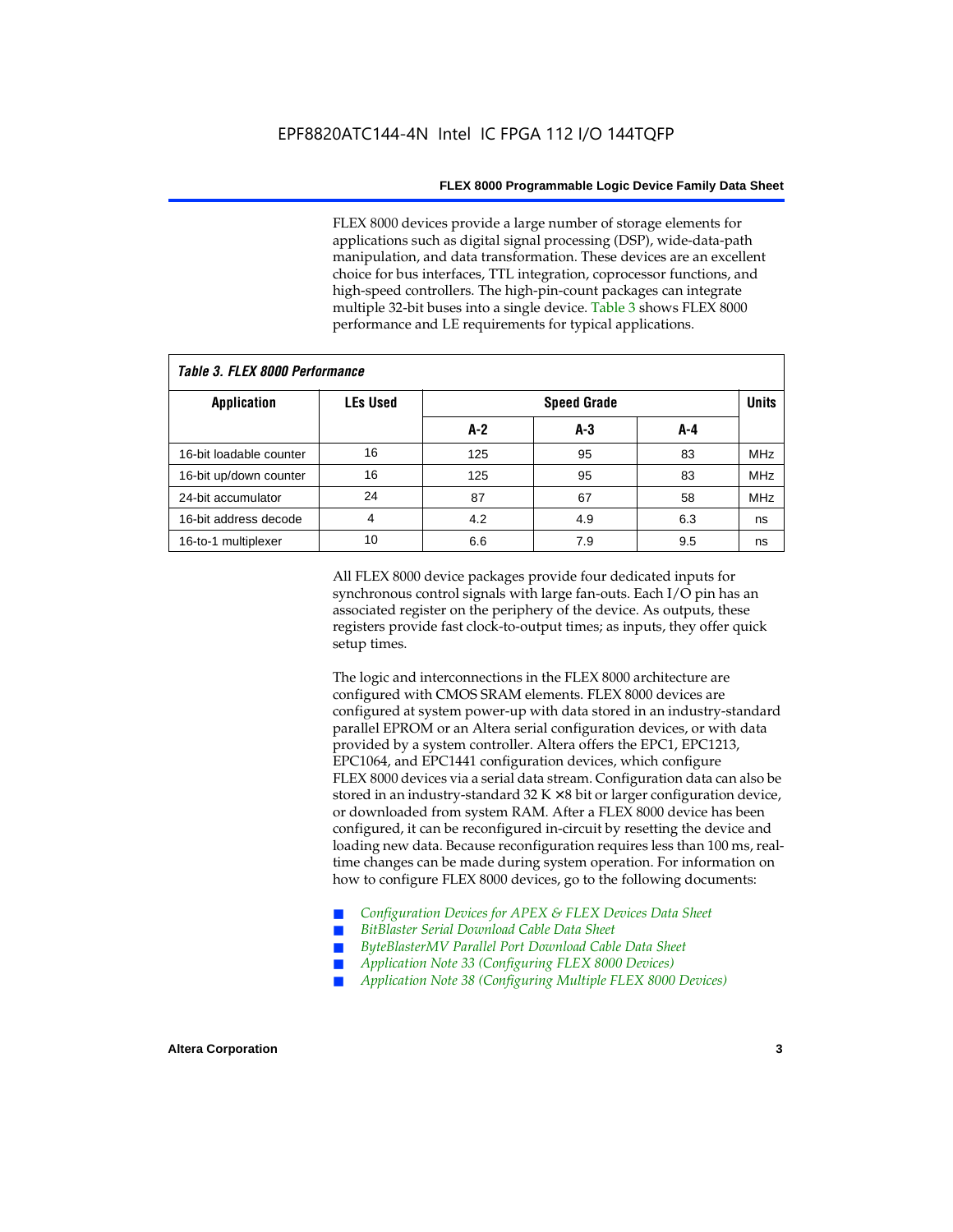FLEX 8000 devices contain an optimized microprocessor interface that permits the microprocessor to configure FLEX 8000 devices serially, in parallel, synchronously, or asynchronously. The interface also enables the microprocessor to treat a FLEX 8000 device as memory and configure the device by writing to a virtual memory location, making it very easy for the designer to create configuration software.

The FLEX 8000 family is supported by Altera's MAX+PLUS II development system, a single, integrated package that offers schematic, text—including the Altera Hardware Description Language (AHDL), VHDL, and Verilog HDL—and waveform design entry, compilation and logic synthesis, simulation and timing analysis, and device programming. The MAX+PLUS II software provides EDIF 2 0 0 and 3 0 0, library of parameterized modules (LPM), VHDL, Verilog HDL, and other interfaces for additional design entry and simulation support from other industrystandard PC- and UNIX workstation-based EDA tools. The MAX+PLUS II software runs on Windows-based PCs and Sun SPARCstation, HP 9000 Series 700/800, and IBM RISC System/6000 workstations.

The MAX+PLUS II software interfaces easily with common gate array EDA tools for synthesis and simulation. For example, the MAX+PLUS II software can generate Verilog HDL files for simulation with tools such as Cadence Verilog-XL. Additionally, the MAX+PLUS II software contains EDA libraries that use device-specific features such as carry chains, which are used for fast counter and arithmetic functions. For instance, the Synopsys Design Compiler library supplied with the MAX+PLUS II development system includes DesignWare functions that are optimized for the FLEX 8000 architecture.



For more information on the MAX+PLUS II software, go to the *MAX+PLUS II Programmable Logic Development System & Software Data Sheet*.

## **Functional Description**

The FLEX 8000 architecture incorporates a large matrix of compact building blocks called logic elements (LEs). Each LE contains a 4-input LUT that provides combinatorial logic capability and a programmable register that offers sequential logic capability. The fine-grained structure of the LE provides highly efficient logic implementation.

Eight LEs are grouped together to form a logic array block (LAB). Each FLEX 8000 LAB is an independent structure with common inputs, interconnections, and control signals. The LAB architecture provides a coarse-grained structure for high device performance and easy routing.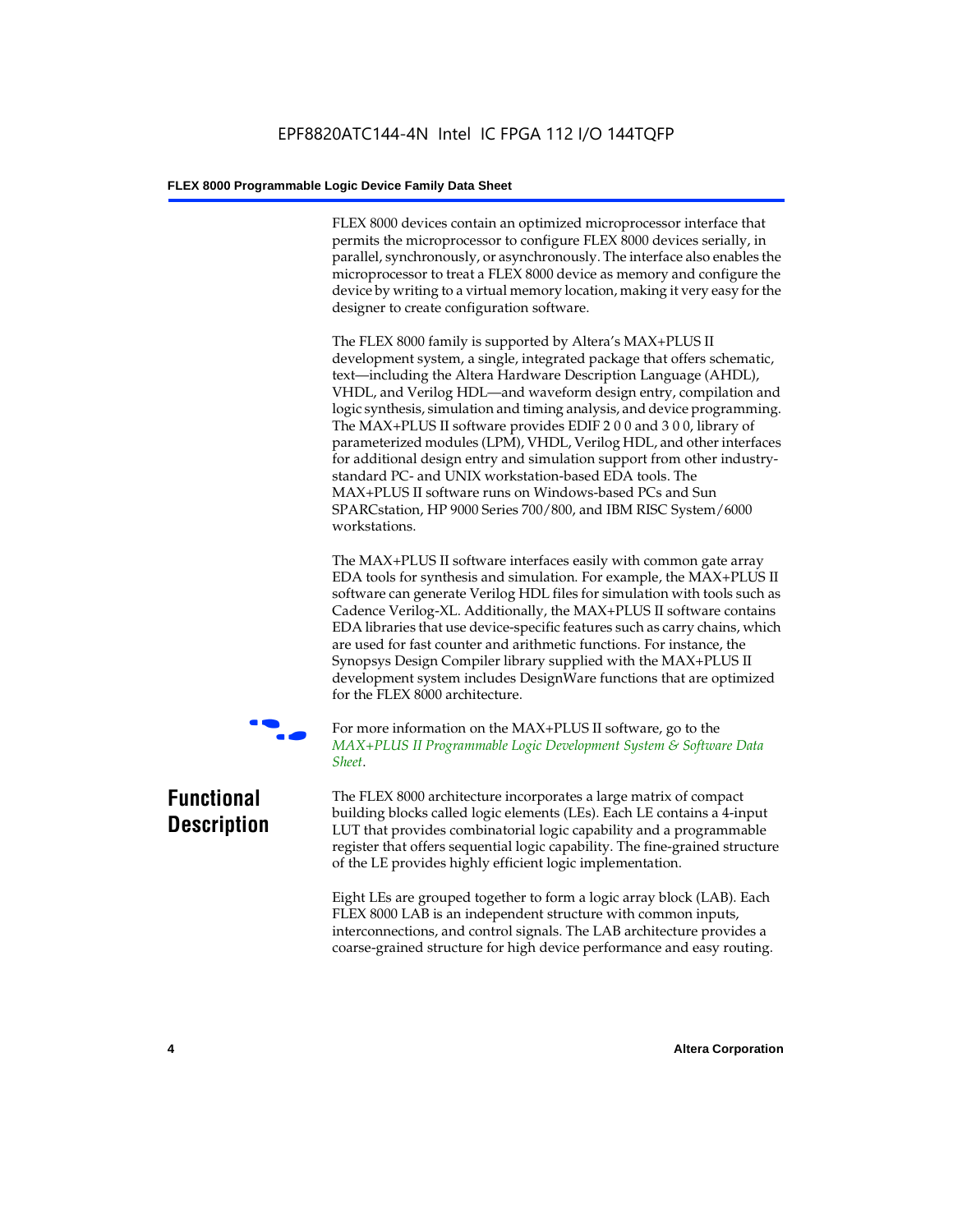Figure 1 shows a block diagram of the FLEX 8000 architecture. Each group of eight LEs is combined into an LAB; LABs are arranged into rows and columns. The I/O pins are supported by I/O elements (IOEs) located at the ends of rows and columns. Each IOE contains a bidirectional I/O buffer and a flipflop that can be used as either an input or output register.



Signal interconnections within FLEX 8000 devices and between device pins are provided by the FastTrack Interconnect, a series of fast, continuous channels that run the entire length and width of the device. IOEs are located at the end of each row (horizontal) and column (vertical) FastTrack Interconnect path.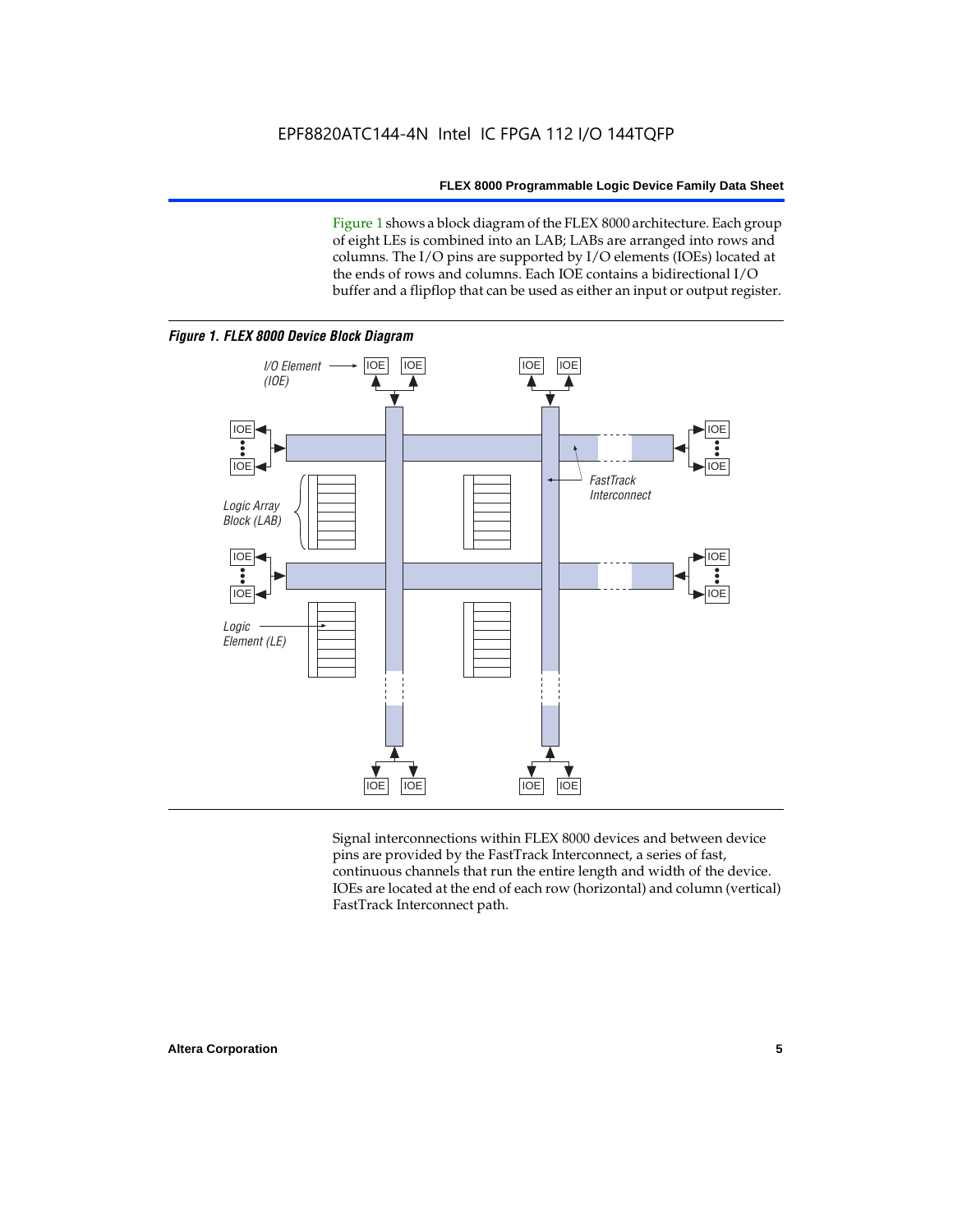### **Logic Array Block**

A logic array block (LAB) consists of eight LEs, their associated carry and cascade chains, LAB control signals, and the LAB local interconnect. The LAB provides the coarse-grained structure of the FLEX 8000 architecture. This structure enables FLEX 8000 devices to provide efficient routing, high device utilization, and high performance. Figure 2 shows a block diagram of the FLEX 8000 LAB.



**6 Altera Corporation**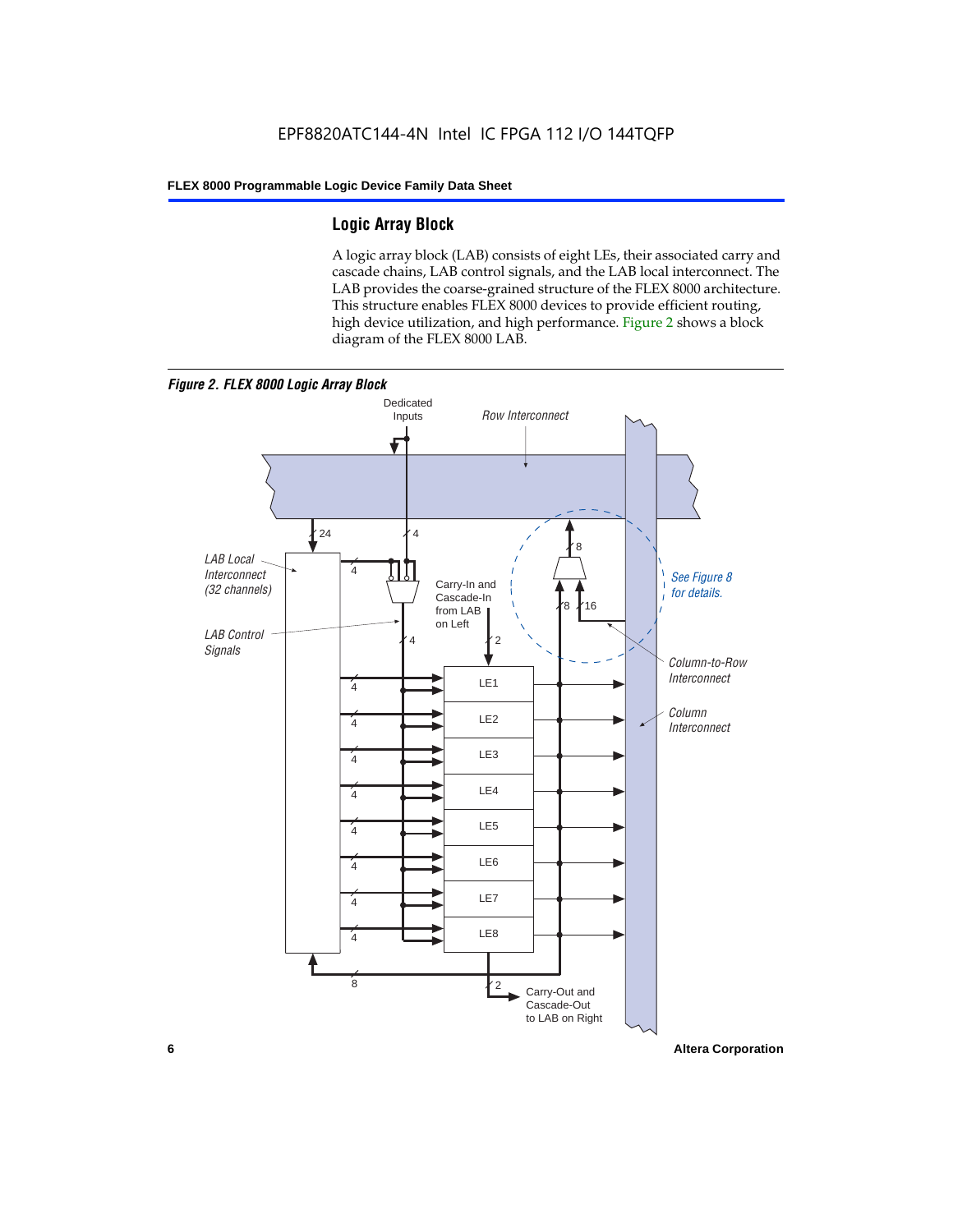Each LAB provides four control signals that can be used in all eight LEs. Two of these signals can be used as clocks, and the other two for clear/preset control. The LAB control signals can be driven directly from a dedicated input pin, an I/O pin, or any internal signal via the LAB local interconnect. The dedicated inputs are typically used for global clock, clear, or preset signals because they provide synchronous control with very low skew across the device. FLEX 8000 devices support up to four individual global clock, clear, or preset control signals. If logic is required on a control signal, it can be generated in one or more LEs in any LAB and driven into the local interconnect of the target LAB.

#### **Logic Element**

The logic element (LE) is the smallest unit of logic in the FLEX 8000 architecture, with a compact size that provides efficient logic utilization. Each LE contains a 4-input LUT, a programmable flipflop, a carry chain, and cascade chain. Figure 3 shows a block diagram of an LE.



The LUT is a function generator that can quickly compute any function of four variables. The programmable flipflop in the LE can be configured for D, T, JK, or SR operation. The clock, clear, and preset control signals on the flipflop can be driven by dedicated input pins, general-purpose I/O pins, or any internal logic. For purely combinatorial functions, the flipflop is bypassed and the output of the LUT goes directly to the output of the LE.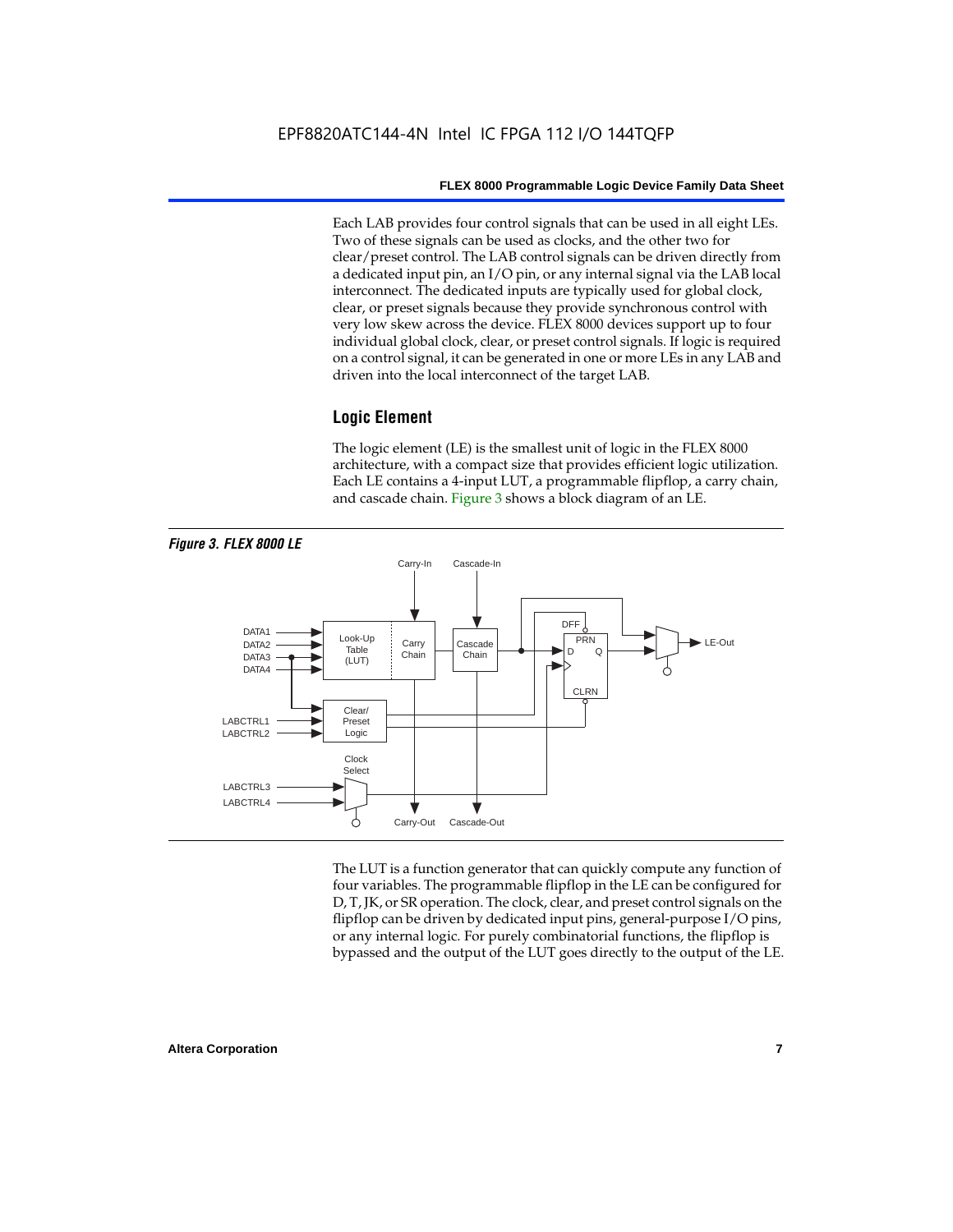The FLEX 8000 architecture provides two dedicated high-speed data paths—carry chains and cascade chains—that connect adjacent LEs without using local interconnect paths. The carry chain supports highspeed counters and adders; the cascade chain implements wide-input functions with minimum delay. Carry and cascade chains connect all LEs in an LAB and all LABs in the same row. Heavy use of carry and cascade chains can reduce routing flexibility. Therefore, the use of carry and cascade chains should be limited to speed-critical portions of a design.

#### *Carry Chain*

The carry chain provides a very fast (less than 1 ns) carry-forward function between LEs. The carry-in signal from a lower-order bit moves forward into the higher-order bit via the carry chain, and feeds into both the LUT and the next portion of the carry chain. This feature allows the FLEX 8000 architecture to implement high-speed counters and adders of arbitrary width. The MAX+PLUS II Compiler can create carry chains automatically during design processing; designers can also insert carry chain logic manually during design entry.

Figure 4 shows how an *n*-bit full adder can be implemented in *n* + 1 LEs with the carry chain. One portion of the LUT generates the sum of two bits using the input signals and the carry-in signal; the sum is routed to the output of the LE. The register is typically bypassed for simple adders, but can be used for an accumulator function. Another portion of the LUT and the carry chain logic generate the carry-out signal, which is routed directly to the carry-in signal of the next-higher-order bit. The final carry-out signal is routed to another LE, where it can be used as a general-purpose signal. In addition to mathematical functions, carry chain logic supports very fast counters and comparators.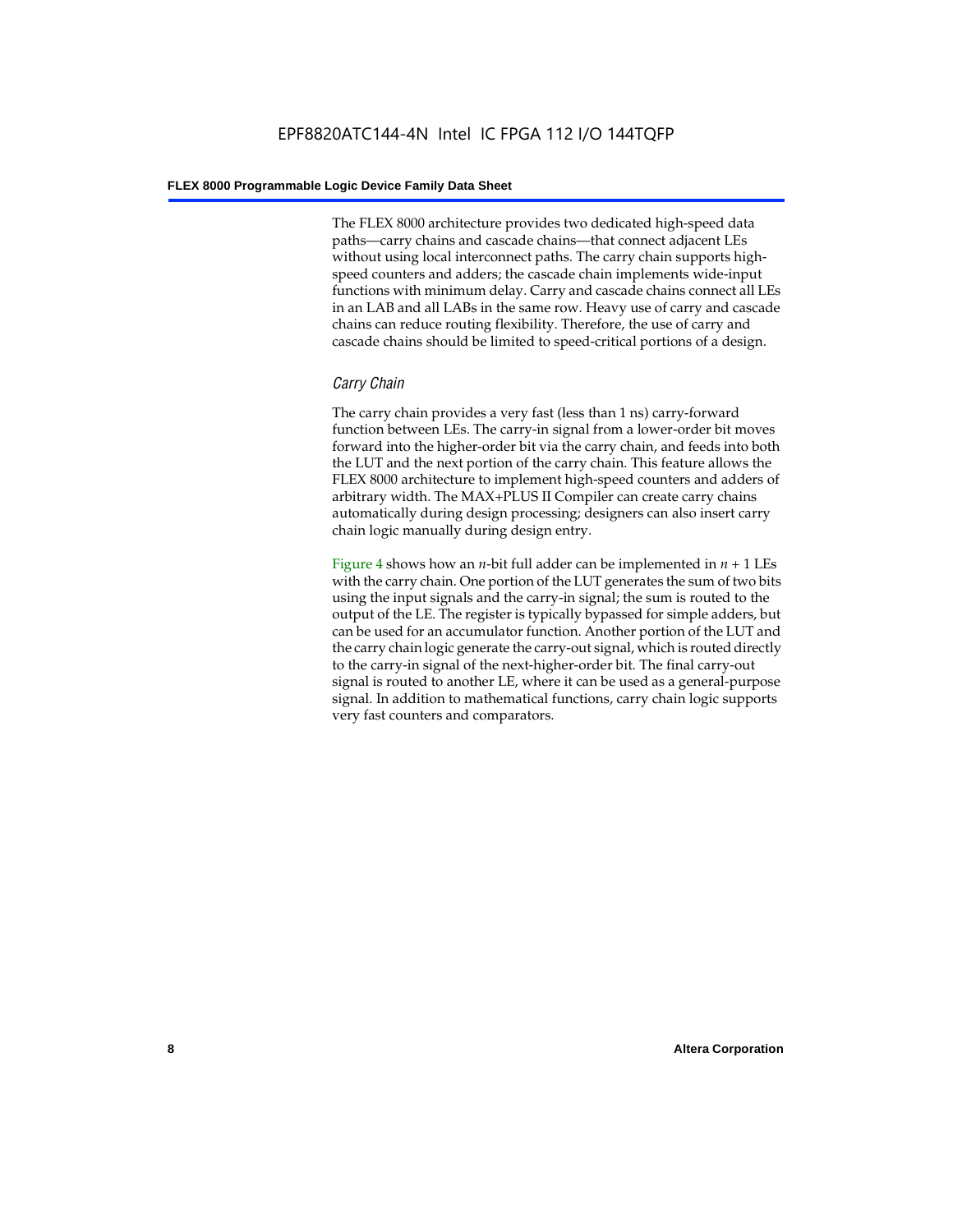

*Figure 4. FLEX 8000 Carry Chain Operation*

#### *Cascade Chain*

With the cascade chain, the FLEX 8000 architecture can implement functions that have a very wide fan-in. Adjacent LUTs can be used to compute portions of the function in parallel; the cascade chain serially connects the intermediate values. The cascade chain can use a logical AND or logical OR (via De Morgan's inversion) to connect the outputs of adjacent LEs. Each additional LE provides four more inputs to the effective width of a function, with a delay as low as 0.6 ns per LE.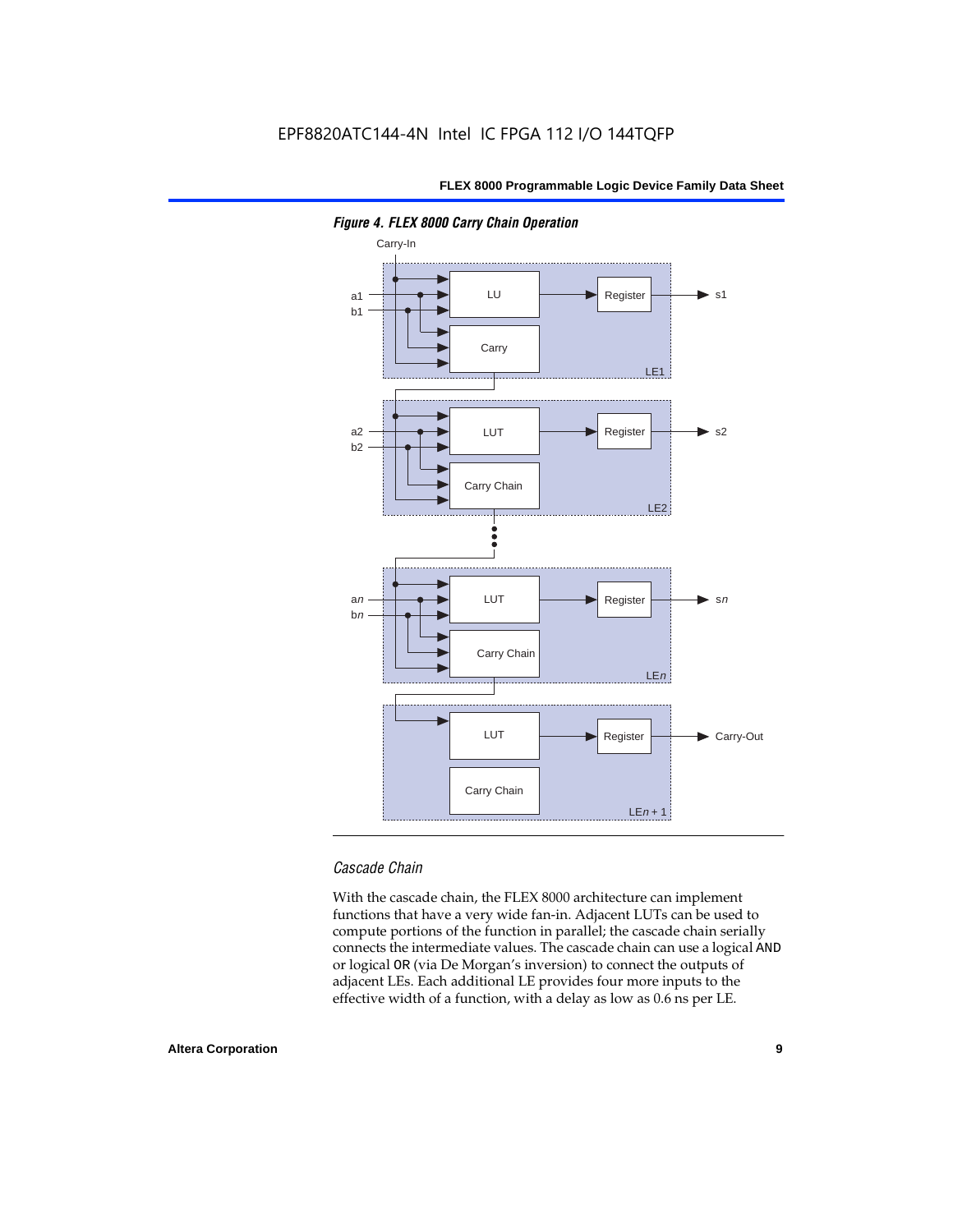The MAX+PLUS II Compiler can create cascade chains automatically during design processing; designers can also insert cascade chain logic manually during design entry. Cascade chains longer than eight LEs are automatically implemented by linking LABs together. The last LE of an LAB cascades to the first LE of the next LAB.

Figure 5 shows how the cascade function can connect adjacent LEs to form functions with a wide fan-in. These examples show functions of 4*n* variables implemented with *n* LEs. For a device with an A-2 speed grade, the LE delay is 2.4 ns; the cascade chain delay is 0.6 ns. With the cascade chain, 4.2 ns is needed to decode a 16-bit address.



*Figure 5. FLEX 8000 Cascade Chain Operation*

#### *LE Operating Modes*

The FLEX 8000 LE can operate in one of four modes, each of which uses LE resources differently. See Figure 6. In each mode, seven of the ten available inputs to the LE—the four data inputs from the LAB local interconnect, the feedback from the programmable register, and the carry-in and cascade-in from the previous LE—are directed to different destinations to implement the desired logic function. The three remaining inputs to the LE provide clock, clear, and preset control for the register. The MAX+PLUS II software automatically chooses the appropriate mode for each application. Design performance can also be enhanced by designing for the operating mode that supports the desired application.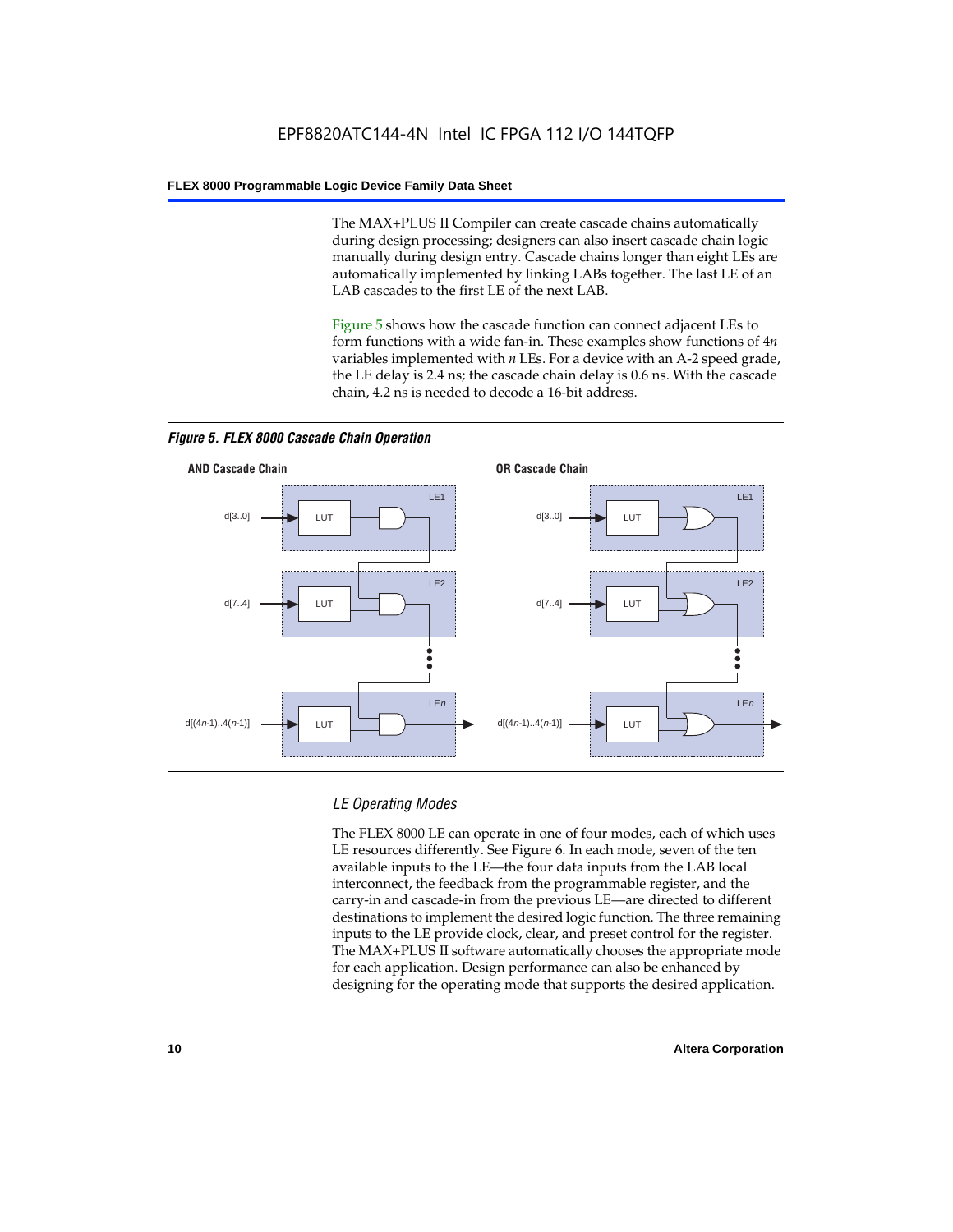#### *Figure 6. FLEX 8000 LE Operating Modes*



#### **Arithmetic Mode**



#### **Up/Down Counter Mode**



#### **Clearable Counter Mode**

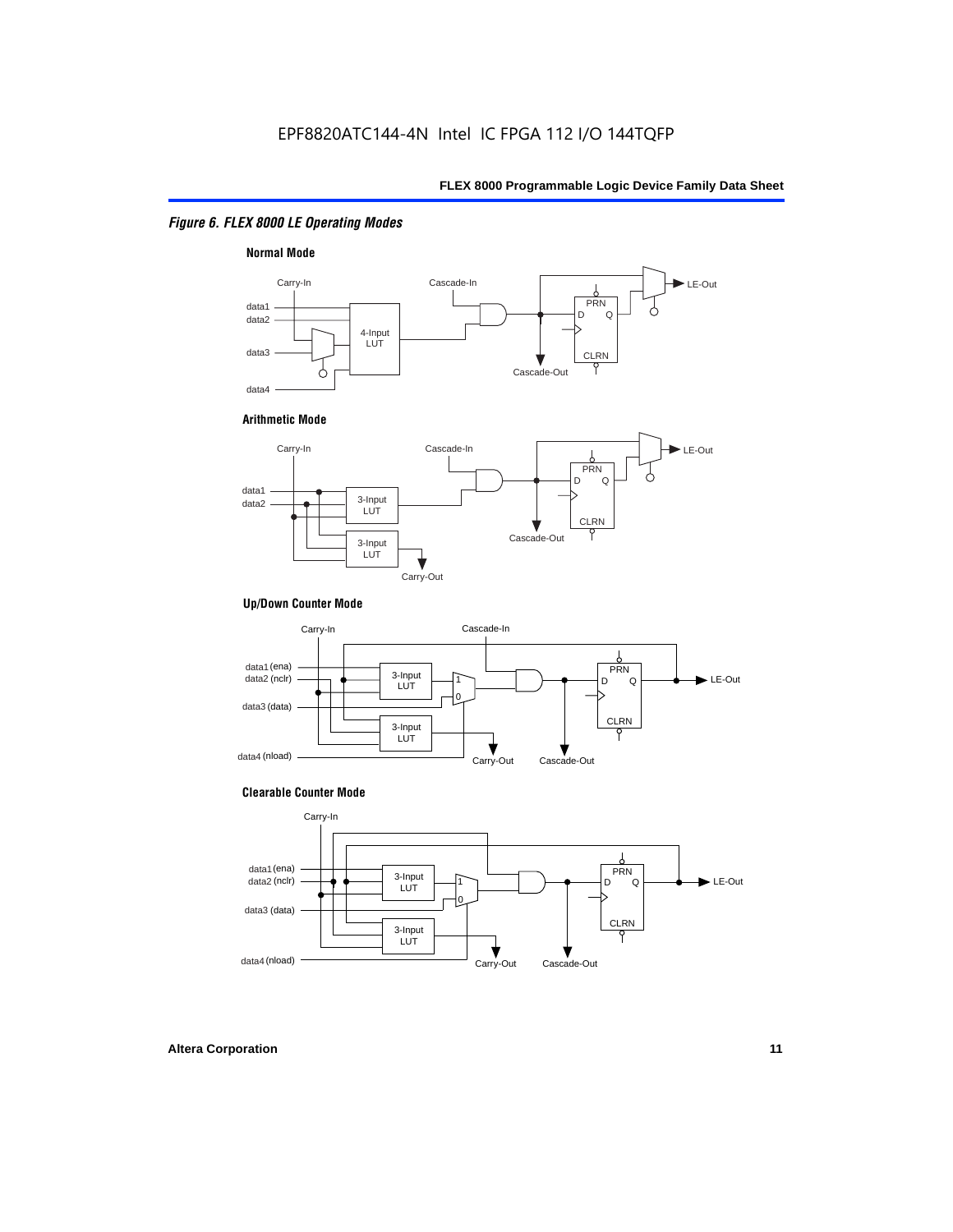#### **Normal Mode**

The normal mode is suitable for general logic applications and wide decoding functions that can take advantage of a cascade chain. In normal mode, four data inputs from the LAB local interconnect and the carry-in signal are the inputs to a 4-input LUT. Using a configurable SRAM bit, the MAX+PLUS II Compiler automatically selects the carry-in or the DATA3 signal as an input. The LUT output can be combined with the cascade-in signal to form a cascade chain through the cascade-out signal. The LE-Out signal—the data output of the LE—is either the combinatorial output of the LUT and cascade chain, or the data output  $(Q)$  of the programmable register.

#### **Arithmetic Mode**

The arithmetic mode offers two 3-input LUTs that are ideal for implementing adders, accumulators, and comparators. One LUT provides a 3-bit function; the other generates a carry bit. As shown in Figure 6, the first LUT uses the carry-in signal and two data inputs from the LAB local interconnect to generate a combinatorial or registered output. For example, in an adder, this output is the sum of three bits: a, b, and the carry-in. The second LUT uses the same three signals to generate a carry-out signal, thereby creating a carry chain. The arithmetic mode also supports a cascade chain.

#### **Up/Down Counter Mode**

The up/down counter mode offers counter enable, synchronous up/down control, and data loading options. These control signals are generated by the data inputs from the LAB local interconnect, the carry-in signal, and output feedback from the programmable register. Two 3-input LUTs are used: one generates the counter data, and the other generates the fast carry bit. A 2-to-1 multiplexer provides synchronous loading. Data can also be loaded asynchronously with the clear and preset register control signals, without using the LUT resources.

#### **Clearable Counter Mode**

The clearable counter mode is similar to the up/down counter mode, but supports a synchronous clear instead of the up/down control; the clear function is substituted for the cascade-in signal in the up/down counter mode. Two 3-input LUTs are used: one generates the counter data, and the other generates the fast carry bit. Synchronous loading is provided by a 2-to-1 multiplexer, and the output of this multiplexer is ANDed with a synchronous clear.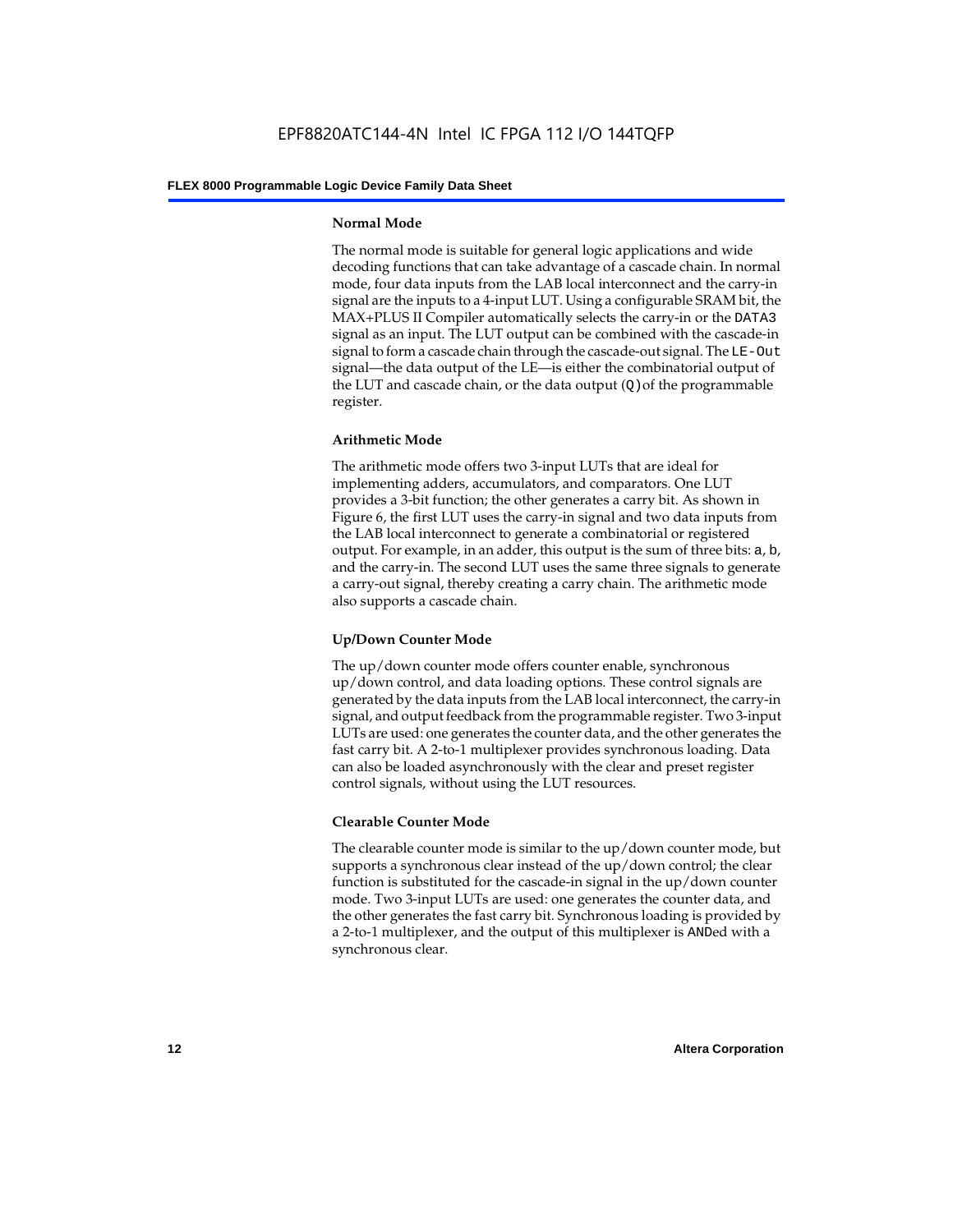#### *Internal Tri-State Emulation*

Internal tri-state emulation provides internal tri-stating without the limitations of a physical tri-state bus. In a physical tri-state bus, the tri-state buffers' output enable signals select the signal that drives the bus. However, if multiple output enable signals are active, contending signals can be driven onto the bus. Conversely, if no output enable signals are active, the bus will float. Internal tri-state emulation resolves contending tri-state buffers to a low value and floating buses to a high value, thereby eliminating these problems. The MAX+PLUS II software automatically implements tri-state bus functionality with a multiplexer.

#### *Clear & Preset Logic Control*

Logic for the programmable register's clear and preset functions is controlled by the DATA3, LABCTRL1, and LABCTRL2 inputs to the LE. The clear and preset control structure of the LE is used to asynchronously load signals into a register. The register can be set up so that LABCTRL1 implements an asynchronous load. The data to be loaded is driven to DATA3; when LABCTRL1 is asserted, DATA3 is loaded into the register.

During compilation, the MAX+PLUS II Compiler automatically selects the best control signal implementation. Because the clear and preset functions are active-low, the Compiler automatically assigns a logic high to an unused clear or preset.

The clear and preset logic is implemented in one of the following six asynchronous modes, which are chosen during design entry. LPM functions that use registers will automatically use the correct asynchronous mode. See Figure 7.

- Clear only
- Preset only
- Clear and preset
- Load with clear
- Load with preset
- Load without clear or preset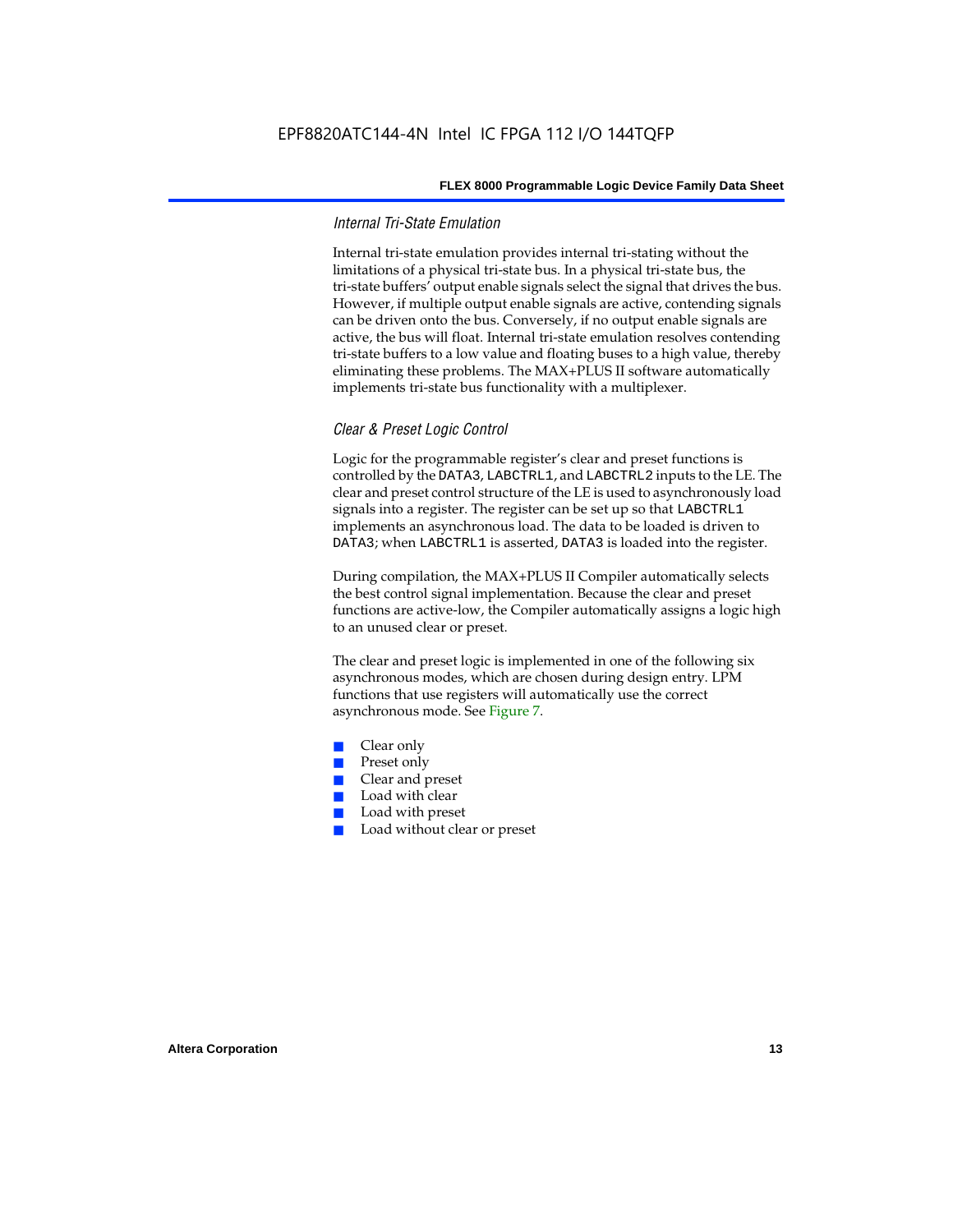#### *Figure 7. FLEX 8000 LE Asynchronous Clear & Preset Modes*



#### **Asynchronous Load with Clear**



#### **Asynchronous Load with Preset**



#### **Asynchronous Load without Clear or Preset**

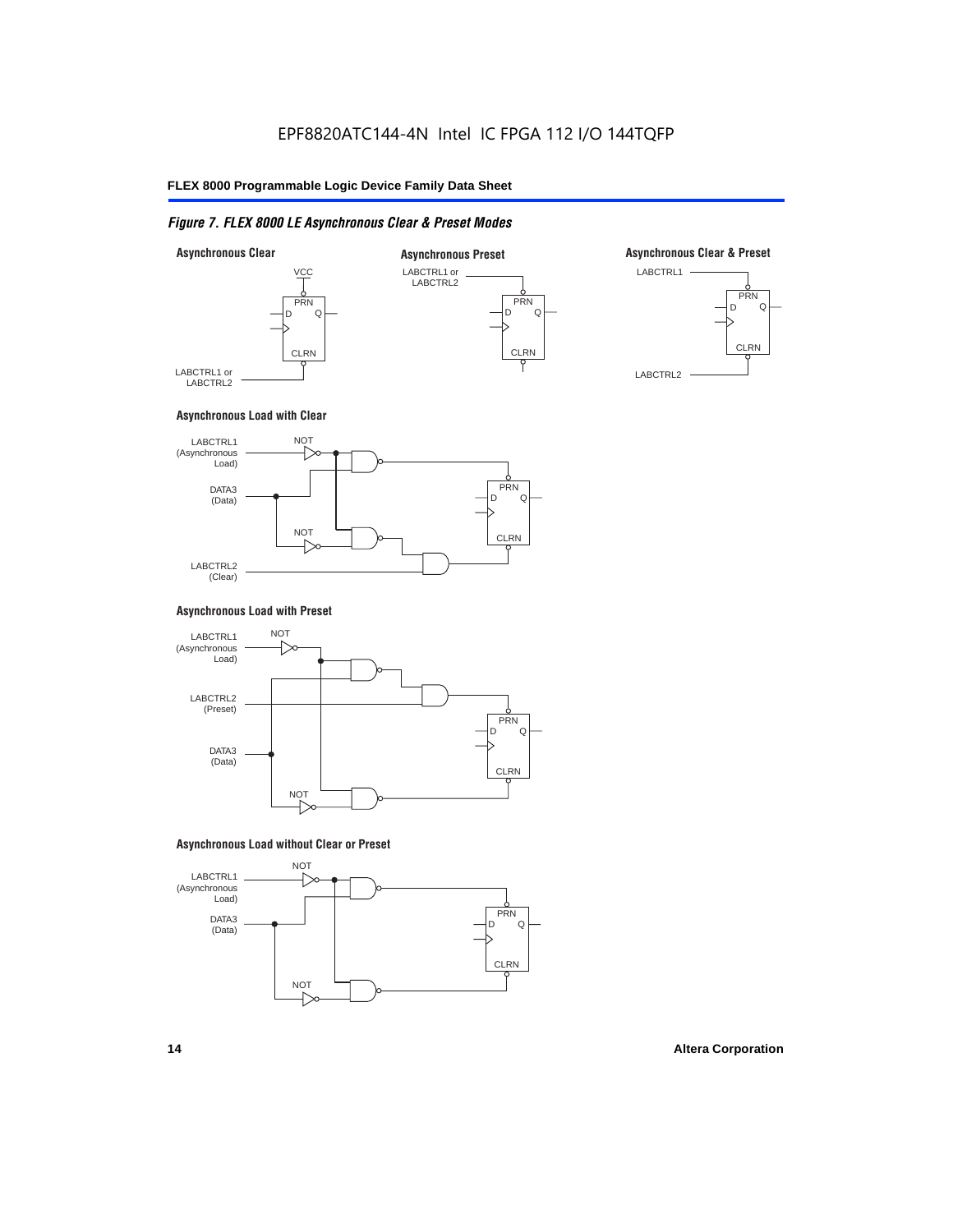#### **Asynchronous Clear**

A register is cleared by one of the two LABCTRL signals. When the CLRn port receives a low signal, the register is set to zero.

#### **Asynchronous Preset**

An asynchronous preset is implemented as either an asynchronous load or an asynchronous clear. If DATA3 is tied to VCC, asserting LABCTRLl asynchronously loads a 1 into the register. Alternatively, the MAX+PLUS II software can provide preset control by using the clear and inverting the input and output of the register. Inversion control is available for the inputs to both LEs and IOEs. Therefore, if a register is preset by only one of the two LABCTRL signals, the DATA3 input is not needed and can be used for one of the LE operating modes.

#### **Asynchronous Clear & Preset**

When implementing asynchronous clear and preset, LABCTRL1 controls the preset and LABCTRL2 controls the clear. The DATA3 input is tied to VCC; therefore, asserting LABCTRL1 asynchronously loads a 1 into the register, effectively presetting the register. Asserting LABCTRL2 clears the register.

#### **Asynchronous Load with Clear**

When implementing an asynchronous load with the clear, LABCTRL1 implements the asynchronous load of DATA3 by controlling the register preset and clear. LABCTRL2 implements the clear by controlling the register clear.

#### **Asynchronous Load with Preset**

When implementing an asynchronous load in conjunction with a preset, the MAX+PLUS II software provides preset control by using the clear and inverting the input and output of the register. Asserting LABCTRL2 clears the register, while asserting LABCTRL1 loads the register. The MAX+PLUS II software inverts the signal that drives the DATA3 signal to account for the inversion of the register's output.

#### **Asynchronous Load without Clear or Preset**

When implementing an asynchronous load without the clear or preset, LABCTRL1 implements the asynchronous load of DATA3 by controlling the register preset and clear.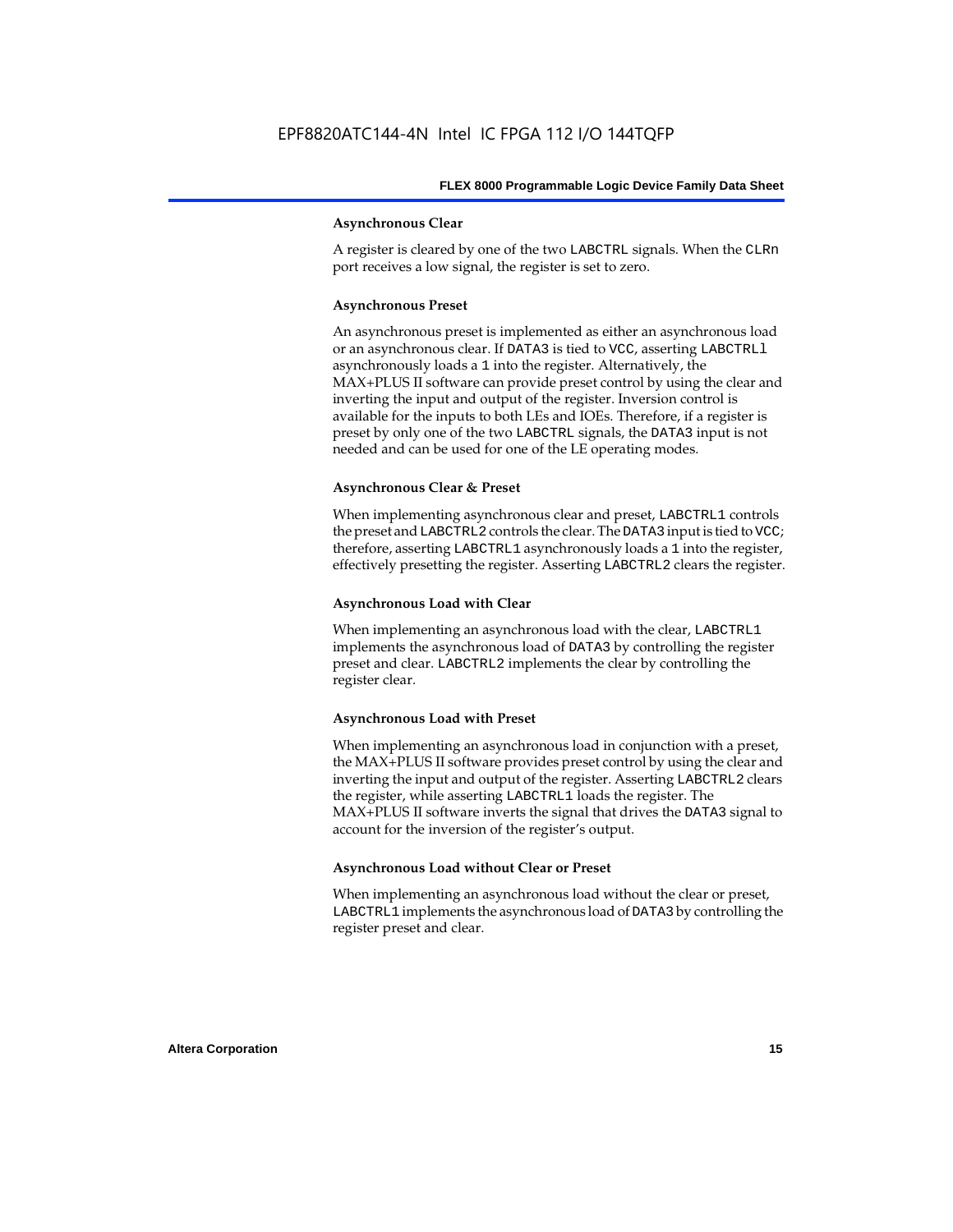#### **FastTrack Interconnect**

In the FLEX 8000 architecture, connections between LEs and device I/O pins are provided by the FastTrack Interconnect, a series of continuous horizontal (row) and vertical (column) routing channels that traverse the entire FLEX 8000 device. This device-wide routing structure provides predictable performance even in complex designs. In contrast, the segmented routing structure in FPGAs requires switch matrices to connect a variable number of routing paths, which increases the delays between logic resources and reduces performance.

The LABs within FLEX 8000 devices are arranged into a matrix of columns and rows. Each row of LABs has a dedicated row interconnect that routes signals both into and out of the LABs in the row. The row interconnect can then drive I/O pins or feed other LABs in the device. Figure 8 shows how an LE drives the row and column interconnect.

*Figure 8. FLEX 8000 LAB Connections to Row & Column Interconnect*





(1) See Table 4 for the number of row channels.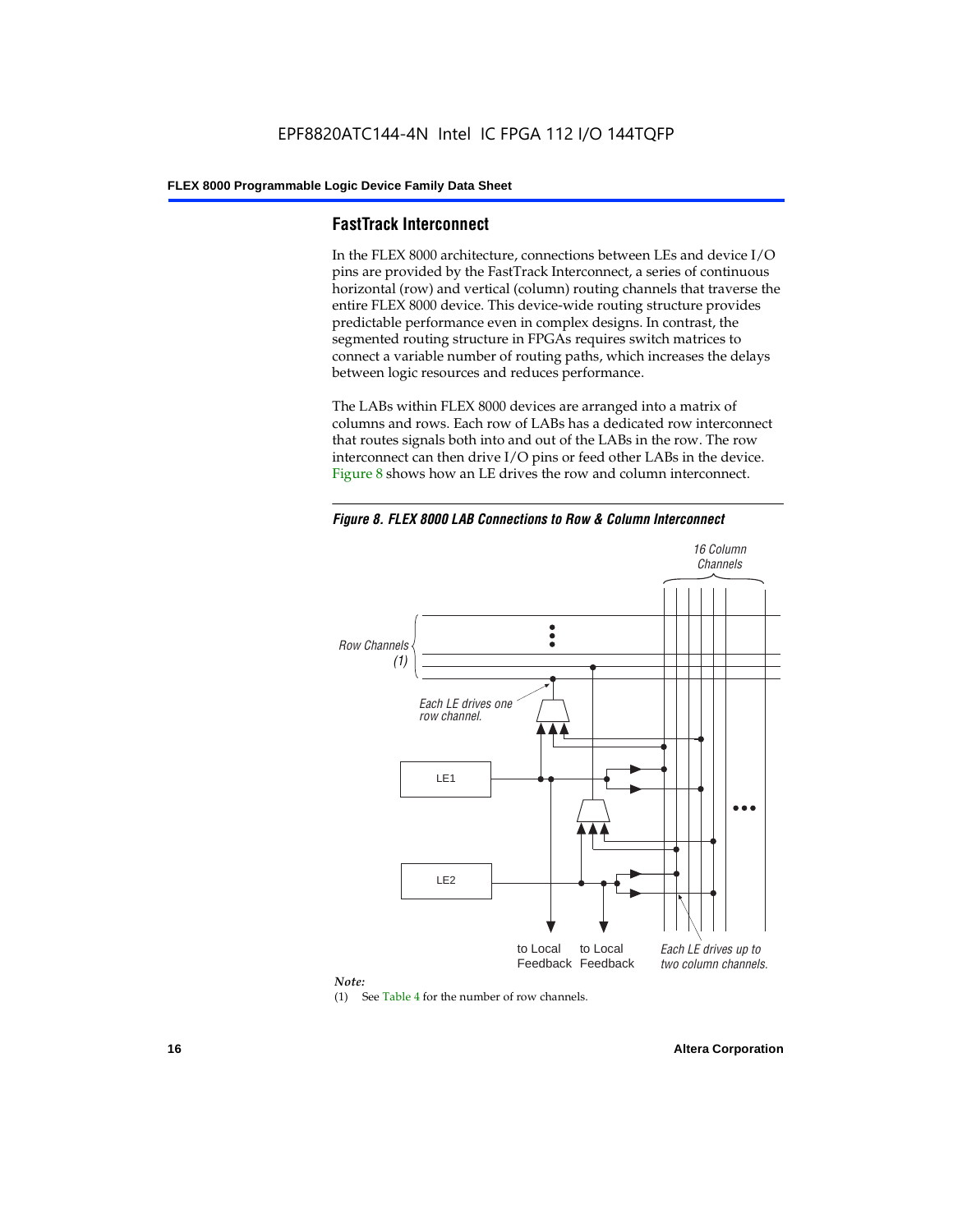Each LE in an LAB can drive up to two separate column interconnect channels. Therefore, all 16 available column channels can be driven by the LAB. The column channels run vertically across the entire device, and share access to LABs in the same column but in different rows. The MAX+PLUS II Compiler chooses which LEs must be connected to a column channel. A row interconnect channel can be fed by the output of the LE or by two column channels. These three signals feed a multiplexer that connects to a specific row channel. Each LE is connected to one 3-to-1 multiplexer. In an LAB, the multiplexers provide all 16 column channels with access to 8 row channels.

Each column of LABs has a dedicated column interconnect that routes signals out of the LABs into the column. The column interconnect can then drive I/O pins or feed into the row interconnect to route the signals to other LABs in the device. A signal from the column interconnect, which can be either the output of an LE or an input from an I/O pin, must transfer to the row interconnect before it can enter an LAB. Table 4 summarizes the FastTrack Interconnect resources available in each FLEX 8000 device.

| Table 4. FLEX 8000 FastTrack Interconnect Resources |                |                         |                |                            |  |  |  |  |  |  |
|-----------------------------------------------------|----------------|-------------------------|----------------|----------------------------|--|--|--|--|--|--|
| Device                                              | <b>Rows</b>    | <b>Channels per Row</b> | <b>Columns</b> | <b>Channels per Column</b> |  |  |  |  |  |  |
| EPF8282A<br>EPF8282AV                               | $\mathfrak{p}$ | 168                     | 13             | 16                         |  |  |  |  |  |  |
| EPF8452A                                            | 2              | 168                     | 21             | 16                         |  |  |  |  |  |  |
| EPF8636A                                            | 3              | 168                     | 21             | 16                         |  |  |  |  |  |  |
| EPF8820A                                            | 4              | 168                     | 21             | 16                         |  |  |  |  |  |  |
| EPF81188A                                           | 6              | 168                     | 21             | 16                         |  |  |  |  |  |  |
| EPF81500A                                           | 6              | 216                     | 27             | 16                         |  |  |  |  |  |  |

Figure 9 shows the interconnection of four adjacent LABs, with row, column, and local interconnects, as well as the associated cascade and carry chains.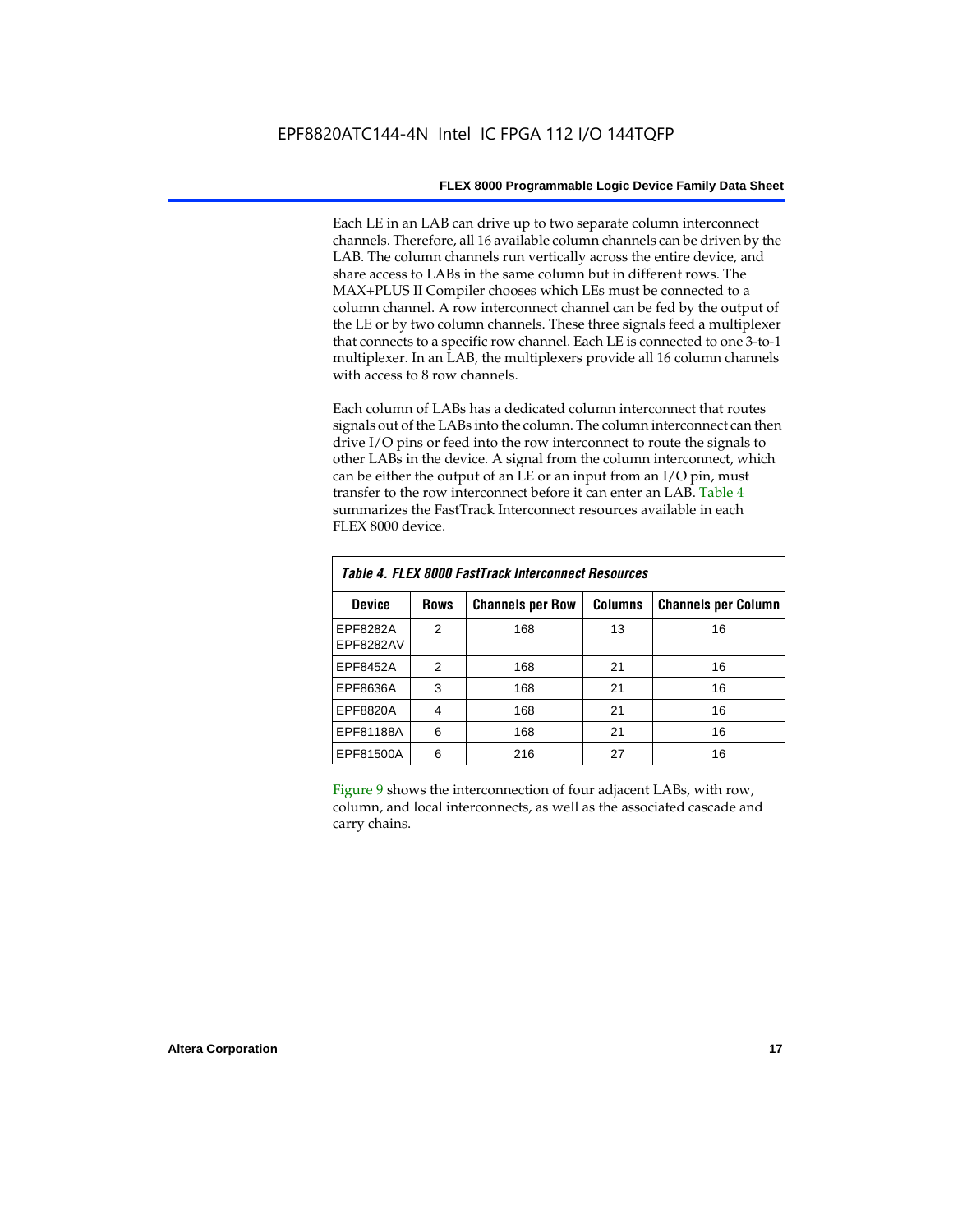#### *Figure 9. FLEX 8000 Device Interconnect Resources*

*Each LAB is named according to its physical row (A, B, C, etc.) and column (1, 2, 3, etc.) position within the device.*



#### **I/O Element**

An IOE contains a bidirectional I/O buffer and a register that can be used either as an input register for external data that requires a fast setup time, or as an output register for data that requires fast clock-to-output performance. IOEs can be used as input, output, or bidirectional pins. The MAX+PLUS II Compiler uses the programmable inversion option to automatically invert signals from the row and column interconnect where appropriate. Figure 10 shows the IOE block diagram.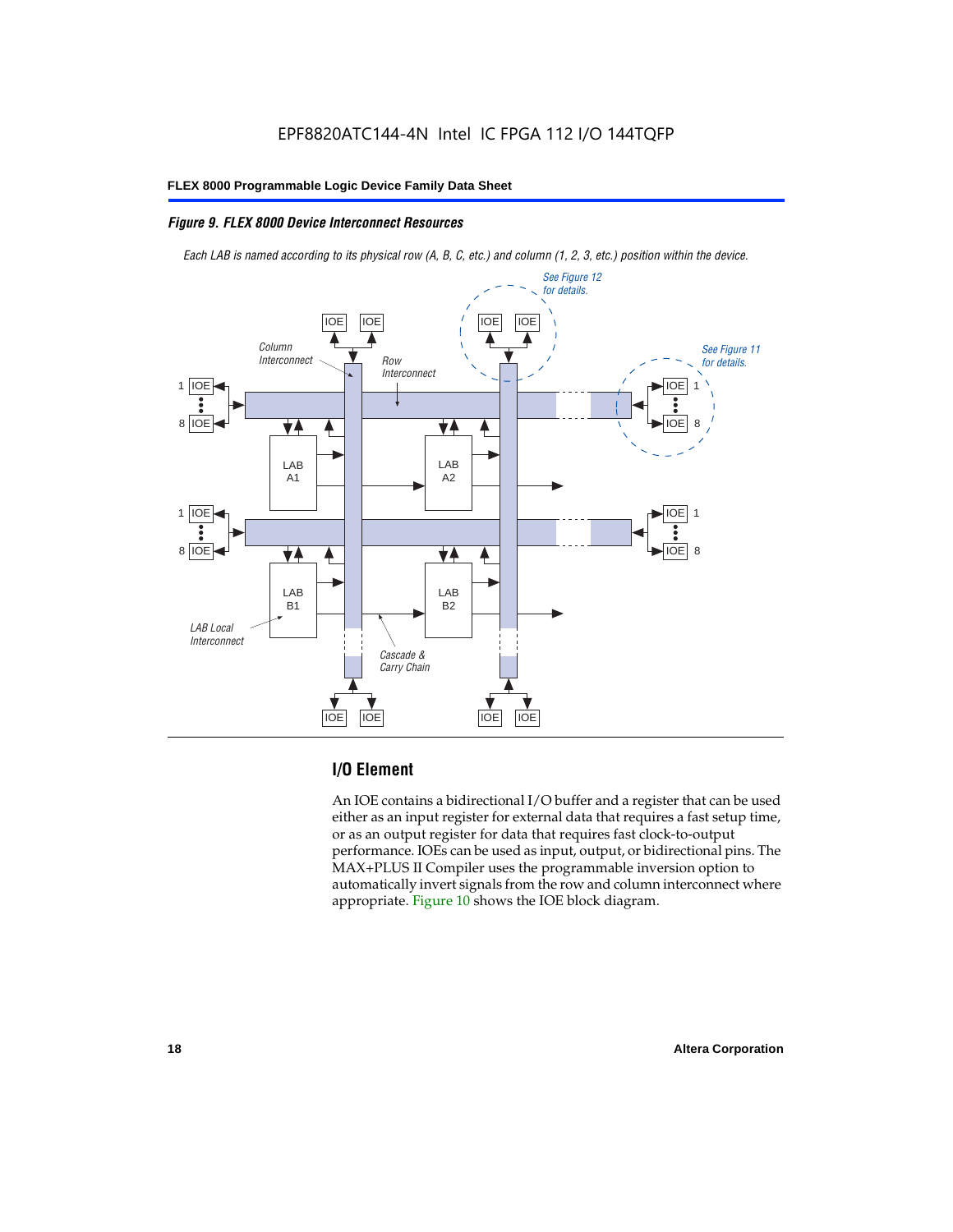#### *Figure 10. FLEX 8000 IOE*



*Numbers in parentheses are for EPF81500A devices only.*

#### *Row-to-IOE Connections*

Figure 11 illustrates the connection between row interconnect channels and IOEs. An input signal from an IOE can drive two separate row channels. When an IOE is used as an output, the signal is driven by an *n*-to-1 multiplexer that selects the row channels. The size of the multiplexer varies with the number of columns in a device. EPF81500A devices use a 27-to-1 multiplexer; EPF81188A, EPF8820A, EPF8636A, and EPF8452A devices use a 21-to-1 multiplexer; and EPF8282A and EPF8282AV devices use a 13-to-1 multiplexer. Eight IOEs are connected to each side of the row channels.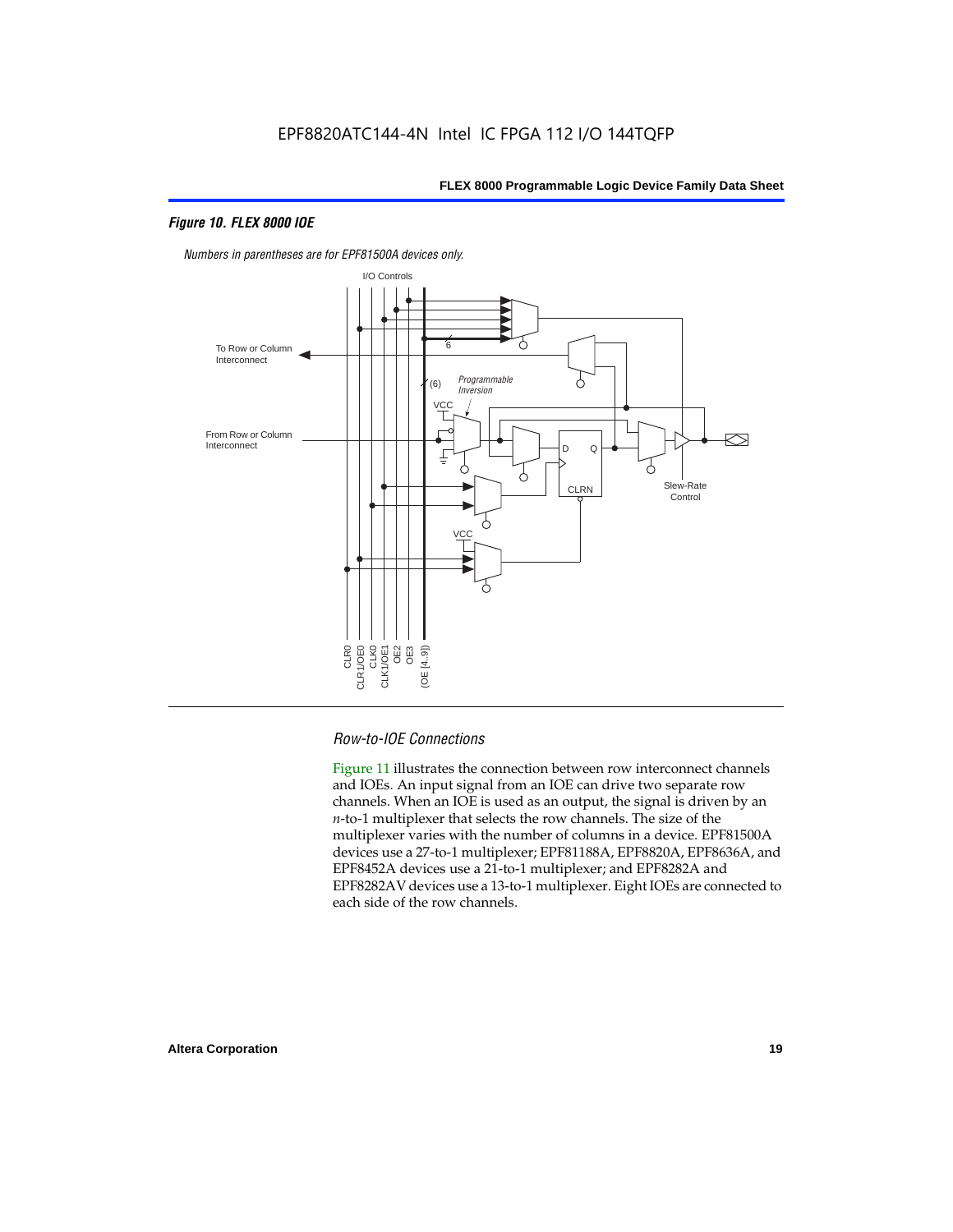#### *Figure 11. FLEX 8000 Row-to-IOE Connections*

*Numbers in parentheses are for EPF81500A devices. See Note (1).*



## *Note:*<br>(1) *n*

- $n = 13$  for EPF8282A and EPF8282AV devices.
	- *n* = 21 for EPF8452A, EPF8636A, EPF8820A, and EPF81188A devices.
	- *n* = 27 for EPF81500A devices.

*Column-to-IOE Connections*

Two IOEs are located at the top and bottom of the column channels (see Figure 12). When an IOE is used as an input, it can drive up to two separate column channels. The output signal to an IOE can choose from 8 of the 16 column channels through an 8-to-1 multiplexer.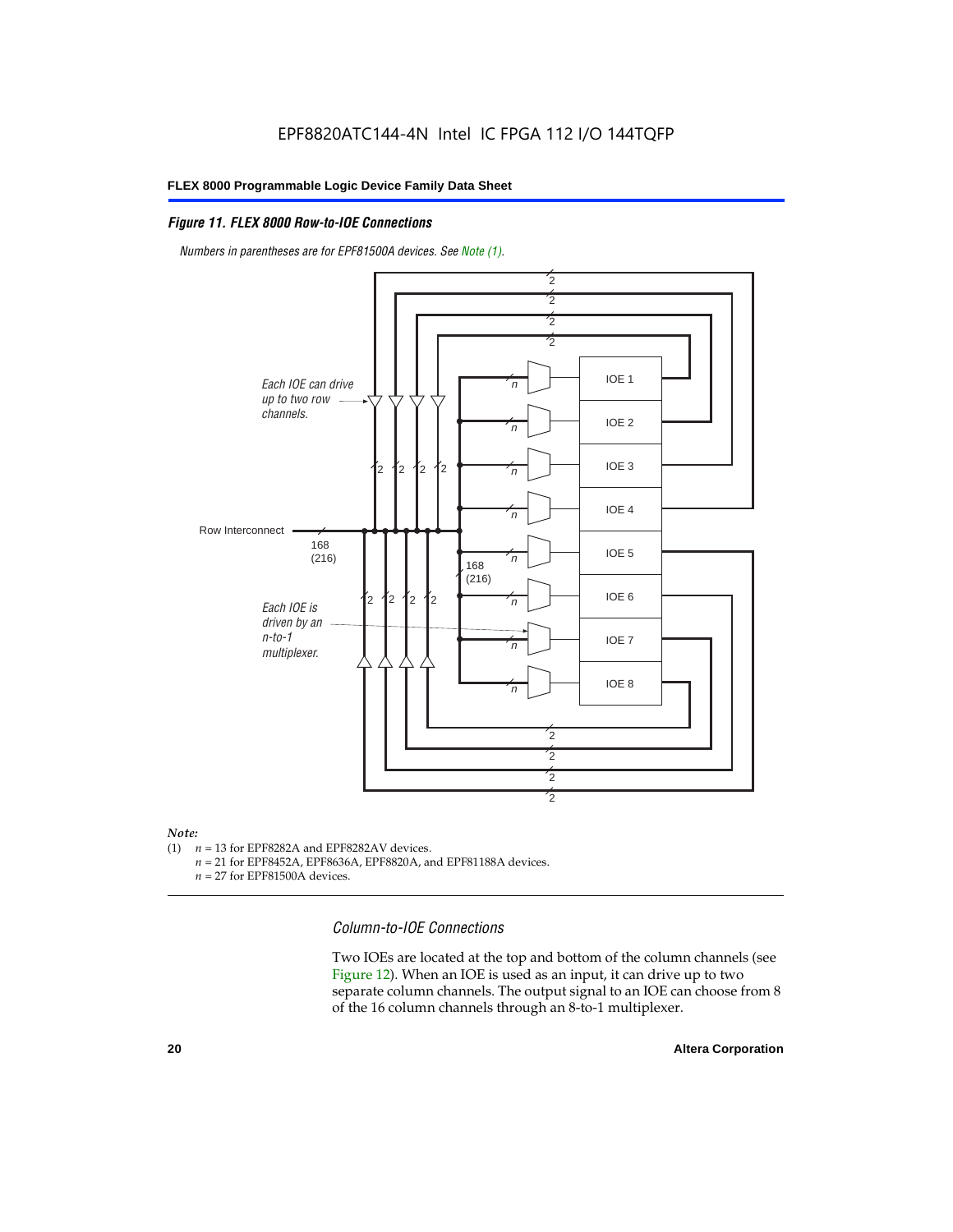

*Figure 12. FLEX 8000 Column-to-IOE Connections*

In addition to general-purpose I/O pins, FLEX 8000 devices have four dedicated input pins. These dedicated inputs provide low-skew, devicewide signal distribution, and are typically used for global clock, clear, and preset control signals. The signals from the dedicated inputs are available as control signals for all LABs and I/O elements in the device. The dedicated inputs can also be used as general-purpose data inputs because they can feed the local interconnect of each LAB in the device.

Signals enter the FLEX 8000 device either from the I/O pins that provide general-purpose input capability or from the four dedicated inputs. The IOEs are located at the ends of the row and column interconnect channels.

I/O pins can be used as input, output, or bidirectional pins. Each I/O pin has a register that can be used either as an input register for external data that requires fast setup times, or as an output register for data that requires fast clock-to-output performance. The MAX+PLUS II Compiler uses the programmable inversion option to invert signals automatically from the row and column interconnect when appropriate.

The clock, clear, and output enable controls for the IOEs are provided by a network of I/O control signals. These signals can be supplied by either the dedicated input pins or by internal logic. The IOE control-signal paths are designed to minimize the skew across the device. All control-signal sources are buffered onto high-speed drivers that drive the signals around the periphery of the device. This "peripheral bus" can be configured to provide up to four output enable signals (10 in EPF81500A devices), and up to two clock or clear signals. Figure 13 on page 22 shows how two output enable signals are shared with one clock and one clear signal.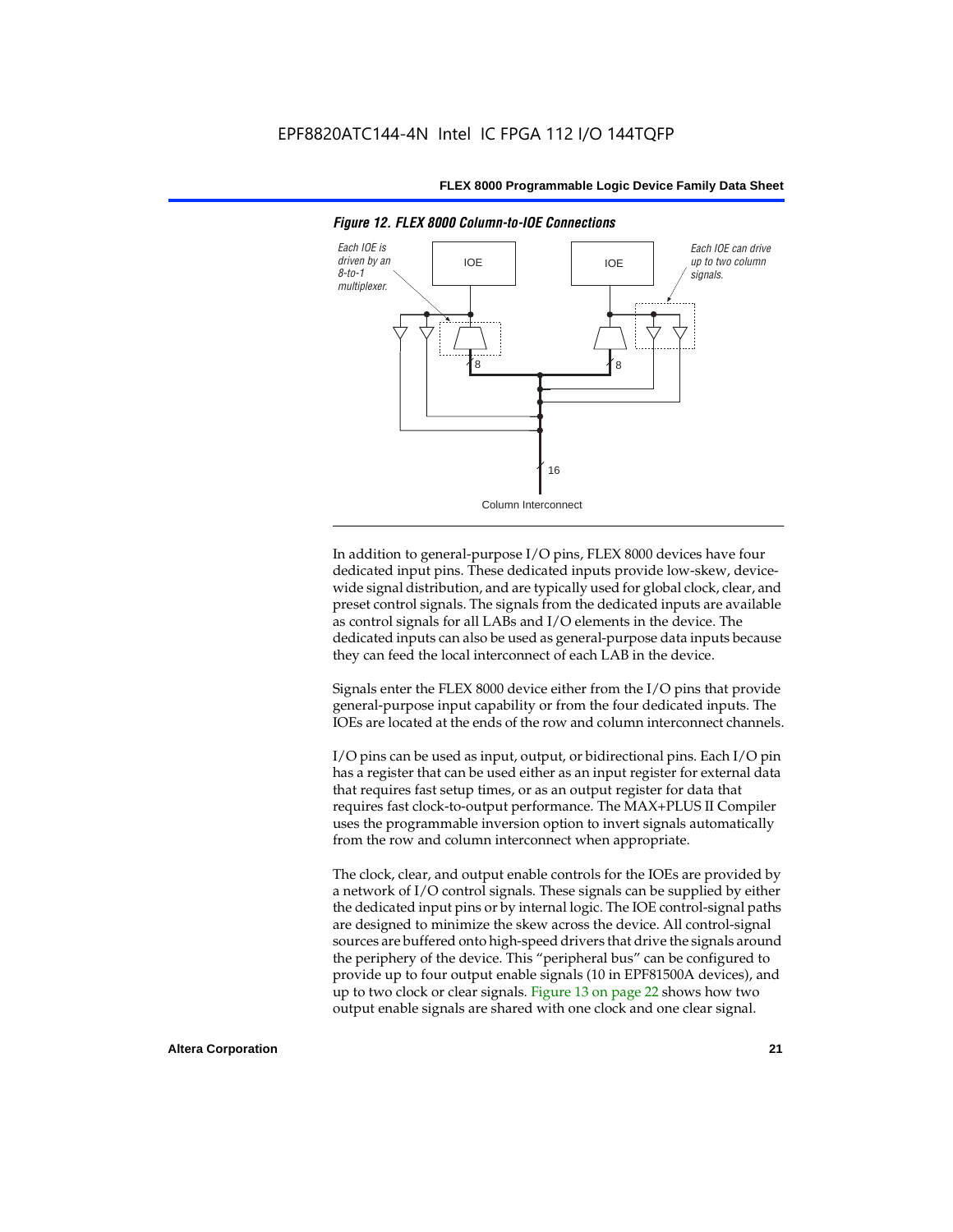The signals for the peripheral bus can be generated by any of the four dedicated inputs or signals on the row interconnect channels, as shown in Figure 13. The number of row channels in a row that can drive the peripheral bus correlates to the number of columns in the FLEX 8000 device. EPF8282A and EPF8282AV devices use 13 channels; EPF8452A, EPF8636A, EPF8820A, and EPF81188A devices use 21 channels; and EPF81500A devices use 27 channels. The first LE in each LAB is the source of the row channel signal. The six peripheral control signals (12 in EPF81500A devices) can be accessed by each IOE.

#### *Figure 13. FLEX 8000 Peripheral Bus*

*Numbers in parentheses are for EPF81500A devices.*



#### *Note:*

- (1)  $n = 13$  for EPF8282A and EPF8282AV devices.
	- *n* = 21 for EPF8452A, EPF8636A, EPF8820A, and EPF81188A devices.
	- *n* = 27 for EPF81500A devices.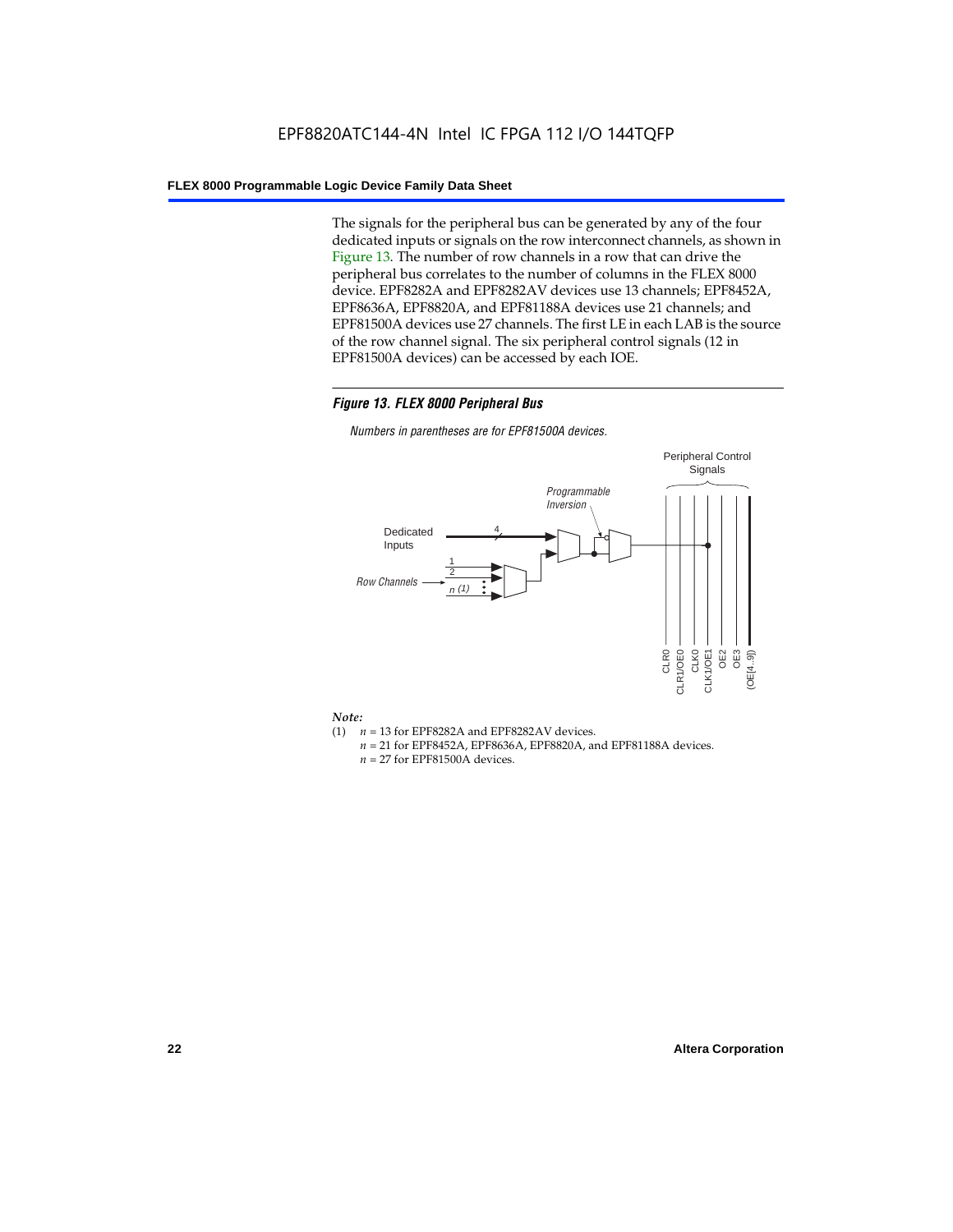Table 5 lists the source of the peripheral control signal for each FLEX 8000 device by row.

| <b>Table 5. Row Sources of FLEX 8000 Peripheral Control Signals</b> |                                     |                 |                 |                 |                  |                  |  |  |  |  |  |
|---------------------------------------------------------------------|-------------------------------------|-----------------|-----------------|-----------------|------------------|------------------|--|--|--|--|--|
| Peripheral<br><b>Control Signal</b>                                 | <b>EPF8282A</b><br><b>EPF8282AV</b> | <b>EPF8452A</b> | <b>EPF8636A</b> | <b>EPF8820A</b> | <b>EPF81188A</b> | <b>EPF81500A</b> |  |  |  |  |  |
| CLK0                                                                | Row A                               | Row A           | Row A           | Row A           | Row E            | Row E            |  |  |  |  |  |
| CLK1/OE1                                                            | Row B                               | Row B           | Row C           | Row C           | Row B            | Row B            |  |  |  |  |  |
| CLR0                                                                | Row A                               | Row A           | Row B           | Row B           | Row F            | Row F            |  |  |  |  |  |
| CLR1/OE0                                                            | Row B                               | Row B           | Row C           | Row D           | Row C            | Row C            |  |  |  |  |  |
| OE <sub>2</sub>                                                     | Row A                               | Row A           | Row A           | Row A           | Row D            | Row A            |  |  |  |  |  |
| OE3                                                                 | Row B                               | Row B           | Row B           | Row B           | Row A            | Row A            |  |  |  |  |  |
| OE4                                                                 |                                     |                 |                 |                 |                  | Row B            |  |  |  |  |  |
| OE5                                                                 |                                     |                 |                 |                 |                  | Row C            |  |  |  |  |  |
| OE6                                                                 |                                     |                 |                 |                 |                  | Row D            |  |  |  |  |  |
| OE7                                                                 |                                     |                 |                 |                 |                  | Row D            |  |  |  |  |  |
| OE8                                                                 |                                     |                 |                 |                 |                  | Row E            |  |  |  |  |  |
| OE9                                                                 |                                     |                 |                 |                 |                  | Row F            |  |  |  |  |  |

### **Output Configuration**

This section discusses slew-rate control and MultiVolt I/O interface operation for FLEX 8000 devices.

#### **Slew-Rate Control**

The output buffer in each IOE has an adjustable output slew rate that can be configured for low-noise or high-speed performance. A slow slew rate reduces system noise by slowing signal transitions, adding a maximum delay of 3.5 ns. The slow slew-rate setting affects only the falling edge of a signal. The fast slew rate should be used for speed-critical outputs in systems that are adequately protected against noise. Designers can specify the slew rate on a pin-by-pin basis during design entry or assign a default slew rate to all pins on a global basis.



For more information on high-speed system design, go to *Application Note 75 (High-Speed Board Designs)*.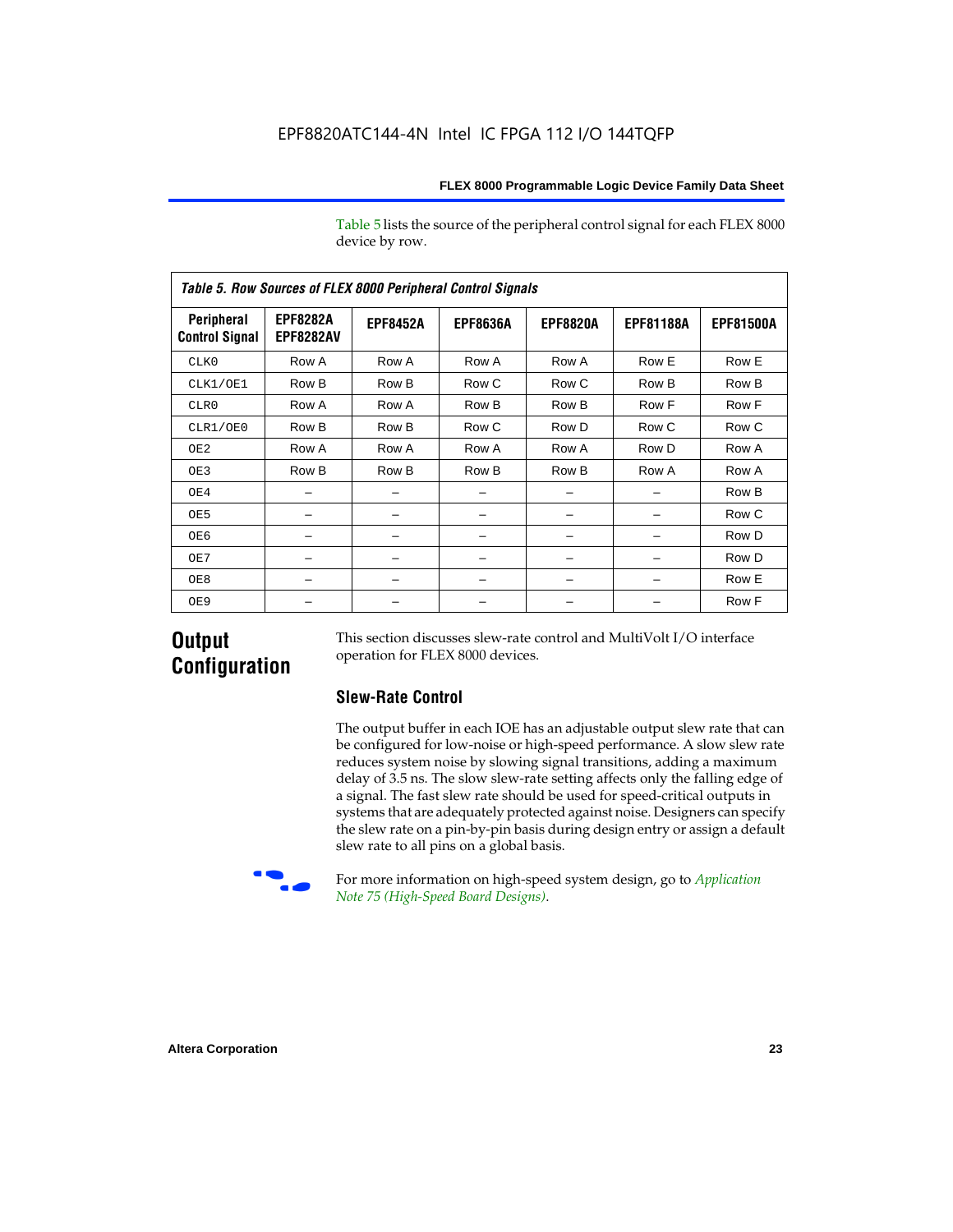#### **MultiVolt I/O Interface**

The FLEX 8000 device architecture supports the MultiVolt I/O interface feature, which allows EPF81500A, EPF81188A, EPF8820A, and EPF8636A devices to interface with systems with differing supply voltages. These devices in all packages—except for EPF8636A devices in 84-pin PLCC packages—can be set for 3.3-V or 5.0-V I/O pin operation. These devices have one set of  $V_{CC}$  pins for internal operation and input buffers (VCCINT), and another set for I/O output drivers (VCCIO).

The VCCINT pins must always be connected to a 5.0-V power supply. With a 5.0-V  $V_{\text{CCINT}}$  level, input voltages are at TTL levels and are therefore compatible with 3.3-V and 5.0-V inputs.

The VCCIO pins can be connected to either a 3.3-V or 5.0-V power supply, depending on the output requirements. When the VCCIO pins are connected to a 5.0-V power supply, the output levels are compatible with 5.0-V systems. When the VCCIO pins are connected to a 3.3-V power supply, the output high is at 3.3 V and is therefore compatible with 3.3-V or 5.0-V systems. Devices operating with  $V_{\text{C}CD}$  levels lower than 4.75 V incur a nominally greater timing delay of  $t_{OD2}$  instead of  $t_{OD1}$ . See Table 8 on page 26.

## **IEEE Std. 1149.1 (JTAG) Boundary-Scan Support**

The EPF8282A, EPF8282AV, EPF8636A, EPF8820A, and EPF81500A devices provide JTAG BST circuitry. FLEX 8000 devices with JTAG circuitry support the JTAG instructions shown in Table 6.

|                         | Table 6. EPF8282A, EPF8282AV, EPF8636A, EPF8820A & EPF81500A JTAG Instructions                                                                                                                       |  |  |  |  |  |  |
|-------------------------|------------------------------------------------------------------------------------------------------------------------------------------------------------------------------------------------------|--|--|--|--|--|--|
| <b>JTAG Instruction</b> | <b>Description</b>                                                                                                                                                                                   |  |  |  |  |  |  |
| SAMPLE/PRELOAD          | Allows a snapshot of the signals at the device pins to be captured and examined during<br>normal device operation, and permits an initial data pattern to be output at the device pins.              |  |  |  |  |  |  |
| <b>EXTEST</b>           | Allows the external circuitry and board-level interconnections to be tested by forcing a test<br>pattern at the output pins and capturing test results at the input pins.                            |  |  |  |  |  |  |
| <b>BYPASS</b>           | Places the 1-bit bypass register between the TDI and TDO pins, which allows the BST<br>data to pass synchronously through the selected device to adjacent devices during<br>normal device operation. |  |  |  |  |  |  |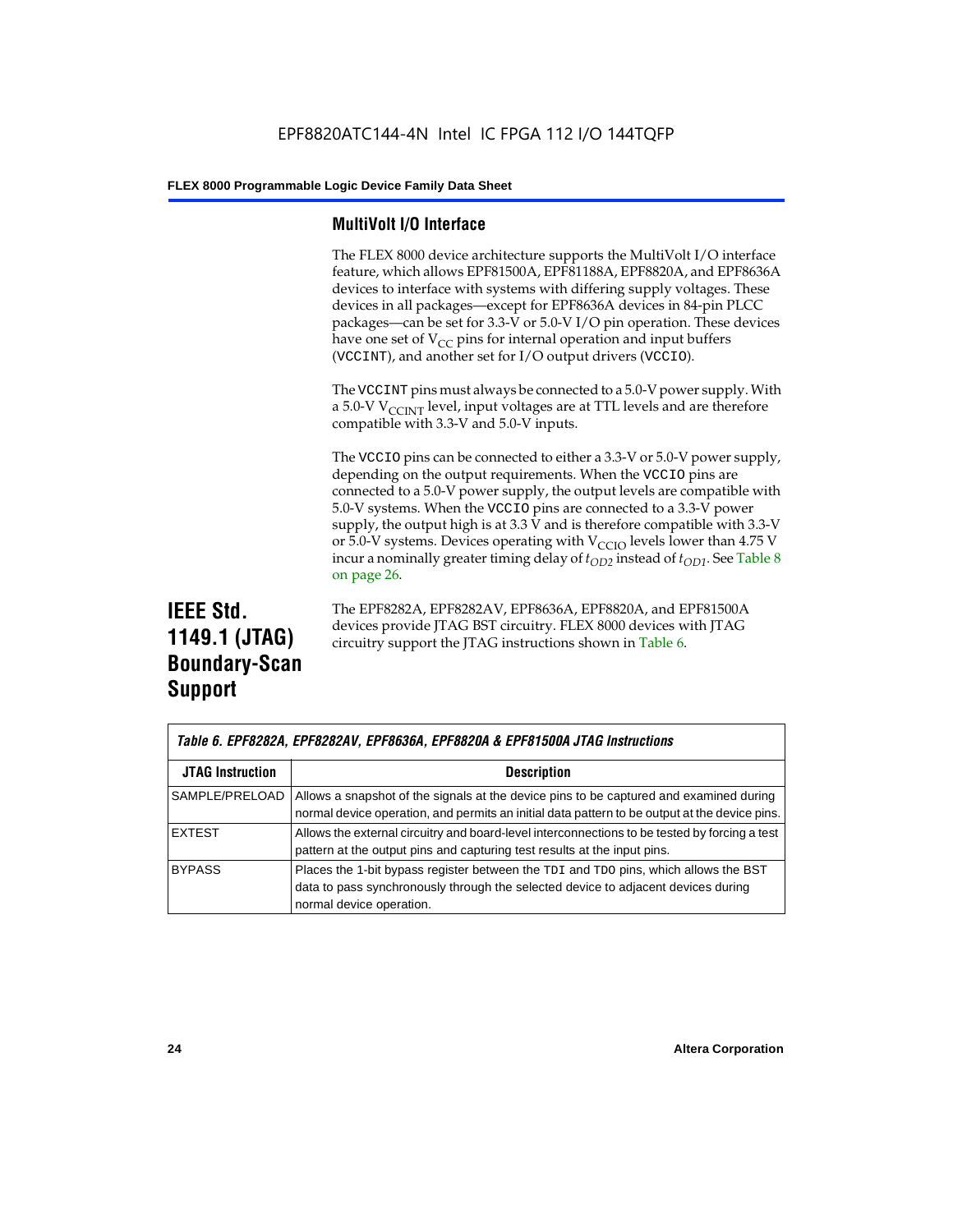The instruction register length for FLEX 8000 devices is three bits. Table 7 shows the boundary-scan register length for FLEX 8000 devices.

| Table 7. FLEX 8000 Boundary-Scan Register Length |                                      |  |  |  |  |  |  |
|--------------------------------------------------|--------------------------------------|--|--|--|--|--|--|
| <b>Device</b>                                    | <b>Boundary-Scan Register Length</b> |  |  |  |  |  |  |
| EPF8282A, EPF8282AV                              | 273                                  |  |  |  |  |  |  |
| EPF8636A                                         | 417                                  |  |  |  |  |  |  |
| EPF8820A                                         | 465                                  |  |  |  |  |  |  |
| EPF81500A                                        | 645                                  |  |  |  |  |  |  |

FLEX 8000 devices that support JTAG include weak pull-ups on the JTAG pins. Figure 14 shows the timing requirements for the JTAG signals.





Table 8 shows the timing parameters and values for EPF8282A, EPF8282AV, EPF8636A, EPF8820A, and EPF81500A devices.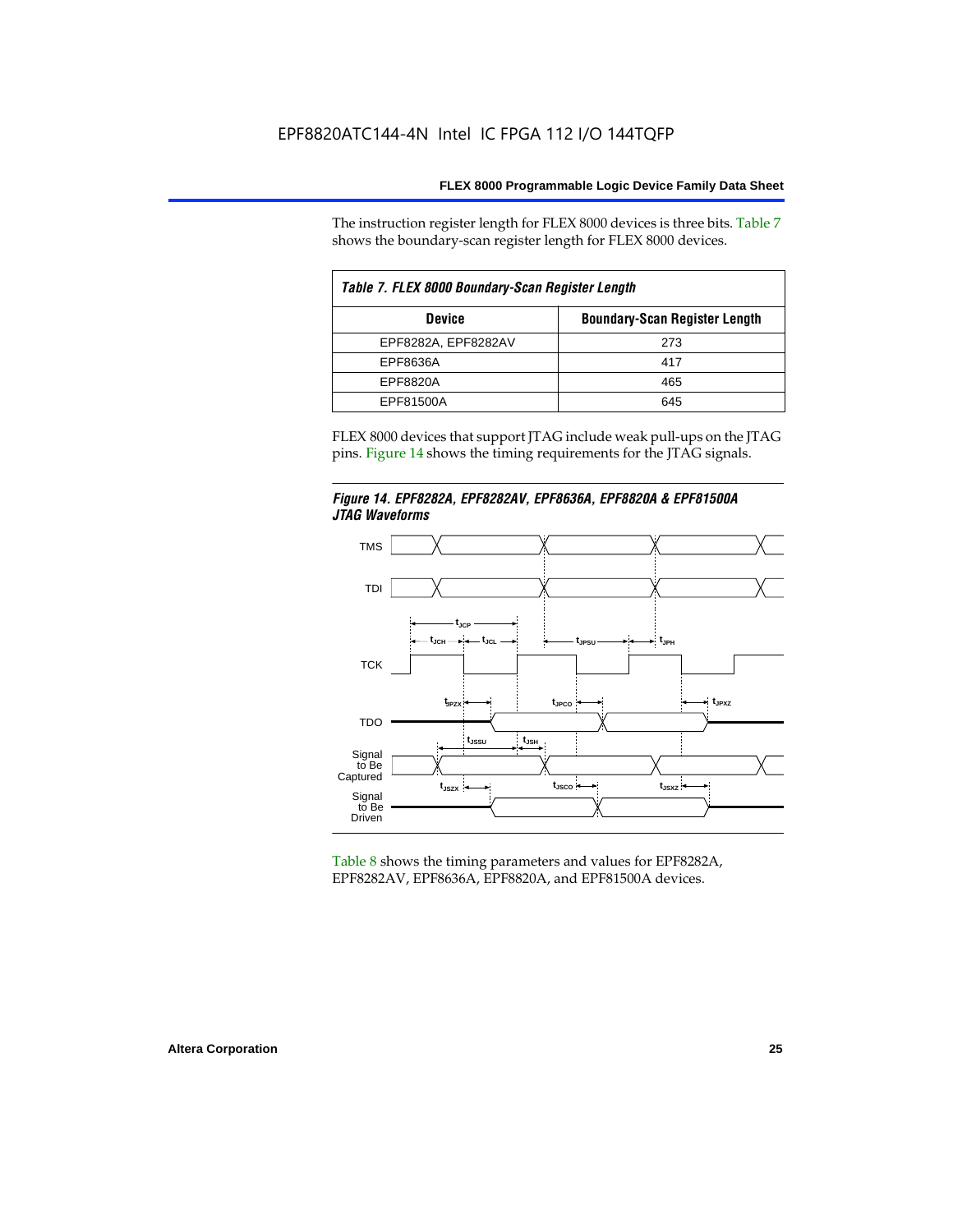| Table 8. JTAG Timing Parameters & Values |                                                |                                                                                               |     |             |  |  |  |  |  |
|------------------------------------------|------------------------------------------------|-----------------------------------------------------------------------------------------------|-----|-------------|--|--|--|--|--|
| Symbol                                   | <b>Parameter</b>                               | <b>EPF8282A</b><br><b>EPF8282AV</b><br><b>EPF8636A</b><br><b>EPF8820A</b><br><b>EPF81500A</b> |     | <b>Unit</b> |  |  |  |  |  |
|                                          |                                                | Min                                                                                           | Max |             |  |  |  |  |  |
| $t_{\rm JCP}$                            | TCK clock period                               | 100                                                                                           |     | ns          |  |  |  |  |  |
| $t_{JCH}$                                | TCK clock high time                            | 50                                                                                            |     | ns          |  |  |  |  |  |
| $t_{JCL}$                                | <b>TCK clock low time</b>                      | 50                                                                                            |     | ns          |  |  |  |  |  |
| t <sub>JPSU</sub>                        | JTAG port setup time                           | 20                                                                                            |     | ns          |  |  |  |  |  |
| t <sub>JPH</sub>                         | JTAG port hold time                            | 45                                                                                            |     | ns          |  |  |  |  |  |
| t <sub>JPCO</sub>                        | JTAG port clock to output                      |                                                                                               | 25  | ns          |  |  |  |  |  |
| t <sub>JPZX</sub>                        | JTAG port high-impedance to valid output       |                                                                                               | 25  | ns          |  |  |  |  |  |
| t <sub>JPXZ</sub>                        | JTAG port valid output to high-impedance       |                                                                                               | 25  | ns          |  |  |  |  |  |
| tjssu                                    | Capture register setup time                    | 20                                                                                            |     | ns          |  |  |  |  |  |
| t <sub>JSH</sub>                         | Capture register hold time                     | 45                                                                                            |     | ns          |  |  |  |  |  |
| t <sub>JSCO</sub>                        | Update register clock to output                |                                                                                               | 35  | ns          |  |  |  |  |  |
| t <sub>JSZX</sub>                        | Update register high-impedance to valid output |                                                                                               | 35  | ns          |  |  |  |  |  |
| t <sub>JSXZ</sub>                        | Update register valid output to high-impedance |                                                                                               | 35  | ns          |  |  |  |  |  |

For detailed information on JTAG operation in FLEX 8000 devices, refer to *Application Note 39 (IEEE 1149.1 (JTAG) Boundary-Scan Testing in Altera Devices)*.

**Generic Testing** Each FLEX 8000 device is functionally tested and specified by Altera. Complete testing of each configurable SRAM bit and all logic functionality ensures 100% configuration yield. AC test measurements for FLEX 8000 devices are made under conditions equivalent to those shown in Figure 15. Designers can use multiple test patterns to configure devices during all stages of the production flow.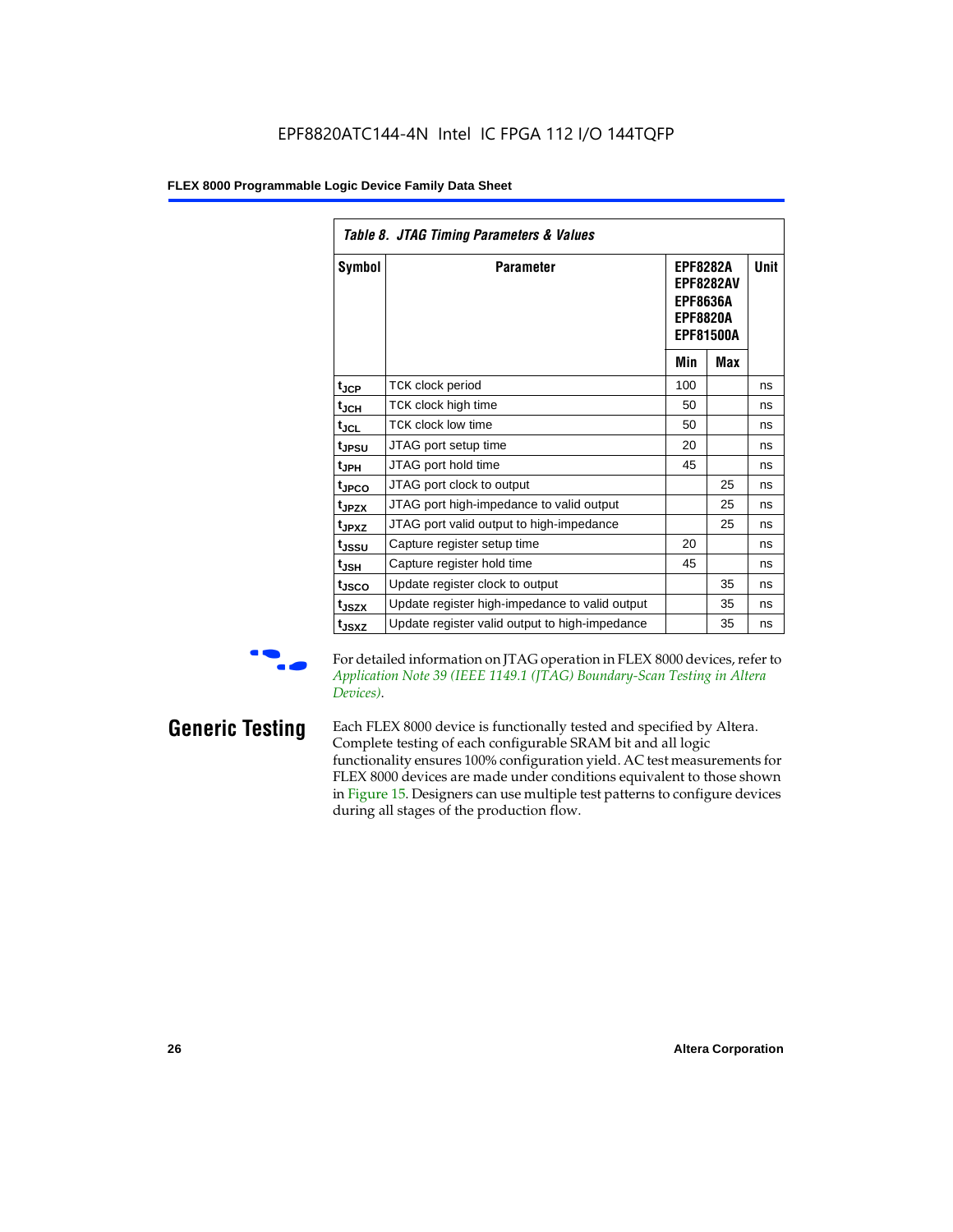#### *Figure 15. FLEX 8000 AC Test Conditions*

*Power supply transients can affect AC measurements. Simultaneous transitions of multiple outputs should be avoided for accurate measurement. Threshold tests*  464 Ω *must not be performed under AC*   $(703 \Omega)$ *conditions. Large-amplitude, fast-ground-*Device To Test *current transients normally occur as the*  **Output** System *device outputs discharge the load*   $\Box$ *capacitances. When these transients flow through the parasitic inductance between*  250 Ω *the device ground pin and the test system*   $(8.06 \text{ K}\Omega)$ C1 (includes *ground, significant reductions in*  JIG capacitance) *observable noise immunity can result.*  Device input *Numbers in parentheses are for 3.3-V*  rise and fall *devices or outputs. Numbers without*  times  $<$  3 ns ╧ *parentheses are for 5.0-V devices or outputs.*

## **Operating Conditions**

Tables 9 through 12 provide information on absolute maximum ratings, recommended operating conditions, operating conditions, and capacitance for 5.0-V FLEX 8000 devices.

|                             | Table 9. FLEX 8000 5.0-V Device Absolute Maximum Ratings<br>Note (1) |                              |        |     |              |  |  |  |  |  |  |
|-----------------------------|----------------------------------------------------------------------|------------------------------|--------|-----|--------------|--|--|--|--|--|--|
| Symbol                      | <b>Parameter</b>                                                     | <b>Conditions</b>            | Min    | Max | <b>Unit</b>  |  |  |  |  |  |  |
| $V_{CC}$                    | Supply voltage                                                       | With respect to ground $(2)$ | $-2.0$ | 7.0 | V            |  |  |  |  |  |  |
| $V_{1}$                     | DC input voltage                                                     |                              | $-2.0$ | 7.0 | V            |  |  |  |  |  |  |
| $I_{\text{OUT}}$            | DC output current, per pin                                           |                              | $-25$  | 25  | mA           |  |  |  |  |  |  |
| T <sub>STG</sub>            | Storage temperature                                                  | No bias                      | $-65$  | 150 | $^{\circ}$ C |  |  |  |  |  |  |
| $\mathsf{T}_{\mathsf{AMB}}$ | Ambient temperature                                                  | Under bias                   | $-65$  | 135 | $^{\circ}$ C |  |  |  |  |  |  |
| $T_{\rm J}$                 | Junction temperature                                                 | Ceramic packages, under bias |        | 150 | $^{\circ}$ C |  |  |  |  |  |  |
|                             |                                                                      | PQFP and RQFP, under bias    |        | 135 | $^{\circ}$ C |  |  |  |  |  |  |

**VCC** 

⌒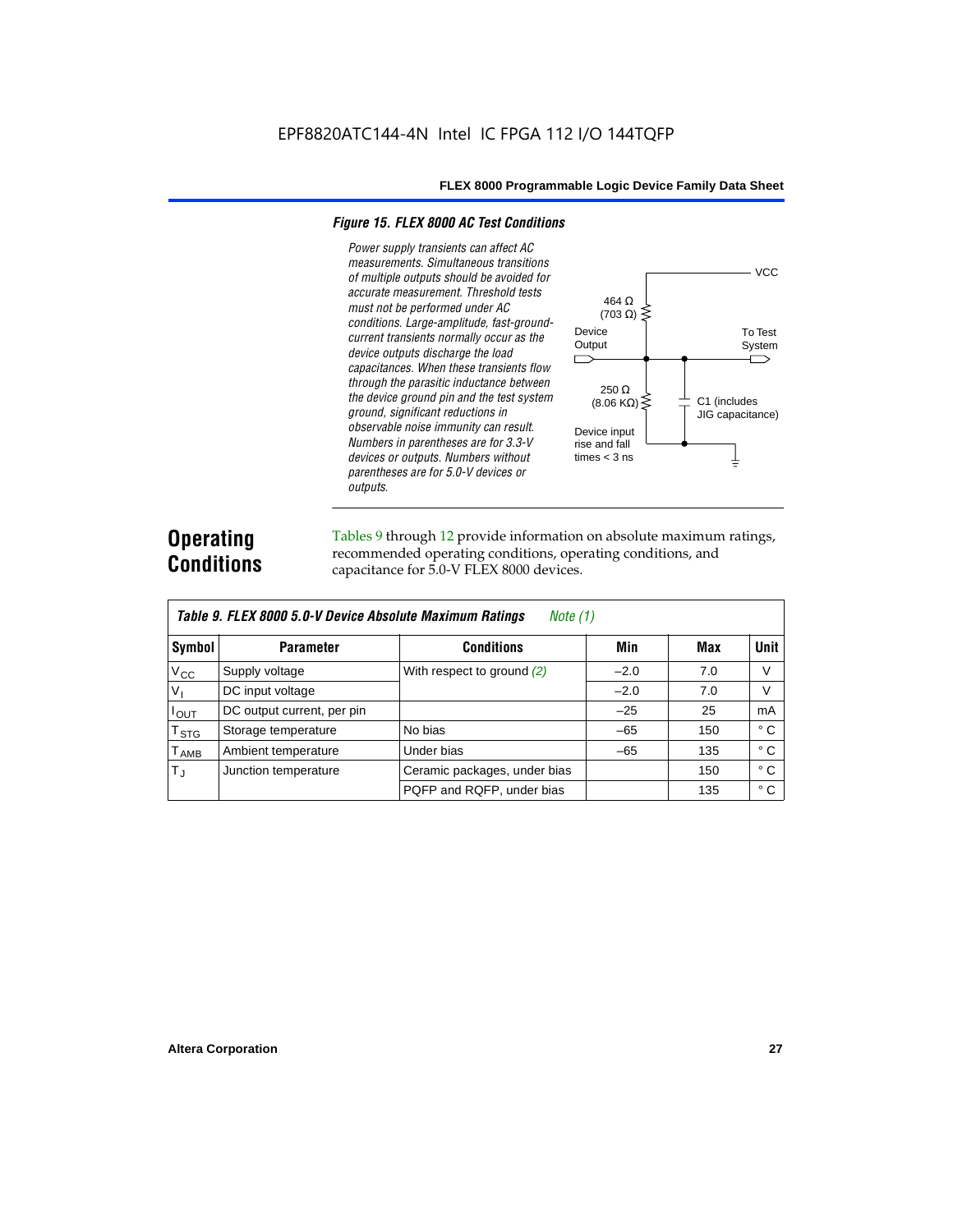|                          | Table 10. FLEX 8000 5.0-V Device Recommended Operating Conditions |                    |             |                          |              |  |  |  |  |  |
|--------------------------|-------------------------------------------------------------------|--------------------|-------------|--------------------------|--------------|--|--|--|--|--|
| Symbol                   | <b>Parameter</b>                                                  | <b>Conditions</b>  | Min         | Max                      | Unit         |  |  |  |  |  |
| <b>V<sub>CCINT</sub></b> | Supply voltage for internal logic<br>and input buffers            | (3), (4)           | 4.75 (4.50) | 5.25(5.50)               | $\vee$       |  |  |  |  |  |
| V <sub>CCIO</sub>        | Supply voltage for output<br>buffers, 5.0-V operation             | (3), (4)           | 4.75 (4.50) | 5.25(5.50)               | $\vee$       |  |  |  |  |  |
|                          | Supply voltage for output<br>buffers, 3.3-V operation             | (3), (4)           | 3.00(3.00)  | 3.60(3.60)               | V            |  |  |  |  |  |
| $V_{I}$                  | Input voltage                                                     |                    | $-0.5$      | $V_{\text{CCINT}} + 0.5$ | $\vee$       |  |  |  |  |  |
| $V_{\rm O}$              | Output voltage                                                    |                    | 0           | V <sub>CCIO</sub>        | $\vee$       |  |  |  |  |  |
| $T_A$                    | Operating temperature                                             | For commercial use | $\Omega$    | 70                       | $^{\circ}$ C |  |  |  |  |  |
|                          |                                                                   | For industrial use | $-40$       | 85                       | $^{\circ}$ C |  |  |  |  |  |
| $t_{R}$                  | Input rise time                                                   |                    |             | 40                       | ns           |  |  |  |  |  |
| $t_F$                    | Input fall time                                                   |                    |             | 40                       | ns           |  |  |  |  |  |

|                           | Table 11. FLEX 8000 5.0-V Device DC Operating Conditions<br>Notes (5), (6) |                                                                   |                         |            |                          |        |  |  |  |  |  |
|---------------------------|----------------------------------------------------------------------------|-------------------------------------------------------------------|-------------------------|------------|--------------------------|--------|--|--|--|--|--|
| Symbol                    | <b>Parameter</b>                                                           | <b>Conditions</b>                                                 | Min                     | <b>Typ</b> | Max                      | Unit   |  |  |  |  |  |
| V <sub>IH</sub>           | High-level input voltage                                                   |                                                                   | 2.0                     |            | $V_{\text{CCINT}} + 0.5$ | $\vee$ |  |  |  |  |  |
| $V_{IL}$                  | Low-level input voltage                                                    |                                                                   | $-0.5$                  |            | 0.8                      | V      |  |  |  |  |  |
| V <sub>OH</sub>           | 5.0-V high-level TTL output<br>voltage                                     | $I_{OH} = -4$ mA DC (7)<br>$V_{\text{CCIO}} = 4.75 V$             | 2.4                     |            |                          | V      |  |  |  |  |  |
|                           | 3.3-V high-level TTL output<br>voltage                                     | $I_{OH} = -4$ mA DC (7)<br>$V_{\text{CCIO}} = 3.00 \text{ V}$     | 2.4                     |            |                          | $\vee$ |  |  |  |  |  |
|                           | 3.3-V high-level CMOS output<br>voltage                                    | $I_{OH} = -0.1$ mA DC (7)<br>$V_{\text{CCIO}} = 3.00 \text{ V}$   | $V_{\text{CCIO}} - 0.2$ |            |                          | $\vee$ |  |  |  |  |  |
| $V_{OL}$                  | 5.0-V low-level TTL output<br>voltage                                      | $I_{OL}$ = 12 mA DC (7)<br>$V_{\text{CCIO}} = 4.75 V$             |                         |            | 0.45                     | V      |  |  |  |  |  |
|                           | 3.3-V low-level TTL output<br>voltage                                      | $I_{\Omega}$ = 12 mA DC (7)<br>$V_{\text{CCIO}} = 3.00 \text{ V}$ |                         |            | 0.45                     | $\vee$ |  |  |  |  |  |
|                           | 3.3-V low-level CMOS output<br>voltage                                     | $I_{OL} = 0.1$ mA DC (7)<br>$VCCIO = 3.00 V$                      |                         |            | 0.2                      | $\vee$ |  |  |  |  |  |
| $\mathbf{I}_{\mathbf{I}}$ | Input leakage current                                                      | $V_1 = V_{CC}$ or ground                                          | $-10$                   |            | 10                       | μA     |  |  |  |  |  |
| $I_{OZ}$                  | Tri-state output off-state<br>current                                      | $V_{\Omega} = V_{\Omega}$ or ground                               | $-40$                   |            | 40                       | μA     |  |  |  |  |  |
| ICCO                      | $V_{CC}$ supply current (standby) $ V_1 $ = ground, no load                |                                                                   |                         | 0.5        | 10                       | mA     |  |  |  |  |  |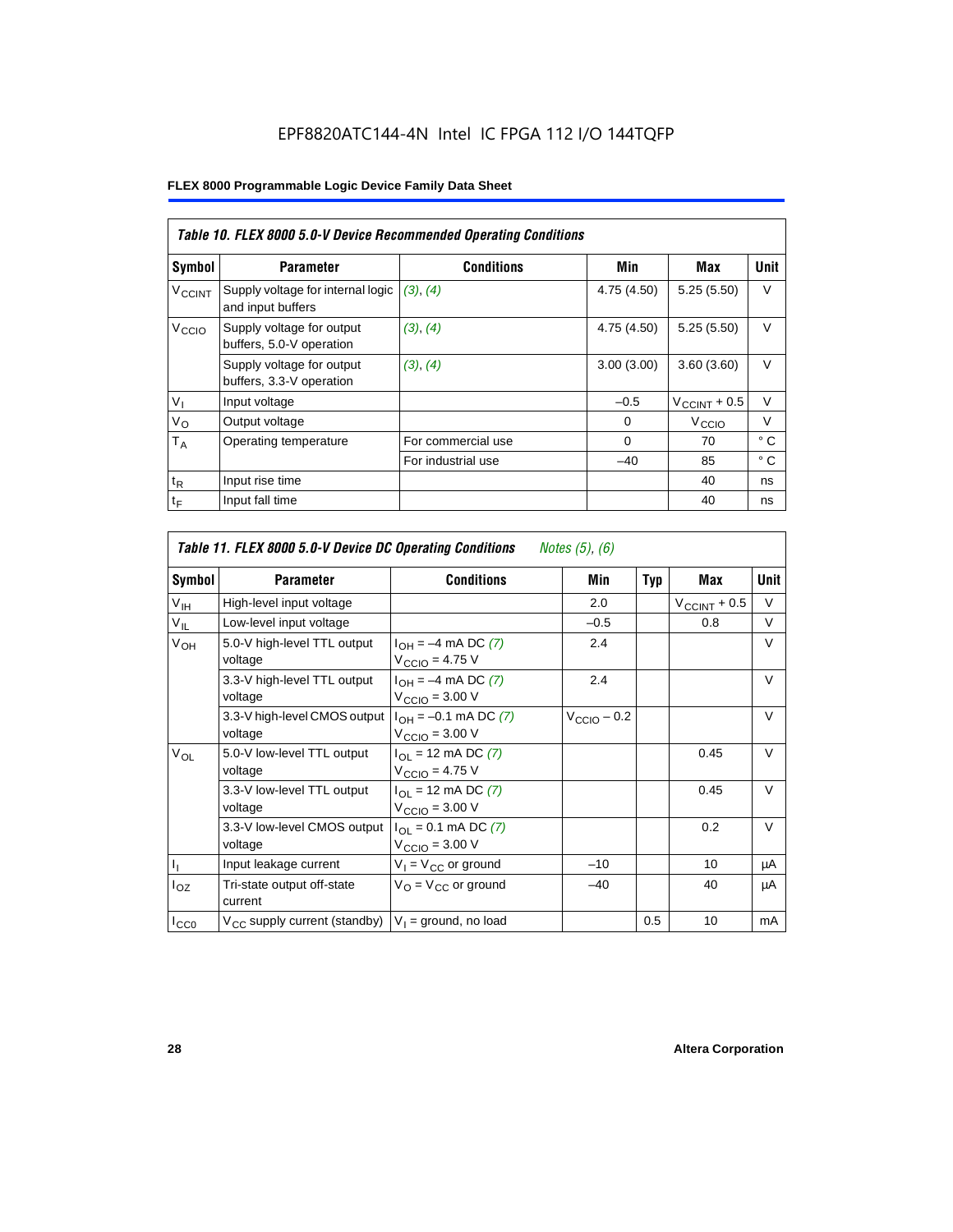|                  | Table 12. FLEX 8000 5.0-V Device Capacitance | Note (8)                      |     |     |             |
|------------------|----------------------------------------------|-------------------------------|-----|-----|-------------|
| Symbol           | <b>Parameter</b>                             | <b>Conditions</b>             | Min | Max | <b>Unit</b> |
| $C_{IN}$         | Input capacitance                            | $V_{IN} = 0 V, f = 1.0 MHz$   |     | 10  | рF          |
| $C_{\text{OUT}}$ | Output capacitance                           | $V_{OIII}$ = 0 V, f = 1.0 MHz |     | 10  | рF          |

#### *Notes to tables:*

(1) See the *Operating Requirements for Altera Devices Data Sheet*.

- (2) Minimum DC input is –0.5 V. During transitions, the inputs may undershoot to –2.0 V or overshoot to 7.0 V for input currents less than 100 mA and periods shorter than 20 ns.
- (3) The maximum  $V_{CC}$  rise time is 100 ms.
- (4) Numbers in parentheses are for industrial-temperature-range devices.
- (5) Typical values are for  $T_A = 25^\circ$  C and  $V_{CC} = 5.0$  V.
- (6) These values are specified in Table 10 on page 28.
- (7) The  $I_{OH}$  parameter refers to high-level TTL or CMOS output current; the  $I_{OL}$  parameter refers to low-level TTL or CMOS output current.
- (8) Capacitance is sample-tested only.

Tables 13 through 16 provide information on absolute maximum ratings, recommended operating conditions, operating conditions, and capacitance for 3.3-V FLEX 8000 devices.

| Table 13. FLEX 8000 3.3-V Device Absolute Maximum Ratings<br><i>Note</i> $(1)$ |                            |                              |        |     |              |  |  |
|--------------------------------------------------------------------------------|----------------------------|------------------------------|--------|-----|--------------|--|--|
| Symbol                                                                         | <b>Parameter</b>           | <b>Conditions</b>            | Min    | Max | <b>Unit</b>  |  |  |
| $V_{\rm CC}$                                                                   | Supply voltage             | With respect to ground (2)   | $-2.0$ | 5.3 | V            |  |  |
| V <sub>1</sub>                                                                 | DC input voltage           |                              | $-2.0$ | 5.3 | V            |  |  |
| $I_{\text{OUT}}$                                                               | DC output current, per pin |                              | $-25$  | 25  | mA           |  |  |
| T <sub>STG</sub>                                                               | Storage temperature        | No bias                      | $-65$  | 150 | $^{\circ}$ C |  |  |
| <b>TAMB</b>                                                                    | Ambient temperature        | Under bias                   | $-65$  | 135 | $^{\circ}$ C |  |  |
| $T_J$                                                                          | Junction temperature       | Plastic packages, under bias |        | 135 | ° C          |  |  |

|              | Table 14. FLEX 8000 3.3-V Device Recommended Operating Conditions |                    |          |                    |        |  |  |  |
|--------------|-------------------------------------------------------------------|--------------------|----------|--------------------|--------|--|--|--|
| Symbol       | <b>Parameter</b>                                                  | <b>Conditions</b>  | Min      | Max                | Unit I |  |  |  |
| $V_{\rm CC}$ | Supply voltage                                                    | (3)                | 3.0      | 3.6                | V      |  |  |  |
| $V_{1}$      | Input voltage                                                     |                    | $-0.3$   | $V_{\rm CC}$ + 0.3 | $\vee$ |  |  |  |
| $V_{\rm O}$  | Output voltage                                                    |                    | $\Omega$ | $V_{\rm CC}$       | $\vee$ |  |  |  |
| $T_A$        | Operating temperature                                             | For commercial use | 0        | 70                 | ۰c     |  |  |  |
| $t_{R}$      | Input rise time                                                   |                    |          | 40                 | ns     |  |  |  |
| $t_F$        | Input fall time                                                   |                    |          | 40                 | ns     |  |  |  |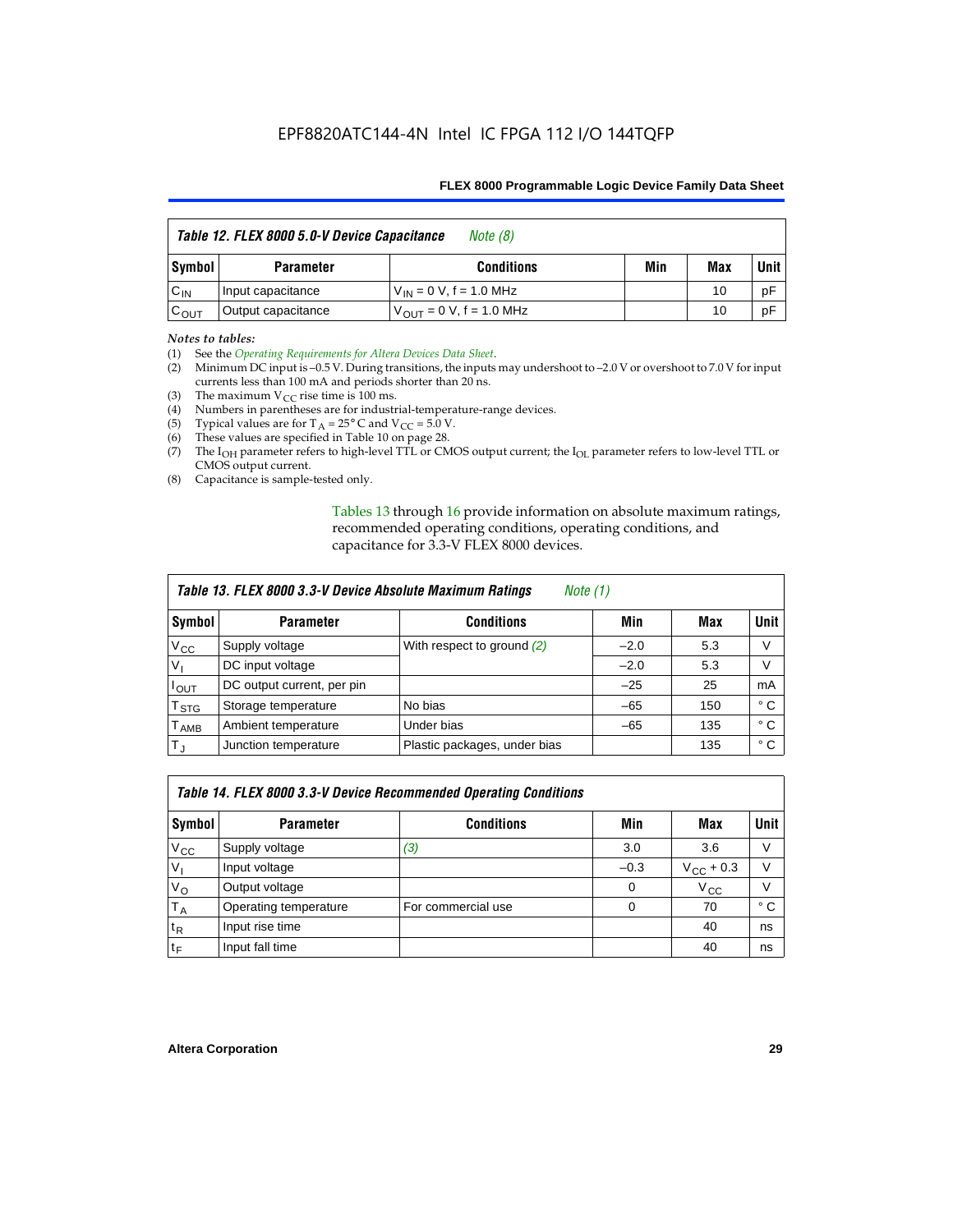#### EPF8820ATC144-4N Intel IC FPGA 112 I/O 144TQFP

#### **FLEX 8000 Programmable Logic Device Family Data Sheet**

| Table 15. FLEX 8000 3.3-V Device DC Operating Conditions<br>Note $(4)$ |                                          |                                          |                    |     |                    |             |  |  |
|------------------------------------------------------------------------|------------------------------------------|------------------------------------------|--------------------|-----|--------------------|-------------|--|--|
| Symbol                                                                 | <b>Parameter</b>                         | <b>Conditions</b>                        | Min                | Typ | Max                | <b>Unit</b> |  |  |
| V <sub>IH</sub>                                                        | High-level input voltage                 |                                          | 2.0                |     | $V_{\rm CC}$ + 0.3 | $\vee$      |  |  |
| $V_{IL}$                                                               | Low-level input voltage                  |                                          | $-0.3$             |     | 0.8                | V           |  |  |
| $V_{OH}$                                                               | High-level output voltage                | $I_{OH} = -0.1$ mA DC (5)                | $V_{\rm CC}$ – 0.2 |     |                    | V           |  |  |
| $V_{OL}$                                                               | Low-level output voltage                 | $I_{OL}$ = 4 mA DC (5)                   |                    |     | 0.45               | $\vee$      |  |  |
| Пı                                                                     | Input leakage current                    | $V_1 = V_{CC}$ or ground                 | $-10$              |     | 10                 | μA          |  |  |
| $I_{OZ}$                                                               | Tri-state output off-state current       | $V_{\text{O}} = V_{\text{CC}}$ or ground | $-40$              |     | 40                 | μA          |  |  |
| ICCO                                                                   | $V_{\text{CC}}$ supply current (standby) | $V_1$ = ground, no load (6)              |                    | 0.3 | 10                 | mA          |  |  |

#### *Table 16. FLEX 8000 3.3-V Device Capacitance Note (7)*

| Symbol           | <b>Parameter</b>   | <b>Conditions</b>                   | Min | Max | Unit |
|------------------|--------------------|-------------------------------------|-----|-----|------|
| $C_{IN}$         | Input capacitance  | $V_{IN} = 0 V$ , f = 1.0 MHz        |     | 10  | рF   |
| $c_{\text{OUT}}$ | Output capacitance | $V_{\text{OUT}} = 0 V, f = 1.0 MHz$ |     | 10  | рF   |

#### *Notes to tables:*

(1) See the *Operating Requirements for Altera Devices Data Sheet*.

- (2) Minimum DC input voltage is –0.3 V. During transitions, the inputs may undershoot to –2.0 V or overshoot to 5.3 V for input currents less than 100 mA and periods shorter than 20 ns.
- (3) The maximum  $V_{CC}$  rise time is 100 ms.  $V_{CC}$  must rise monotonically.<br>(4) These values are specified in Table 14 on page 29.
- These values are specified in Table 14 on page 29.
- (5) The I<sub>OH</sub> parameter refers to high-level TTL output current; the I<sub>OL</sub> parameter refers to low-level TTL output current.<br>(6) Typical values are for T<sub>A</sub> = 25° C and V<sub>CC</sub> = 3.3 V.
- (6) Typical values are for  $T_A = 25^\circ$  C and  $V_{CC} = 3.3$  V.<br>(7) Capacitance is sample-tested only.
- Capacitance is sample-tested only.

Figure 16 shows the typical output drive characteristics of 5.0-V FLEX 8000 devices. The output driver is compliant with *PCI Local Bus Specification, Revision 2.2*.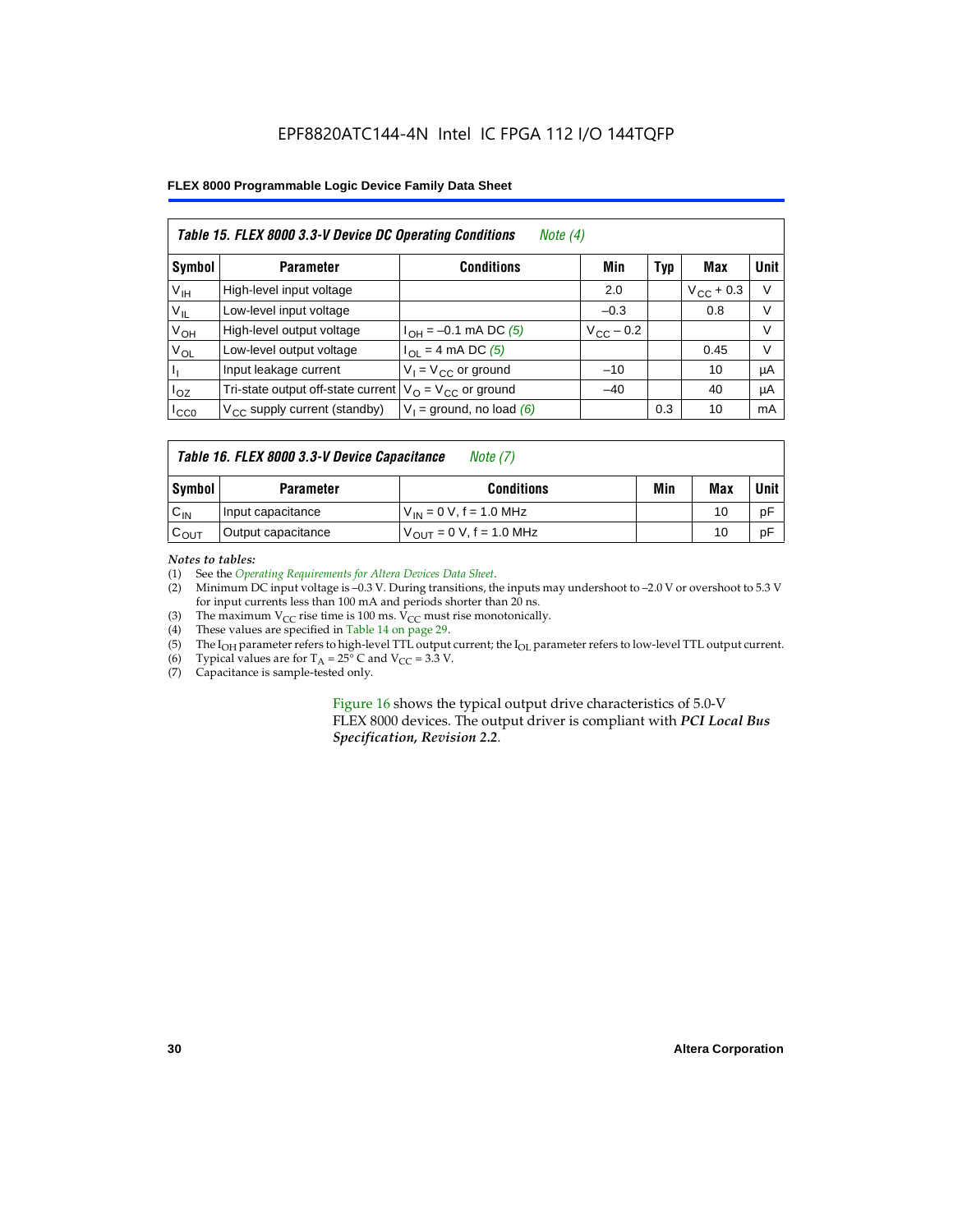



Figure 17 shows the typical output drive characteristics of 5.0-V EPF8282A devices. The output driver is compliant with *PCI Local Bus Specification, Revision 2.2*.





Figure 18 shows the typical output drive characteristics of EPF8282AV devices.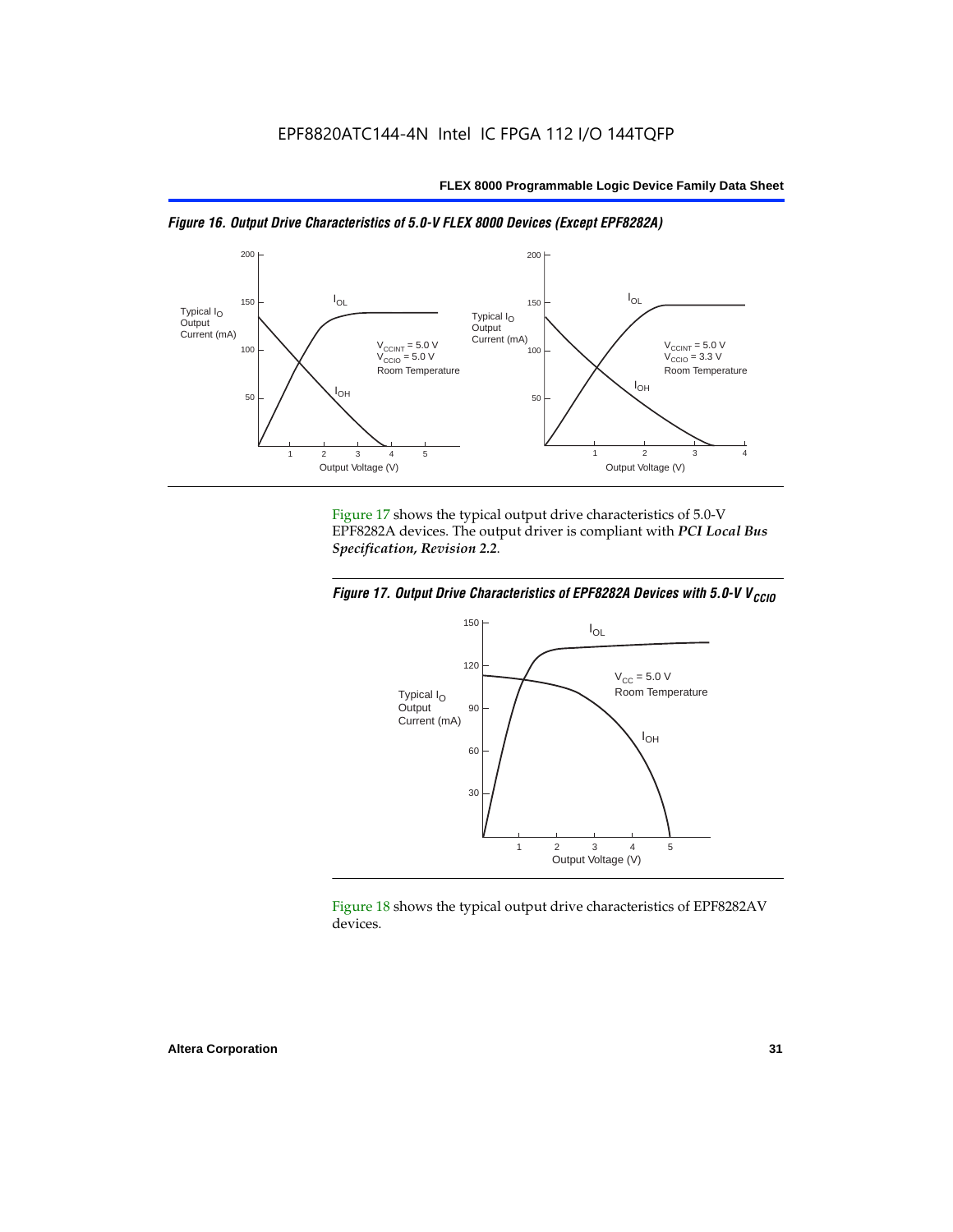

#### *Figure 18. Output Drive Characteristics of EPF8282AV Devices*

**Timing Model** The continuous, high-performance FastTrack Interconnect routing structure ensures predictable performance and accurate simulation and timing analysis. This predictable performance contrasts with that of FPGAs, which use a segmented connection scheme and hence have unpredictable performance. Timing simulation and delay prediction are available with the MAX+PLUS II Simulator and Timing Analyzer, or with industry-standard EDA tools. The Simulator offers both pre-synthesis functional simulation to evaluate logic design accuracy and postsynthesis timing simulation with 0.1-ns resolution. The Timing Analyzer provides point-to-point timing delay information, setup and hold time prediction, and device-wide performance analysis.

> Tables 17 through 20 describe the FLEX 8000 timing parameters and their symbols.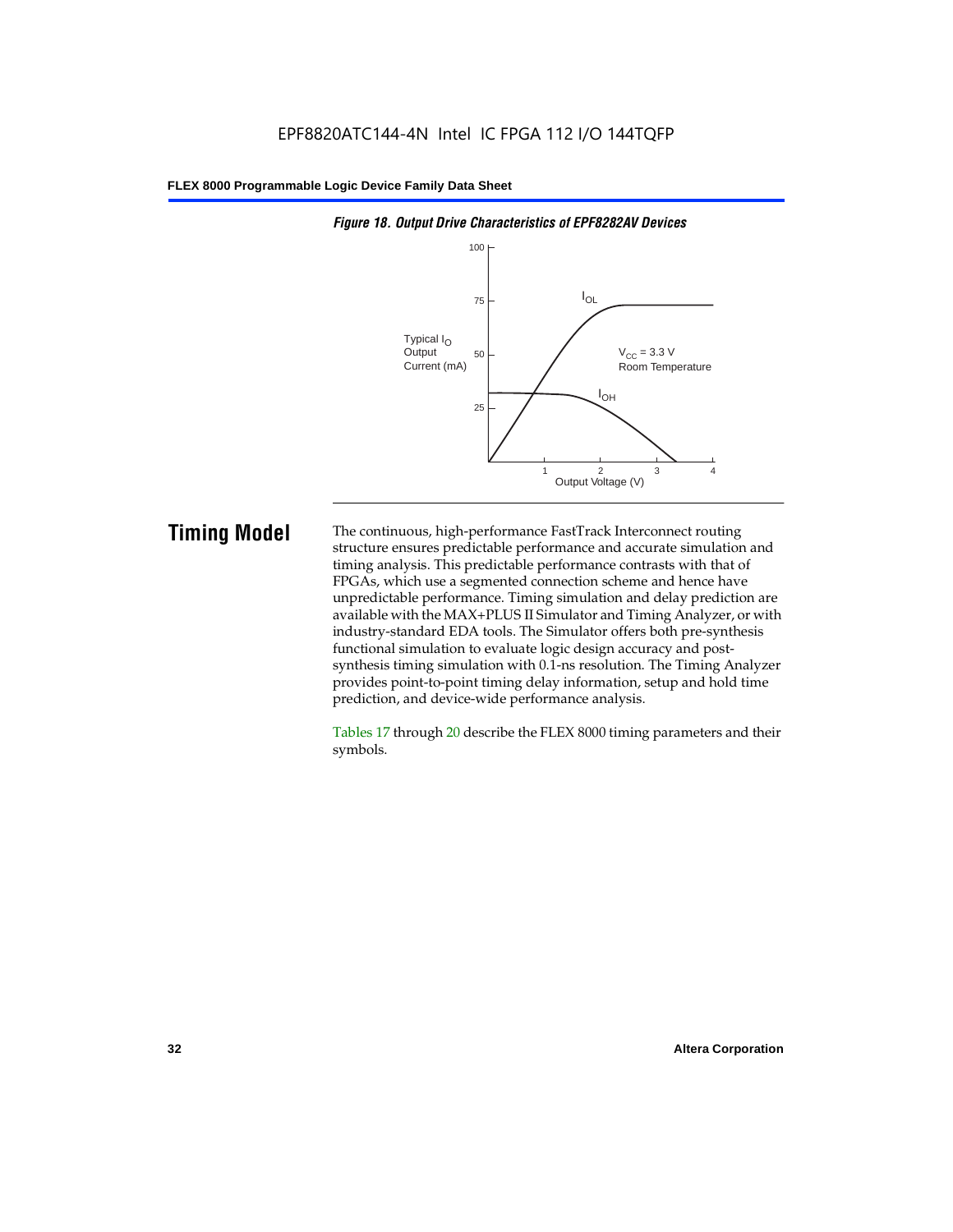| Table 17. FLEX 8000 Internal Timing Parameters<br>Note $(1)$ |                                                                                                              |  |  |  |
|--------------------------------------------------------------|--------------------------------------------------------------------------------------------------------------|--|--|--|
| Symbol                                                       | <b>Parameter</b>                                                                                             |  |  |  |
| $t_{\text{IOD}}$                                             | IOE register data delay                                                                                      |  |  |  |
| $t_{\text{IOC}}$                                             | IOE register control signal delay                                                                            |  |  |  |
| $t_{IOE}$                                                    | Output enable delay                                                                                          |  |  |  |
| $t_{IOCO}$                                                   | IOE register clock-to-output delay                                                                           |  |  |  |
| $t_{IOCOMB}$                                                 | IOE combinatorial delay                                                                                      |  |  |  |
| $t_{IOSU}$                                                   | IOE register setup time before clock; IOE register recovery time after asynchronous clear                    |  |  |  |
| $t_{IOH}$                                                    | IOE register hold time after clock                                                                           |  |  |  |
| $t_{IOCLR}$                                                  | IOE register clear delay                                                                                     |  |  |  |
| $t_{IN}$                                                     | Input pad and buffer delay                                                                                   |  |  |  |
| $t_{OD1}$                                                    | Output buffer and pad delay, slow slew rate = off, $V_{\text{CCIO}} = 5.0 \text{ V C1} = 35 \text{ pF } (2)$ |  |  |  |
| $t_{OD2}$                                                    | Output buffer and pad delay, slow slew rate = off, $V_{\text{CCIO}} = 3.3 \text{ V C1} = 35 \text{ pF}$ (2)  |  |  |  |
| $t_{OD3}$                                                    | Output buffer and pad delay, slow slew rate = on, $C1 = 35$ pF (3)                                           |  |  |  |
| $t_{XZ}$                                                     | Output buffer disable delay, $C1 = 5$ pF                                                                     |  |  |  |
| $t_{ZX1}$                                                    | Output buffer enable delay, slow slew rate = off, $V_{\text{CCIO}} = 5.0$ V, C1 = 35 pF (2)                  |  |  |  |
| $t_{ZX2}$                                                    | Output buffer enable delay, slow slew rate = off, $V_{\text{CCIO}} = 3.3$ V, C1 = 35 pF (2)                  |  |  |  |
| $t_{ZX3}$                                                    | Output buffer enable delay, slow slew rate = on, $C1 = 35$ pF (3)                                            |  |  |  |

| Table 18. FLEX 8000 LE Timing Parameters<br>Note $(1)$ |                                                                                                             |  |  |  |
|--------------------------------------------------------|-------------------------------------------------------------------------------------------------------------|--|--|--|
| Symbol                                                 | <b>Parameter</b>                                                                                            |  |  |  |
| $t_{LUT}$                                              | LUT delay for data-in                                                                                       |  |  |  |
| $t_{CLUT}$                                             | LUT delay for carry-in                                                                                      |  |  |  |
| $t_{RLUT}$                                             | LUT delay for LE register feedback                                                                          |  |  |  |
| $t$ GATE                                               | Cascade gate delay                                                                                          |  |  |  |
| $t_{CASC}$                                             | Cascade chain routing delay                                                                                 |  |  |  |
| $t_{CICO}$                                             | Carry-in to carry-out delay                                                                                 |  |  |  |
| $t_{CGEN}$                                             | Data-in to carry-out delay                                                                                  |  |  |  |
| ${}^{t}$ CGENR                                         | LE register feedback to carry-out delay                                                                     |  |  |  |
| $t_C$                                                  | LE register control signal delay                                                                            |  |  |  |
| $t_{CH}$                                               | LE register clock high time                                                                                 |  |  |  |
| $t_{CL}$                                               | LE register clock low time                                                                                  |  |  |  |
| $t_{CO}$                                               | LE register clock-to-output delay                                                                           |  |  |  |
| $t_{COMB}$                                             | Combinatorial delay                                                                                         |  |  |  |
| t <sub>SU</sub>                                        | LE register setup time before clock; LE register recovery time after asynchronous preset, clear, or<br>load |  |  |  |
| $t_H$                                                  | LE register hold time after clock                                                                           |  |  |  |
| $t_{PRE}$                                              | LE register preset delay                                                                                    |  |  |  |
| $t_{CLR}$                                              | LE register clear delay                                                                                     |  |  |  |

**Altera Corporation 33**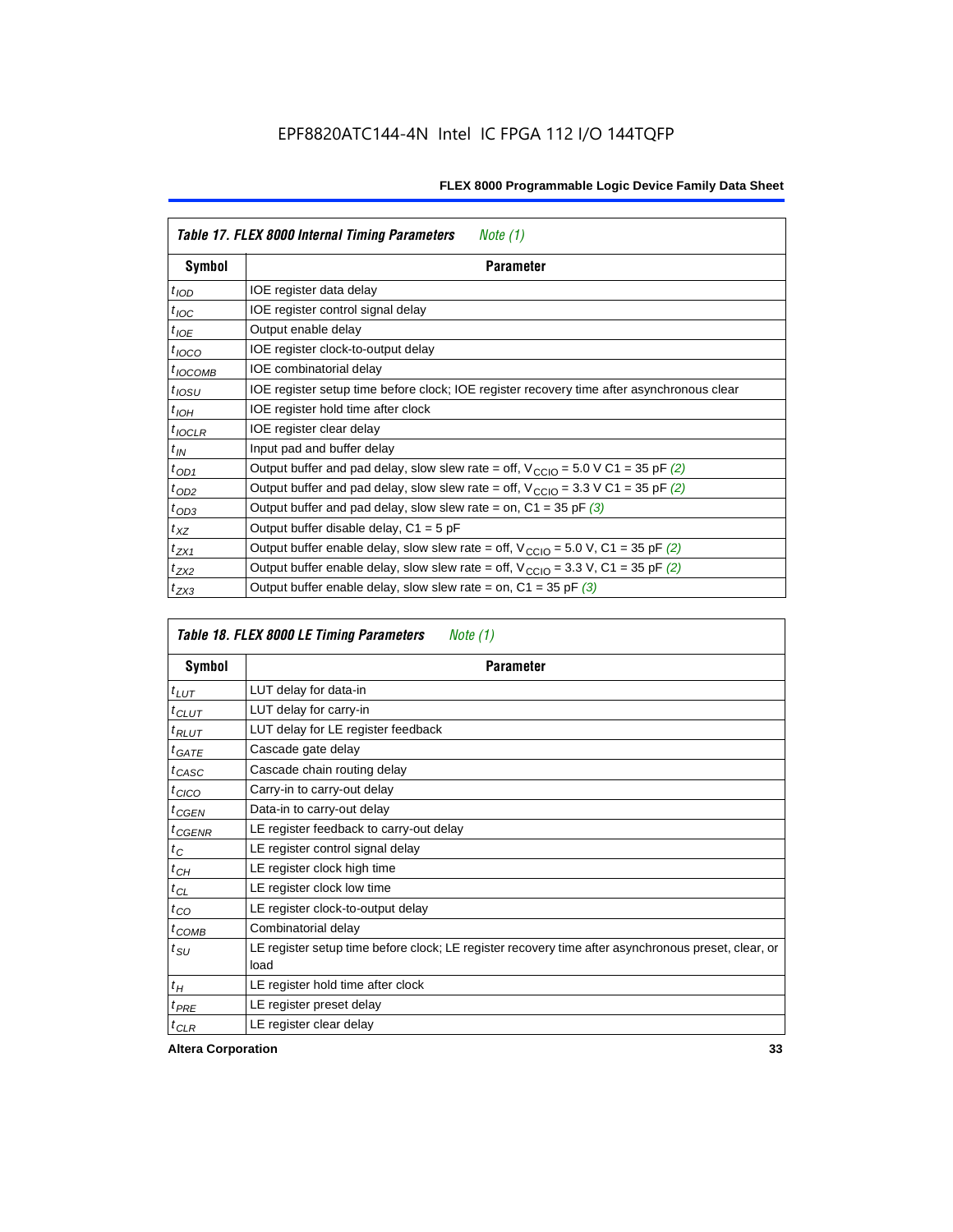| Table 19. FLEX 8000 Interconnect Timing Parameters<br>Note (1) |                                             |  |  |  |  |
|----------------------------------------------------------------|---------------------------------------------|--|--|--|--|
| Symbol                                                         | <b>Parameter</b>                            |  |  |  |  |
| <sup>t</sup> LABCASC                                           | Cascade delay between LEs in different LABs |  |  |  |  |
| $t_{LABCARRY}$                                                 | Carry delay between LEs in different LABs   |  |  |  |  |
| $t_{\text{LOCAL}}$                                             | LAB local interconnect delay                |  |  |  |  |
| $t_{ROW}$                                                      | Row interconnect routing delay (4)          |  |  |  |  |
| $t_{COL}$                                                      | Column interconnect routing delay           |  |  |  |  |
| $t_{DIN}$ $C$                                                  | Dedicated input to LE control delay         |  |  |  |  |
| $t_{DIN}$ D                                                    | Dedicated input to LE data delay (4)        |  |  |  |  |
| $t_{DIN}$ 10                                                   | Dedicated input to IOE control delay        |  |  |  |  |

#### *Table 20. FLEX 8000 External Reference Timing Characteristics Note (5)*

| Symbol           | <b>Parameter</b>                                                                           |
|------------------|--------------------------------------------------------------------------------------------|
| <sup>T</sup> DRR | Register-to-register delay via 4 LEs, 3 row interconnects, and 4 local interconnects $(6)$ |
| <sup>T</sup> ODH | Output data hold time after clock (7)                                                      |

*Notes to tables:*

- (1) Internal timing parameters cannot be measured explicitly. They are worst-case delays based on testable and external parameters specified by Altera. Internal timing parameters should be used for estimating device performance. Post-compilation timing simulation or timing analysis is required to determine actual worst-case performance.
- (2) These values are specified in Table 10 on page 28 or Table 14 on page 29.<br>(3) For the  $t_{OD3}$  and  $t_{ZX3}$  parameters,  $V_{CCIO} = 3.3$  V or 5.0 V.
- (3) For the  $t_{OD3}$  and  $t_{ZX3}$  parameters,  $V_{CCIO} = 3.3$  V or 5.0 V.<br>(4) The  $t_{ROM}$  and  $t_{DIN}$   $_D$  delays are worst-case values for type
- The *t<sub>ROW</sub>* and *t<sub>DIN\_D</sub>* delays are worst-case values for typical applications. Post-compilation timing simulation or timing analysis is required to determine actual worst-case performance.
- (5) External reference timing characteristics are factory-tested, worst-case values specified by Altera. A representative subset of signal paths is tested to approximate typical device applications.
- (6) For more information on test conditions, see *Application Note 76* (*Understanding FLEX 8000 Timing*).
- (7) This parameter is a guideline that is sample-tested only and is based on extensive device characterization. This parameter applies to global and non-global clocking, and for LE and I/O element registers.

The FLEX 8000 timing model shows the delays for various paths and functions in the circuit. See Figure 19. This model contains three distinct parts: the LE; the IOE; and the interconnect, including the row and column FastTrack Interconnect, LAB local interconnect, and carry and cascade interconnect paths. Each parameter shown in Figure 19 is expressed as a worst-case value in Tables 22 through 49. Hand-calculations that use the FLEX 8000 timing model and these timing parameters can be used to estimate FLEX 8000 device performance. Timing simulation or timing analysis after compilation is required to determine the final worst-case performance. Table 21 summarizes the interconnect paths shown in Figure 19.



f For more information on timing parameters, go to *Application Note 76 (Understanding FLEX 8000 Timing)*.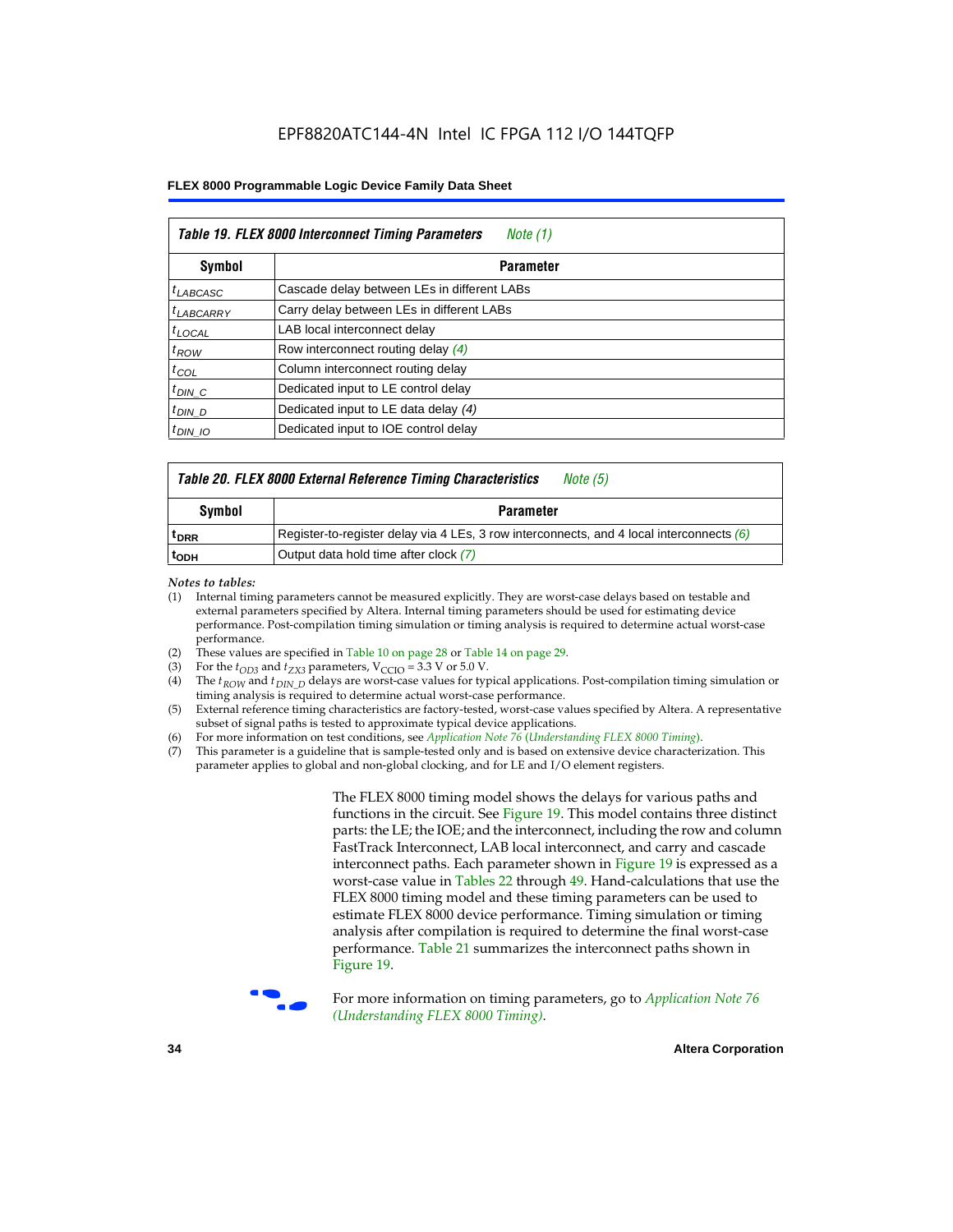EPF8820ATC144-4N Intel IC FPGA 112 I/O 144TQFP





FLEX 8000 Programmable Logic Device Family Data Sheet **FLEX 8000 Programmable Logic Device Family Data Sheet**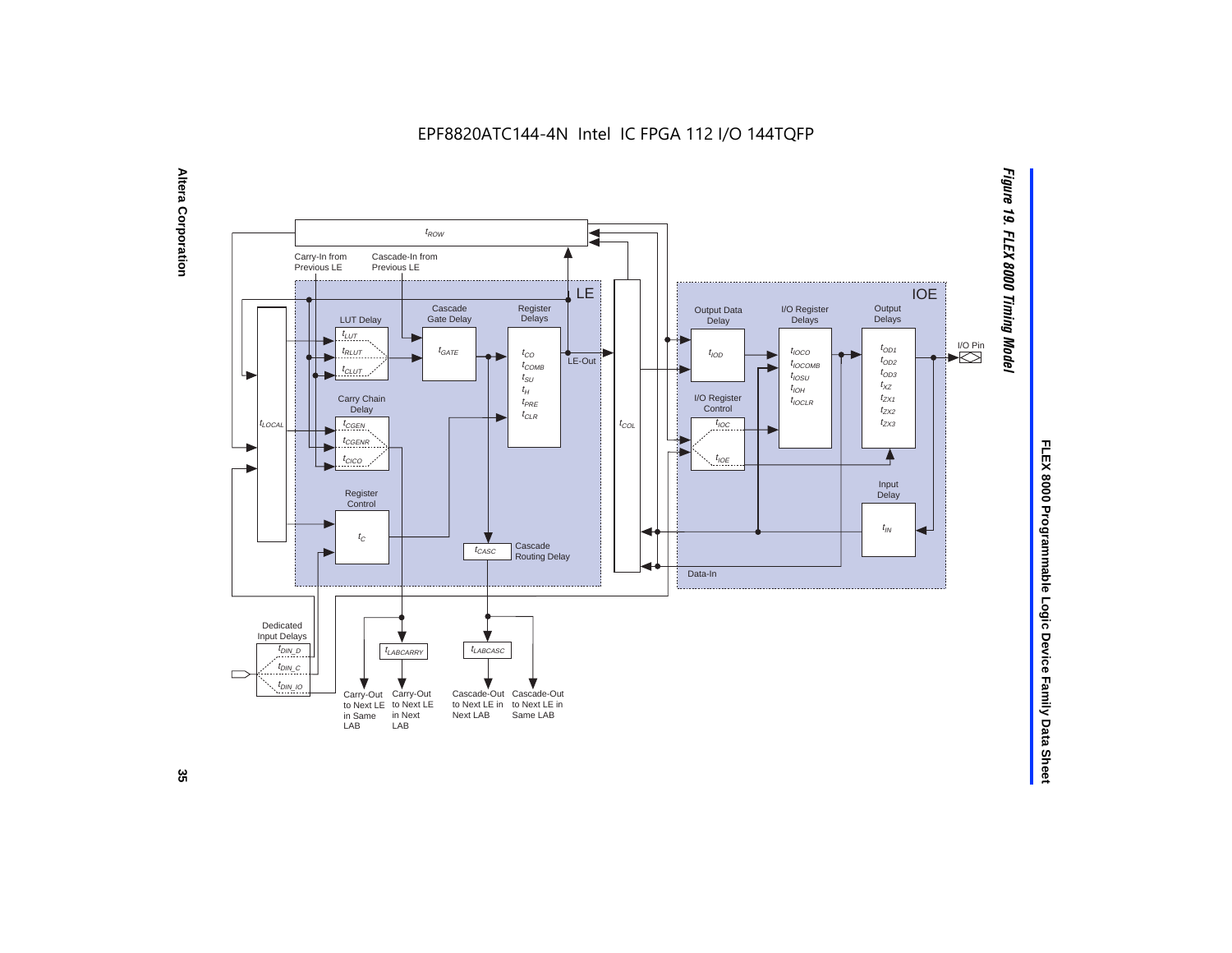### EPF8820ATC144-4N Intel IC FPGA 112 I/O 144TQFP

#### **FLEX 8000 Programmable Logic Device Family Data Sheet**

| <b>Table 21. FLEX 8000 Timing Model Interconnect Paths</b> |                               |                                 |  |  |  |  |
|------------------------------------------------------------|-------------------------------|---------------------------------|--|--|--|--|
| <b>Source</b>                                              | <b>Destination</b>            | <b>Total Delay</b>              |  |  |  |  |
| LE-Out                                                     | LE in same LAB                | $t_{LOCAL}$                     |  |  |  |  |
| LE-Out                                                     | LE in same row, different LAB | $t_{ROW} + t_{LOCAL}$           |  |  |  |  |
| LE-Out                                                     | LE in different row           | $t_{COL} + t_{ROW} + t_{LOCAL}$ |  |  |  |  |
| LE-Out                                                     | IOE on column                 | $t_{COL}$                       |  |  |  |  |
| LE-Out                                                     | IOE on row                    | $t_{ROW}$                       |  |  |  |  |
| IOE on row                                                 | LE in same row                | $t_{ROW} + t_{LOCAL}$           |  |  |  |  |
| IOE on column                                              | Any LE                        | $t_{COL} + t_{ROW} + t_{LOCAL}$ |  |  |  |  |

Tables 22 through 49 show the FLEX 8000 internal and external timing parameters.

| Table 22. EPF8282A Internal I/O Element Timing Parameters |                    |                          |     |       |         |     |    |  |  |
|-----------------------------------------------------------|--------------------|--------------------------|-----|-------|---------|-----|----|--|--|
| <b>Symbol</b>                                             | <b>Speed Grade</b> |                          |     |       |         |     |    |  |  |
|                                                           |                    | $A-2$                    |     | $A-3$ | $A - 4$ |     |    |  |  |
|                                                           | Min                | Max                      | Min | Max   | Min     | Max |    |  |  |
| t <sub>IOD</sub>                                          |                    | 0.7                      |     | 0.8   |         | 0.9 | ns |  |  |
| $t_{\text{IOC}}$                                          |                    | 1.7                      |     | 1.8   |         | 1.9 | ns |  |  |
| $t_{IOE}$                                                 |                    | 1.7                      |     | 1.8   |         | 1.9 | ns |  |  |
| $t_{IOCO}$                                                |                    | 1.0                      |     | 1.0   |         | 1.0 | ns |  |  |
| $t_{IOCOMB}$                                              |                    | 0.3                      |     | 0.2   |         | 0.1 | ns |  |  |
| $t_{IOSU}$                                                | 1.4                |                          | 1.6 |       | 1.8     |     | ns |  |  |
| $t_{IOH}$                                                 | 0.0                |                          | 0.0 |       | 0.0     |     | ns |  |  |
| $t_{IOCLR}$                                               |                    | 1.2                      |     | 1.2   |         | 1.2 | ns |  |  |
| $t_{I\!N}$                                                |                    | 1.5                      |     | 1.6   |         | 1.7 | ns |  |  |
| $t_{OD1}$                                                 |                    | 1.1                      |     | 1.4   |         | 1.7 | ns |  |  |
| $t_{OD2}$                                                 |                    | $\overline{\phantom{0}}$ |     | -     |         |     | ns |  |  |
| $t_{0D3}$                                                 |                    | 4.6                      |     | 4.9   |         | 5.2 | ns |  |  |
| $t_{XZ}$                                                  |                    | 1.4                      |     | 1.6   |         | 1.8 | ns |  |  |
| $t_{ZX1}$                                                 |                    | 1.4                      |     | 1.6   |         | 1.8 | ns |  |  |
| $t_{ZX2}$                                                 |                    | -                        |     | -     |         |     | ns |  |  |
| $t_{ZX3}$                                                 |                    | 4.9                      |     | 5.1   |         | 5.3 | ns |  |  |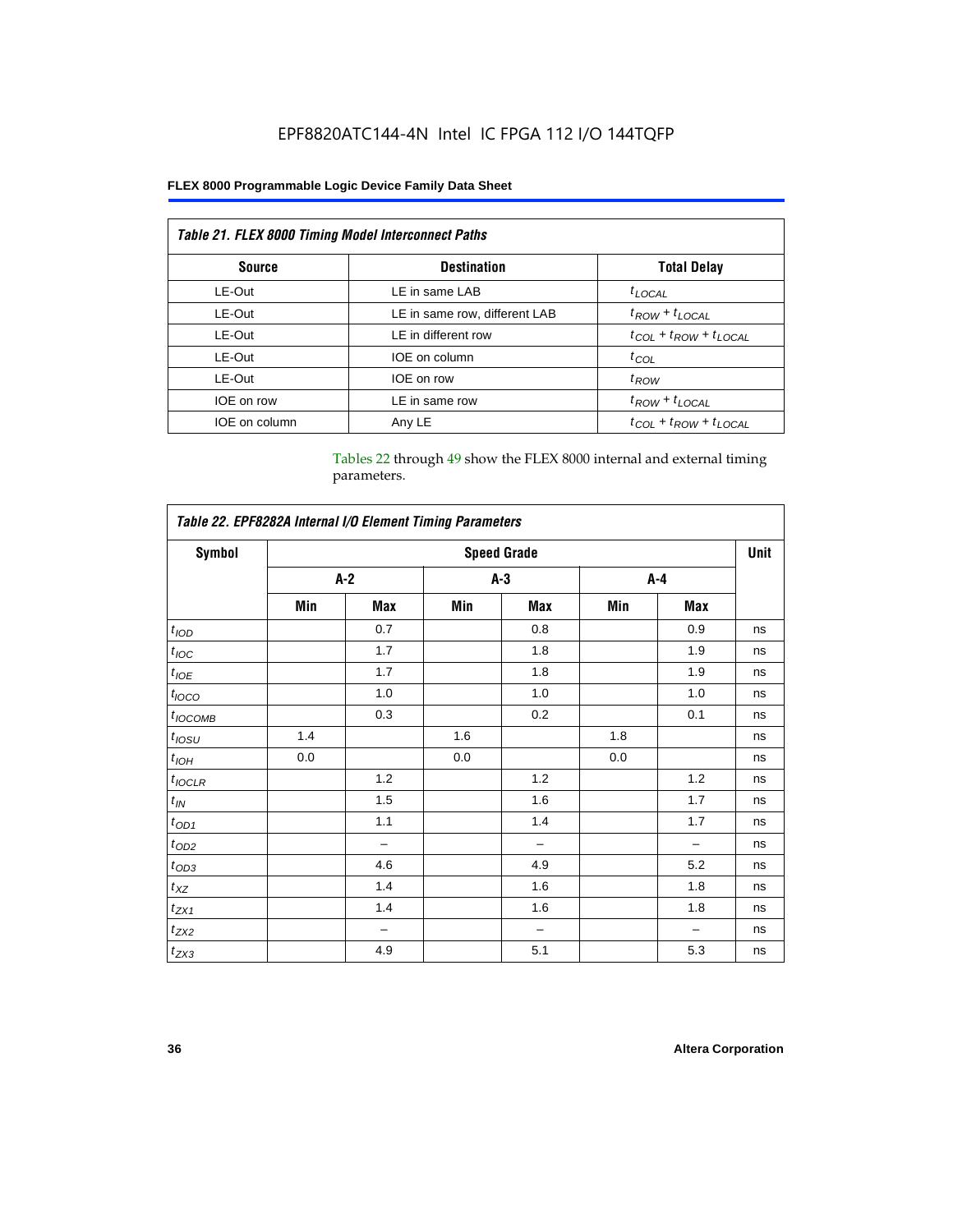| <b>Table 23. EPF8282A Interconnect Timing Parameters</b> |       |            |     |            |     |     |      |  |  |
|----------------------------------------------------------|-------|------------|-----|------------|-----|-----|------|--|--|
| <b>Symbol</b><br><b>Speed Grade</b>                      |       |            |     |            |     |     | Unit |  |  |
|                                                          | $A-2$ |            |     | $A-3$      |     | A-4 |      |  |  |
|                                                          | Min   | <b>Max</b> | Min | <b>Max</b> | Min | Max |      |  |  |
| $t_{LABCASC}$                                            |       | 0.3        |     | 0.3        |     | 0.4 | ns   |  |  |
| $t_{LABCARY}$                                            |       | 0.3        |     | 0.3        |     | 0.4 | ns   |  |  |
| $t_{\text{LOCAL}}$                                       |       | 0.5        |     | 0.6        |     | 0.8 | ns   |  |  |
| $t_{ROW}$                                                |       | 4.2        |     | 4.2        |     | 4.2 | ns   |  |  |
| $t_{COL}$                                                |       | 2.5        |     | 2.5        |     | 2.5 | ns   |  |  |
| $t_{DIN\_C}$                                             |       | 5.0        |     | 5.0        |     | 5.5 | ns   |  |  |
| $t_{DIN\_D}$                                             |       | 7.2        |     | 7.2        |     | 7.2 | ns   |  |  |
| $t_{DIN\_IO}$                                            |       | 5.0        |     | 5.0        |     | 5.5 | ns   |  |  |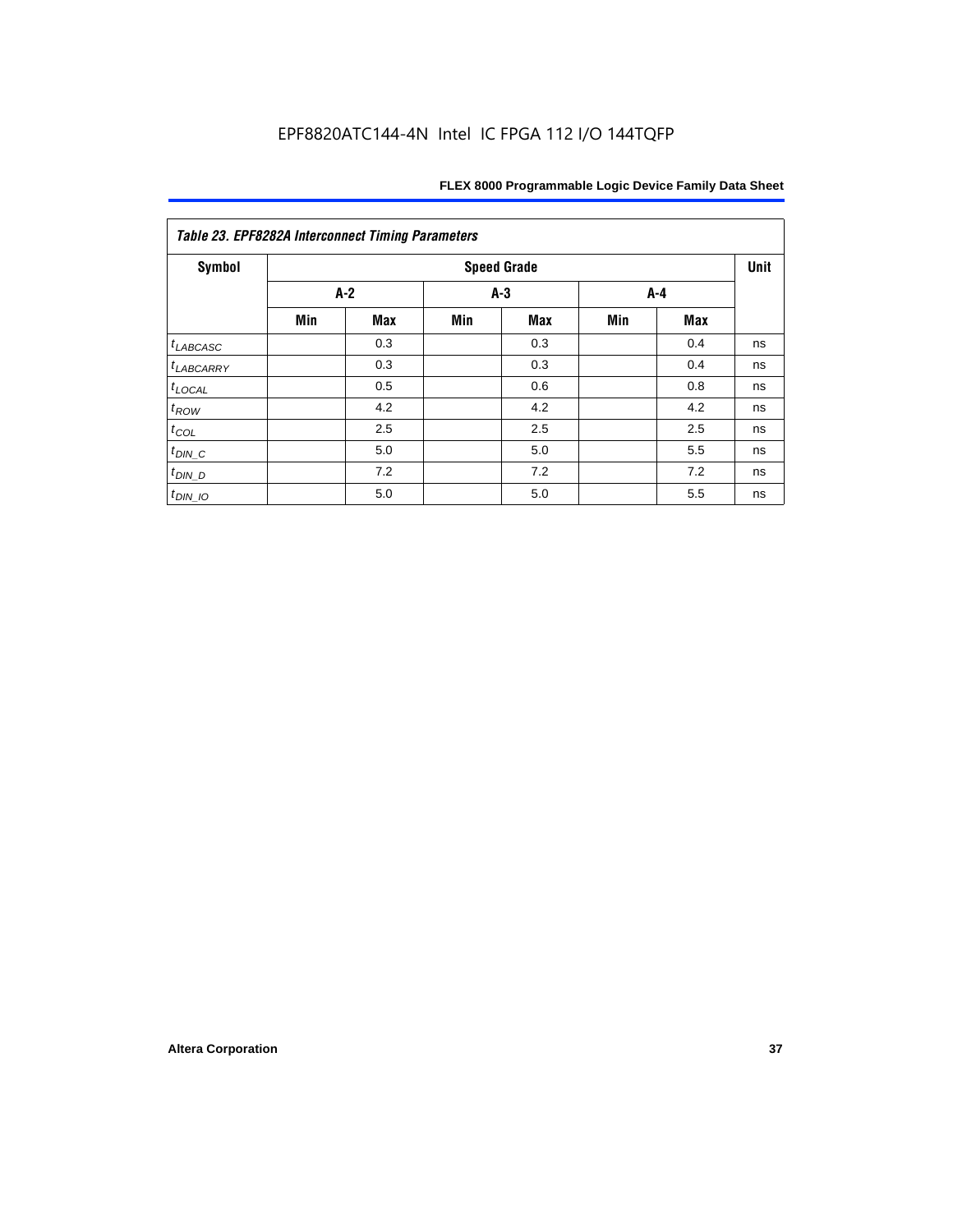### EPF8820ATC144-4N Intel IC FPGA 112 I/O 144TQFP

| Table 24. EPF8282A LE Timing Parameters |     |       |     |                    |     |     |             |  |  |
|-----------------------------------------|-----|-------|-----|--------------------|-----|-----|-------------|--|--|
| Symbol                                  |     |       |     | <b>Speed Grade</b> |     |     | <b>Unit</b> |  |  |
|                                         |     | $A-2$ |     | $A-3$              |     | A-4 |             |  |  |
|                                         | Min | Max   | Min | Max                | Min | Max |             |  |  |
| $t_{LUT}$                               |     | 2.0   |     | 2.5                |     | 3.2 | ns          |  |  |
| $t$ CLUT                                |     | 0.0   |     | 0.0                |     | 0.0 | ns          |  |  |
| $t_{RLUT}$                              |     | 0.9   |     | 1.1                |     | 1.5 | ns          |  |  |
| $t_{GATE}$                              |     | 0.0   |     | 0.0                |     | 0.0 | ns          |  |  |
| $t_{CASC}$                              |     | 0.6   |     | 0.7                |     | 0.9 | ns          |  |  |
| $t_{CICO}$                              |     | 0.4   |     | 0.5                |     | 0.6 | ns          |  |  |
| $t_{CGEN}$                              |     | 0.4   |     | 0.5                |     | 0.7 | ns          |  |  |
| $t_{CGENR}$                             |     | 0.9   |     | 1.1                |     | 1.5 | ns          |  |  |
| $t_C$                                   |     | 1.6   |     | 2.0                |     | 2.5 | ns          |  |  |
| $t_{CH}$                                | 4.0 |       | 4.0 |                    | 4.0 |     | ns          |  |  |
| $t_{CL}$                                | 4.0 |       | 4.0 |                    | 4.0 |     | ns          |  |  |
| $t_{\rm CO}$                            |     | 0.4   |     | 0.5                |     | 0.6 | ns          |  |  |
| $t_{\text{COMB}}$                       |     | 0.4   |     | 0.5                |     | 0.6 | ns          |  |  |
| $t_{\text{SU}}$                         | 0.8 |       | 1.1 |                    | 1.2 |     | ns          |  |  |
| $t_H\,$                                 | 0.9 |       | 1.1 |                    | 1.5 |     | ns          |  |  |
| $t_{PRE}$                               |     | 0.6   |     | 0.7                |     | 0.8 | ns          |  |  |
| $t_{CLR}$                               |     | 0.6   |     | 0.7                |     | 0.8 | ns          |  |  |

|  |  | Table 25. EPF8282A External Timing Parameters |
|--|--|-----------------------------------------------|
|  |  |                                               |

| Symbol           |     | <b>Speed Grade</b> |     |      |     |            |    |  |  |
|------------------|-----|--------------------|-----|------|-----|------------|----|--|--|
|                  |     | A-2<br>A-3         |     |      | A-4 |            |    |  |  |
|                  | Min | Max                | Min | Max  | Min | <b>Max</b> |    |  |  |
| t <sub>DRR</sub> |     | 15.8               |     | 19.8 |     | 24.8       | ns |  |  |
| t <sub>ODH</sub> | 1.0 |                    | 1.0 |      | 1.0 |            | ns |  |  |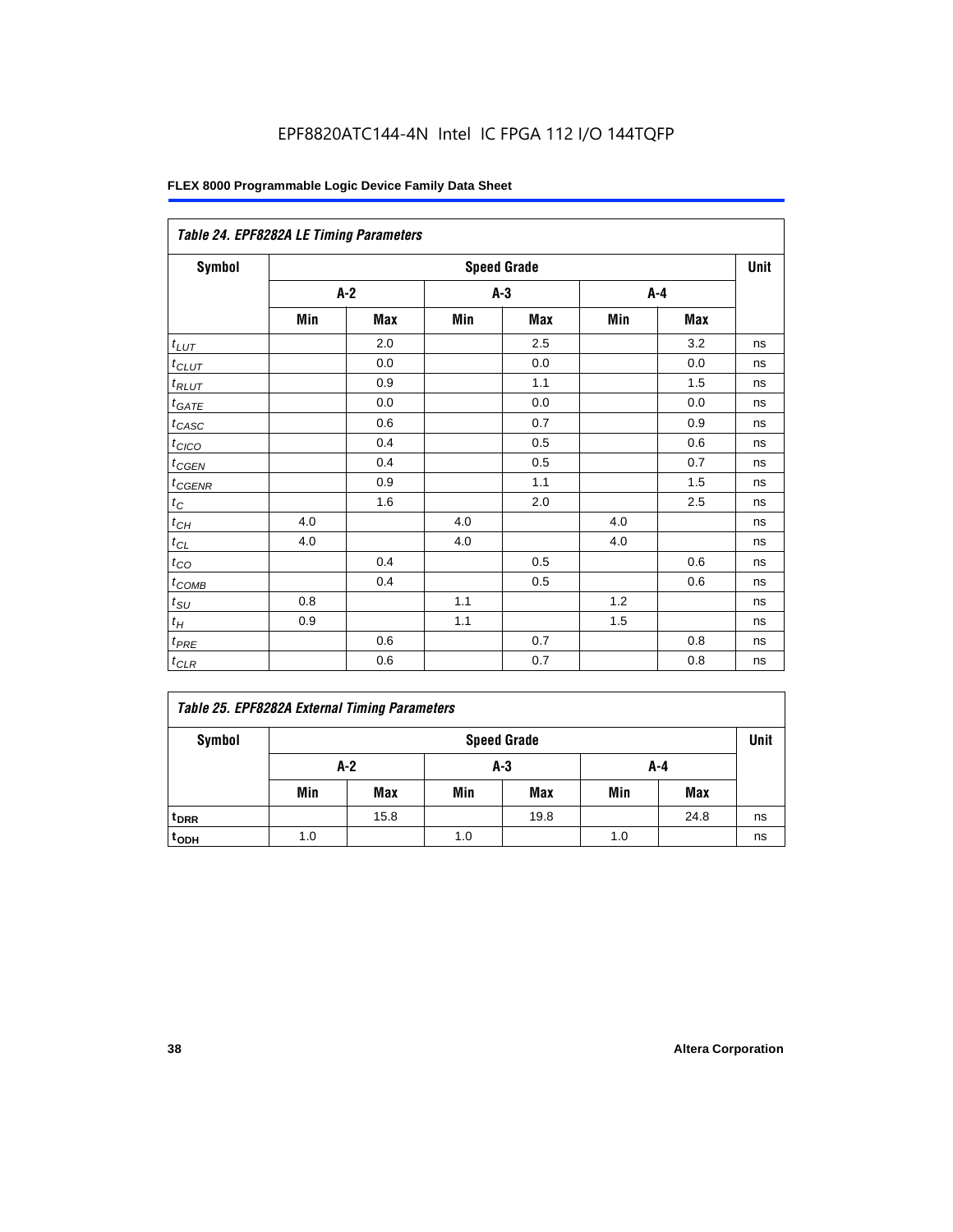| Table 26. EPF8282AV I/O Element Timing Parameters |       |     |                    |     |             |  |  |  |
|---------------------------------------------------|-------|-----|--------------------|-----|-------------|--|--|--|
| <b>Symbol</b>                                     |       |     | <b>Speed Grade</b> |     | <b>Unit</b> |  |  |  |
|                                                   | $A-3$ |     | A-4                |     |             |  |  |  |
|                                                   | Min   | Max | Min                | Max |             |  |  |  |
| t <sub>IOD</sub>                                  |       | 0.9 |                    | 2.2 | ns          |  |  |  |
| $t_{\text{IOC}}$                                  |       | 1.9 |                    | 2.0 | ns          |  |  |  |
| $t_{IOE}$                                         |       | 1.9 |                    | 2.0 | ns          |  |  |  |
| $t_{IOCO}$                                        |       | 1.0 |                    | 2.0 | ns          |  |  |  |
| t <sub>IOCOMB</sub>                               |       | 0.1 |                    | 0.0 | ns          |  |  |  |
| $t_{IOSU}$                                        | 1.8   |     | 2.8                |     | ns          |  |  |  |
| $t_{IOH}$                                         | 0.0   |     | 0.2                |     | ns          |  |  |  |
| $t_{IOCLR}$                                       |       | 1.2 |                    | 2.3 | ns          |  |  |  |
| $t_{\mathit{IN}}$                                 |       | 1.7 |                    | 3.4 | ns          |  |  |  |
| $t_{OD1}$                                         |       | 1.7 |                    | 4.1 | ns          |  |  |  |
| $t_{OD2}$                                         |       |     |                    |     | ns          |  |  |  |
| $t_{OD3}$                                         |       | 5.2 |                    | 7.1 | ns          |  |  |  |
| $t_{\text{XZ}}$                                   |       | 1.8 |                    | 4.3 | ns          |  |  |  |
| $t_{ZX1}$                                         |       | 1.8 |                    | 4.3 | ns          |  |  |  |
| $t_{ZX2}$                                         |       |     |                    |     | ns          |  |  |  |
| $t_{ZX3}$                                         |       | 5.3 |                    | 8.3 | ns          |  |  |  |

| Table 27. EPF8282AV Interconnect Timing Parameters |     |       |       |      |    |  |  |  |  |
|----------------------------------------------------|-----|-------|-------|------|----|--|--|--|--|
| <b>Symbol</b>                                      |     | Unit  |       |      |    |  |  |  |  |
|                                                    |     | $A-3$ | $A-4$ |      |    |  |  |  |  |
|                                                    | Min | Max   | Min   | Max  |    |  |  |  |  |
| $t_{LABCASC}$                                      |     | 0.4   |       | 1.3  | ns |  |  |  |  |
| t <sub>LABCARRY</sub>                              |     | 0.4   |       | 0.8  | ns |  |  |  |  |
| $t_{\text{LOCAL}}$                                 |     | 0.8   |       | 1.5  | ns |  |  |  |  |
| $t_{ROW}$                                          |     | 4.2   |       | 6.3  | ns |  |  |  |  |
| $t_{COL}$                                          |     | 2.5   |       | 3.8  | ns |  |  |  |  |
| $t_{DI\underline{N}C}$                             |     | 5.5   |       | 8.0  | ns |  |  |  |  |
| $t_{DIN\_D}$                                       |     | 7.2   |       | 10.8 | ns |  |  |  |  |
| $t_{DIN\_IO}$                                      |     | 5.5   |       | 9.0  | ns |  |  |  |  |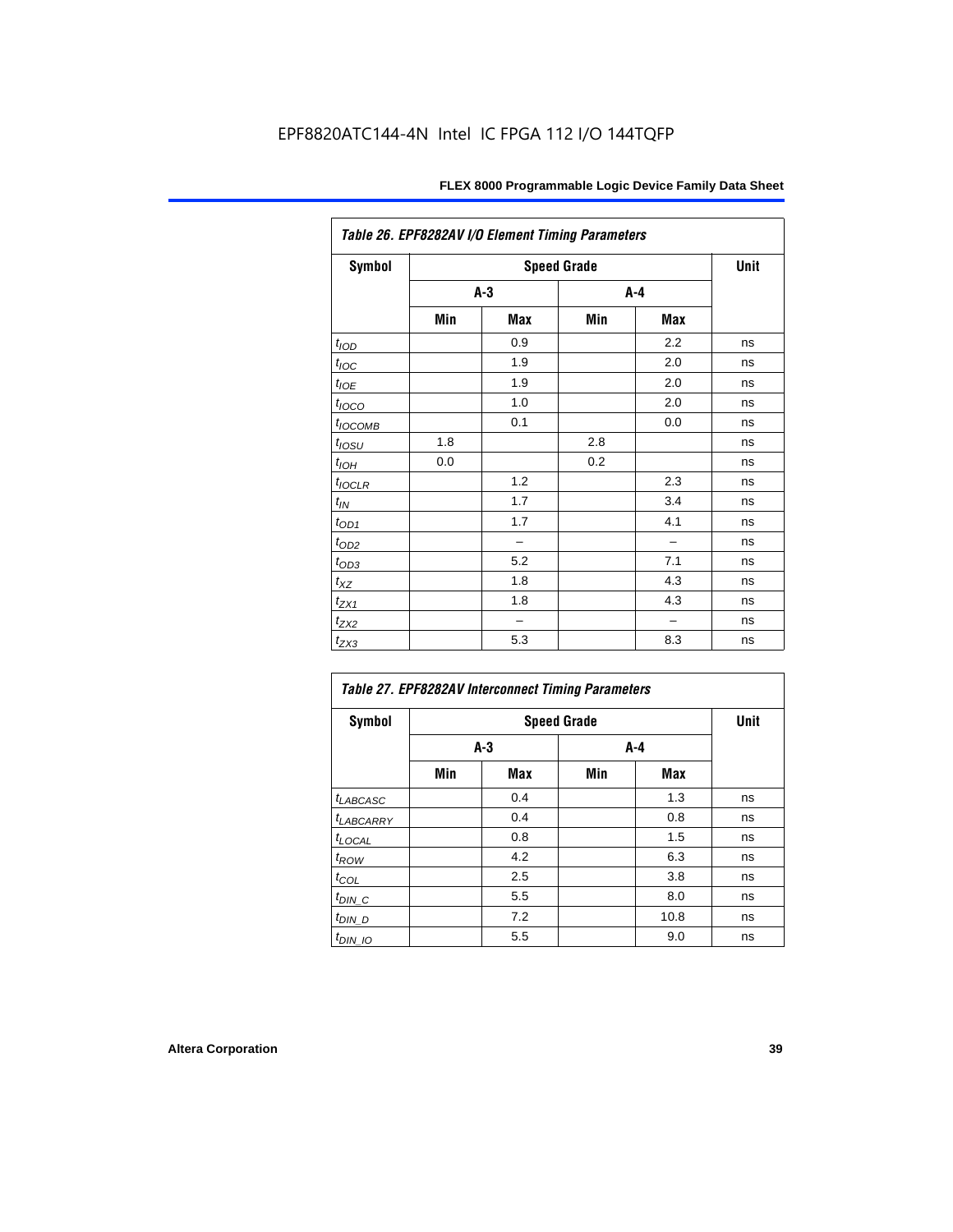| Table 28. EPF8282AV Logic Element Timing Parameters |       |      |     |         |    |  |  |  |
|-----------------------------------------------------|-------|------|-----|---------|----|--|--|--|
| Symbol                                              |       | Unit |     |         |    |  |  |  |
|                                                     | $A-3$ |      |     | $A - 4$ |    |  |  |  |
|                                                     | Min   | Max  | Min | Max     |    |  |  |  |
| $t_{LUT}$                                           |       | 3.2  |     | 7.3     | ns |  |  |  |
| $t_{CLUT}$                                          |       | 0.0  |     | 1.4     | ns |  |  |  |
| $t_{RLUT}$                                          |       | 1.5  |     | 5.1     | ns |  |  |  |
| $t_{GATE}$                                          |       | 0.0  |     | 0.0     | ns |  |  |  |
| $t_{CASC}$                                          |       | 0.9  |     | 2.8     | ns |  |  |  |
| $t_{CICO}$                                          |       | 0.6  |     | 1.5     | ns |  |  |  |
| $t_{\text{GEN}}$                                    |       | 0.7  |     | 2.2     | ns |  |  |  |
| $t_{\text{GENR}}$                                   |       | 1.5  |     | 3.7     | ns |  |  |  |
| $t_C$                                               |       | 2.5  |     | 4.7     | ns |  |  |  |
| $t_{CH}$                                            | 4.0   |      | 6.0 |         | ns |  |  |  |
| $t_{CL}$                                            | 4.0   |      | 6.0 |         | ns |  |  |  |
| $t_{CO}$                                            |       | 0.6  |     | 0.9     | ns |  |  |  |
| $t_{COMB}$                                          |       | 0.6  |     | 0.9     | ns |  |  |  |
| $t_{\text{SU}}$                                     | 1.2   |      | 2.4 |         | ns |  |  |  |
| $t_H$                                               | 1.5   |      | 4.6 |         | ns |  |  |  |
| $t_{PRE}$                                           |       | 0.8  |     | 1.3     | ns |  |  |  |
| $t_{CLR}$                                           |       | 0.8  |     | 1.3     | ns |  |  |  |

| Table 29. EPF8282AV External Timing Parameters |      |            |     |      |    |  |  |  |
|------------------------------------------------|------|------------|-----|------|----|--|--|--|
| Symbol                                         | Unit |            |     |      |    |  |  |  |
|                                                |      | A-4<br>A-3 |     |      |    |  |  |  |
|                                                | Min  | Max        | Min | Max  |    |  |  |  |
| <sup>t</sup> DRR                               |      | 24.8       |     | 50.1 | ns |  |  |  |
| t <sub>орн</sub>                               | 1.0  |            | 1.0 |      | ns |  |  |  |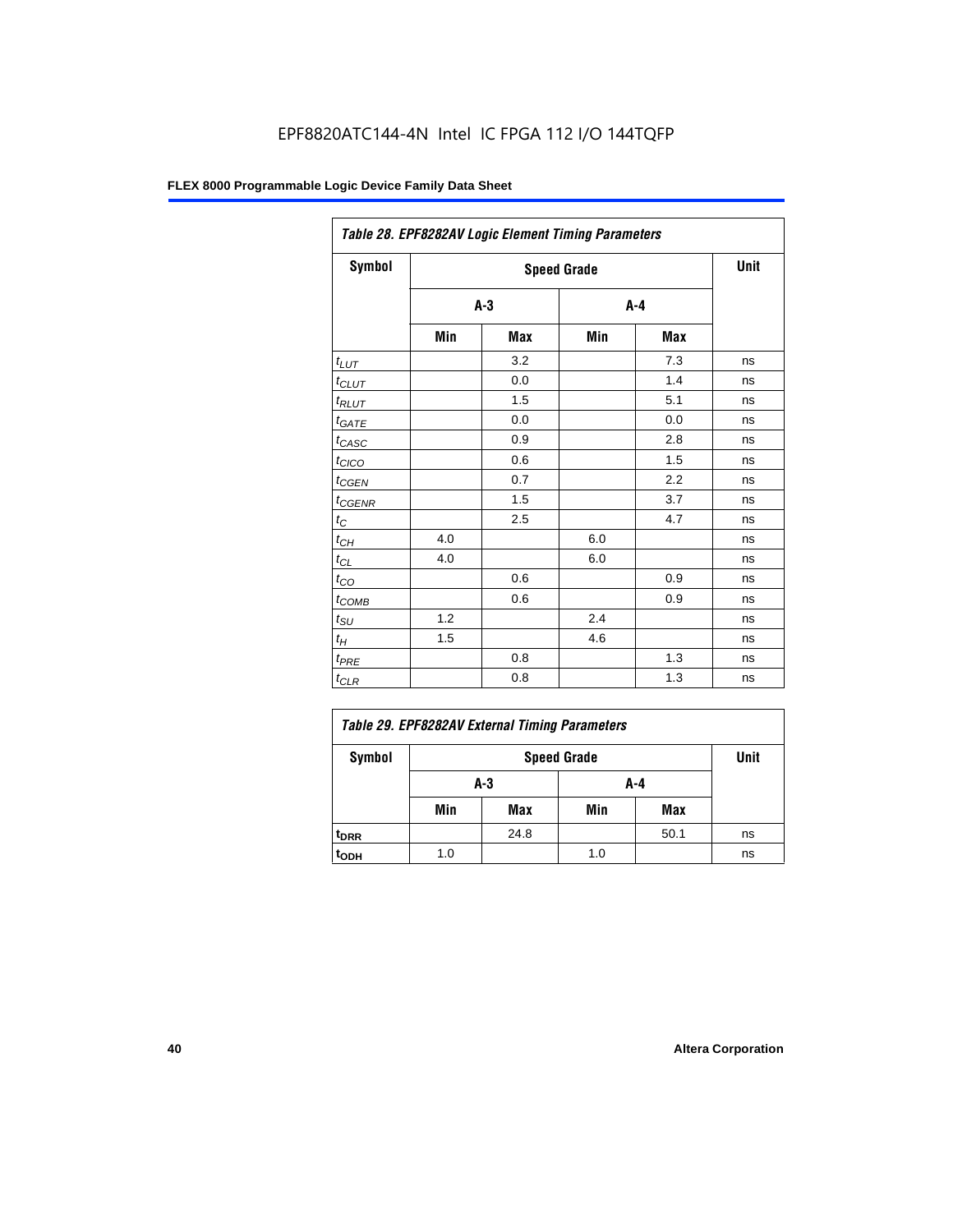| Table 30. EPF8452A I/O Element Timing Parameters |       |                          |       |                          |     |                          |    |  |  |  |
|--------------------------------------------------|-------|--------------------------|-------|--------------------------|-----|--------------------------|----|--|--|--|
| <b>Symbol</b>                                    |       | <b>Speed Grade</b>       |       |                          |     |                          |    |  |  |  |
|                                                  | $A-2$ |                          | $A-3$ |                          |     | $A-4$                    |    |  |  |  |
|                                                  | Min   | Max                      | Min   | Max                      | Min | Max                      |    |  |  |  |
| t <sub>IOD</sub>                                 |       | 0.7                      |       | 0.8                      |     | 0.9                      | ns |  |  |  |
| $t_{\text{IOC}}$                                 |       | 1.7                      |       | 1.8                      |     | 1.9                      | ns |  |  |  |
| $t_{IOE}$                                        |       | 1.7                      |       | 1.8                      |     | 1.9                      | ns |  |  |  |
| $t_{IOCO}$                                       |       | 1.0                      |       | 1.0                      |     | 1.0                      | ns |  |  |  |
| $t_{IOCOMB}$                                     |       | 0.3                      |       | 0.2                      |     | 0.1                      | ns |  |  |  |
| $t_{IOSU}$                                       | 1.4   |                          | 1.6   |                          | 1.8 |                          | ns |  |  |  |
| $t_{IOH}$                                        | 0.0   |                          | 0.0   |                          | 0.0 |                          | ns |  |  |  |
| $t_{IOCLR}$                                      |       | 1.2                      |       | 1.2                      |     | 1.2                      | ns |  |  |  |
| $t_{I\!N}$                                       |       | 1.5                      |       | 1.6                      |     | 1.7                      | ns |  |  |  |
| $t_{OD1}$                                        |       | 1.1                      |       | 1.4                      |     | 1.7                      | ns |  |  |  |
| $t_{OD2}$                                        |       | $\overline{\phantom{0}}$ |       | $\overline{\phantom{0}}$ |     | $\overline{\phantom{0}}$ | ns |  |  |  |
| $t_{OD3}$                                        |       | 4.6                      |       | 4.9                      |     | 5.2                      | ns |  |  |  |
| $t_{XZ}$                                         |       | 1.4                      |       | 1.6                      |     | 1.8                      | ns |  |  |  |
| $t_{ZX1}$                                        |       | 1.4                      |       | 1.6                      |     | 1.8                      | ns |  |  |  |
| $t_{ZX2}$                                        |       | $\qquad \qquad -$        |       | $\overline{\phantom{0}}$ |     | $\overline{\phantom{0}}$ | ns |  |  |  |
| $t_{ZX3}$                                        |       | 4.9                      |       | 5.1                      |     | 5.3                      | ns |  |  |  |

#### *Table 31. EPF8452A Interconnect Timing Parameters*

| Symbol             |       | <b>Speed Grade</b> |       |     |     |       |    |  |  |  |
|--------------------|-------|--------------------|-------|-----|-----|-------|----|--|--|--|
|                    | $A-2$ |                    | $A-3$ |     |     | $A-4$ |    |  |  |  |
|                    | Min   | Max                | Min   | Max | Min | Max   |    |  |  |  |
| $t_{LABCASC}$      |       | 0.3                |       | 0.4 |     | 0.4   | ns |  |  |  |
| $t_{LABCARRY}$     |       | 0.3                |       | 0.4 |     | 0.4   | ns |  |  |  |
| $t_{\text{LOCAL}}$ |       | 0.5                |       | 0.5 |     | 0.7   | ns |  |  |  |
| $t_{\mathit{ROW}}$ |       | 5.0                |       | 5.0 |     | 5.0   | ns |  |  |  |
| $t_{COL}$          |       | 3.0                |       | 3.0 |     | 3.0   | ns |  |  |  |
| $t_{DIN\_C}$       |       | 5.0                |       | 5.0 |     | 5.5   | ns |  |  |  |
| $t_{DIN\_D}$       |       | 7.0                |       | 7.0 |     | 7.5   | ns |  |  |  |
| $t_{DIN}$ 10       |       | 5.0                |       | 5.0 |     | 5.5   | ns |  |  |  |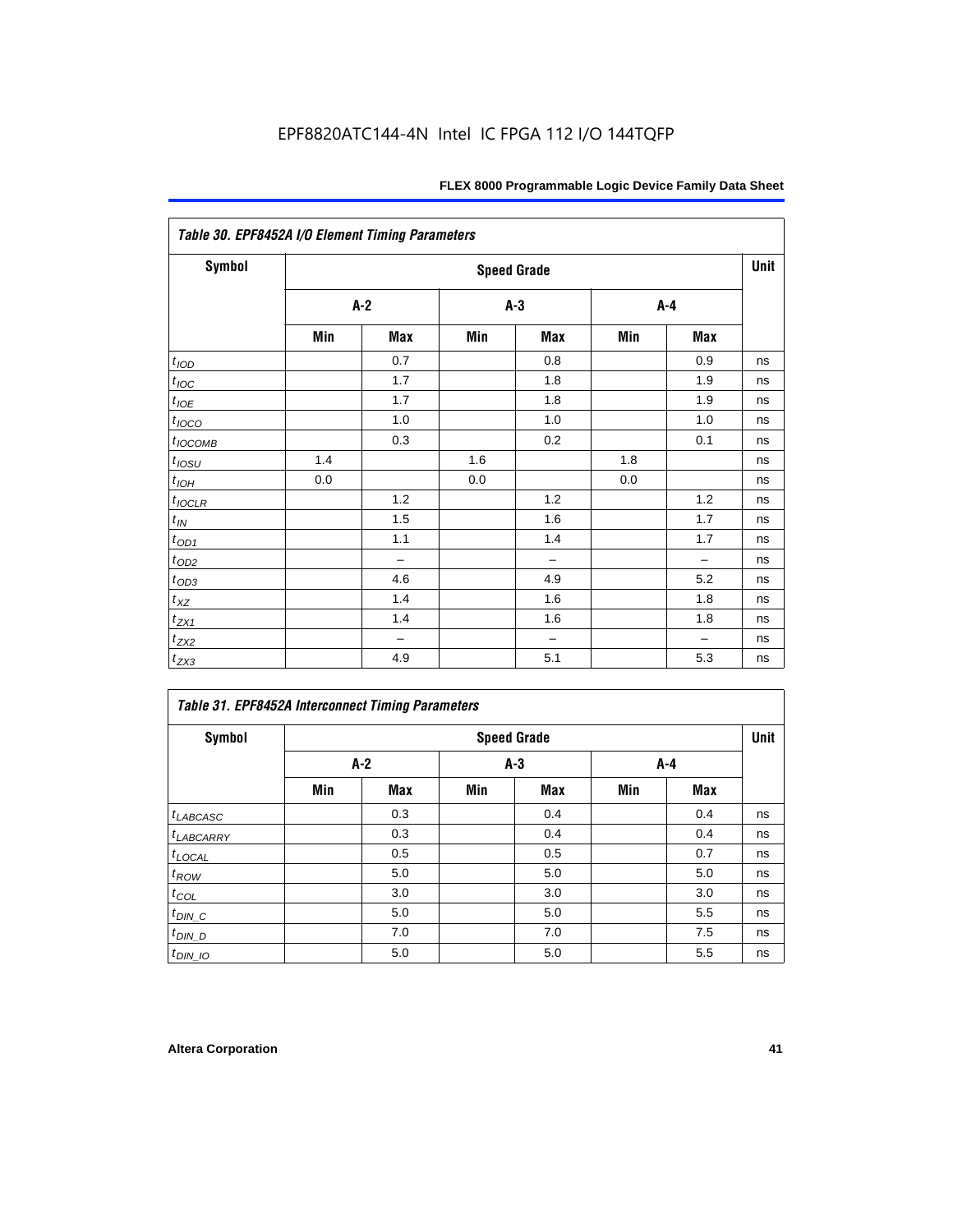#### EPF8820ATC144-4N Intel IC FPGA 112 I/O 144TQFP

#### **FLEX 8000 Programmable Logic Device Family Data Sheet**

| Table 32. EPF8452A LE Timing Parameters |       |            |                    |            |     |            |             |  |
|-----------------------------------------|-------|------------|--------------------|------------|-----|------------|-------------|--|
| <b>Symbol</b>                           |       |            | <b>Speed Grade</b> |            |     |            | <b>Unit</b> |  |
|                                         | $A-2$ |            |                    | $A-3$      |     | $A - 4$    |             |  |
|                                         | Min   | <b>Max</b> | Min                | <b>Max</b> | Min | <b>Max</b> |             |  |
| $t_{LUT}$                               |       | 2.0        |                    | 2.3        |     | 3.0        | ns          |  |
| $t_{CLUT}$                              |       | 0.0        |                    | 0.2        |     | 0.1        | ns          |  |
| $t_{RLUT}$                              |       | 0.9        |                    | 1.6        |     | 1.6        | ns          |  |
| $t_{GATE}$                              |       | 0.0        |                    | 0.0        |     | 0.0        | ns          |  |
| $t_{CASC}$                              |       | 0.6        |                    | 0.7        |     | 0.9        | ns          |  |
| $t_{CICO}$                              |       | 0.4        |                    | 0.5        |     | 0.6        | ns          |  |
| $t_{GEN}$                               |       | 0.4        |                    | 0.9        |     | 0.8        | ns          |  |
| $t_{CGENR}$                             |       | 0.9        |                    | 1.4        |     | 1.5        | ns          |  |
| $t_C$                                   |       | 1.6        |                    | 1.8        |     | 2.4        | ns          |  |
| $t_{CH}$                                | 4.0   |            | 4.0                |            | 4.0 |            | ns          |  |
| $t_{CL}$                                | 4.0   |            | 4.0                |            | 4.0 |            | ns          |  |
| $t_{CO}$                                |       | 0.4        |                    | 0.5        |     | 0.6        | ns          |  |
| $t$ <sub>COMB</sub>                     |       | 0.4        |                    | 0.5        |     | 0.6        | ns          |  |
| $t_{\rm SU}$                            | 0.8   |            | 1.0                |            | 1.1 |            | ns          |  |
| $t_H$                                   | 0.9   |            | 1.1                |            | 1.4 |            | ns          |  |
| $t_{PRE}$                               |       | 0.6        |                    | 0.7        |     | 0.8        | ns          |  |
| $t_{CLR}$                               |       | 0.6        |                    | 0.7        |     | 0.8        | ns          |  |

#### *Table 33. EPF8452A External Timing Parameters*

| Symbol                      |     | <b>Speed Grade</b>  |     |            |     |            |    |  |  |  |
|-----------------------------|-----|---------------------|-----|------------|-----|------------|----|--|--|--|
|                             |     | A-2<br>$A-3$<br>A-4 |     |            |     |            |    |  |  |  |
|                             | Min | Max                 | Min | <b>Max</b> | Min | <b>Max</b> |    |  |  |  |
| <sup>t</sup> <sub>DRR</sub> |     | 16.0                |     | 20.0       |     | 25.0       | ns |  |  |  |
| t <sub>ODH</sub>            | 1.0 |                     | 1.0 |            | 1.0 |            | ns |  |  |  |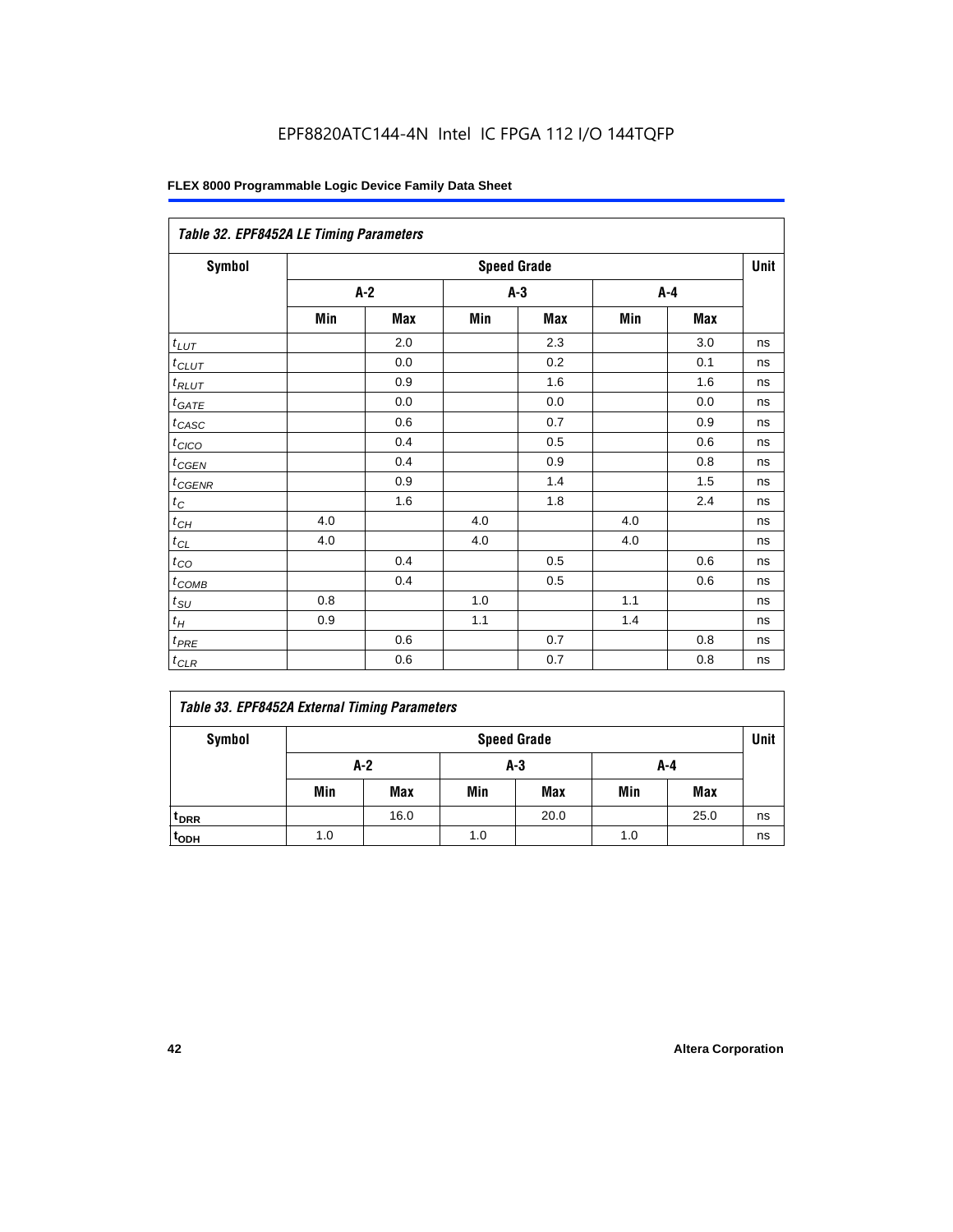| <b>Symbol</b>         |     |       | <b>Speed Grade</b> |     |     |     | Unit |
|-----------------------|-----|-------|--------------------|-----|-----|-----|------|
|                       |     | $A-2$ | $A-3$              |     | A-4 |     |      |
|                       | Min | Max   | Min                | Max | Min | Max |      |
| t <sub>IOD</sub>      |     | 0.7   |                    | 0.8 |     | 0.9 | ns   |
| $t_{\text{IOC}}$      |     | 1.7   |                    | 1.8 |     | 1.9 | ns   |
| $t_{IOE}$             |     | 1.7   |                    | 1.8 |     | 1.9 | ns   |
| $t_{IOCO}$            |     | 1.0   |                    | 1.0 |     | 1.0 | ns   |
| $t_{IOCOMB}$          |     | 0.3   |                    | 0.2 |     | 0.1 | ns   |
| $t_{IOSU}$            | 1.4 |       | 1.6                |     | 1.8 |     | ns   |
| $t_{IOH}$             | 0.0 |       | 0.0                |     | 0.0 |     | ns   |
| $t_{IOCLR}$           |     | 1.2   |                    | 1.2 |     | 1.2 | ns   |
| $t_{I\!N}$            |     | 1.5   |                    | 1.6 |     | 1.7 | ns   |
| $t_{OD1}$             |     | 1.1   |                    | 1.4 |     | 1.7 | ns   |
| $t_{\underline{OD2}}$ |     | 1.6   |                    | 1.9 |     | 2.2 | ns   |
| $t_{OD3}$             |     | 4.6   |                    | 4.9 |     | 5.2 | ns   |
| $t_{XZ}$              |     | 1.4   |                    | 1.6 |     | 1.8 | ns   |
| $t_{ZX1}$             |     | 1.4   |                    | 1.6 |     | 1.8 | ns   |
| $t_{ZX2}$             |     | 1.9   |                    | 2.1 |     | 2.3 | ns   |
| $t_{ZX3}$             |     | 4.9   |                    | 5.1 |     | 5.3 | ns   |

|                       | <b>Table 35. EPF8636A Interconnect Timing Parameters</b> |                    |       |            |     |     |    |  |  |  |  |  |
|-----------------------|----------------------------------------------------------|--------------------|-------|------------|-----|-----|----|--|--|--|--|--|
| <b>Symbol</b>         |                                                          | <b>Speed Grade</b> |       |            |     |     |    |  |  |  |  |  |
|                       | A-2                                                      |                    | $A-3$ |            | A-4 |     |    |  |  |  |  |  |
|                       | Min                                                      | <b>Max</b>         | Min   | <b>Max</b> | Min | Max |    |  |  |  |  |  |
| $t_{LABCASC}$         |                                                          | 0.3                |       | 0.4        |     | 0.4 | ns |  |  |  |  |  |
| <sup>t</sup> LABCARRY |                                                          | 0.3                |       | 0.4        |     | 0.4 | ns |  |  |  |  |  |
| $t_{\text{LOCAL}}$    |                                                          | 0.5                |       | 0.5        |     | 0.7 | ns |  |  |  |  |  |
| $t_{ROW}$             |                                                          | 5.0                |       | 5.0        |     | 5.0 | ns |  |  |  |  |  |
| $t_{COL}$             |                                                          | 3.0                |       | 3.0        |     | 3.0 | ns |  |  |  |  |  |
| $t_{DIN\_C}$          |                                                          | 5.0                |       | 5.0        |     | 5.5 | ns |  |  |  |  |  |
| $t_{DIN\_D}$          |                                                          | 7.0                |       | 7.0        |     | 7.5 | ns |  |  |  |  |  |
| $t_{DIN_1O}$          |                                                          | 5.0                |       | 5.0        |     | 5.5 | ns |  |  |  |  |  |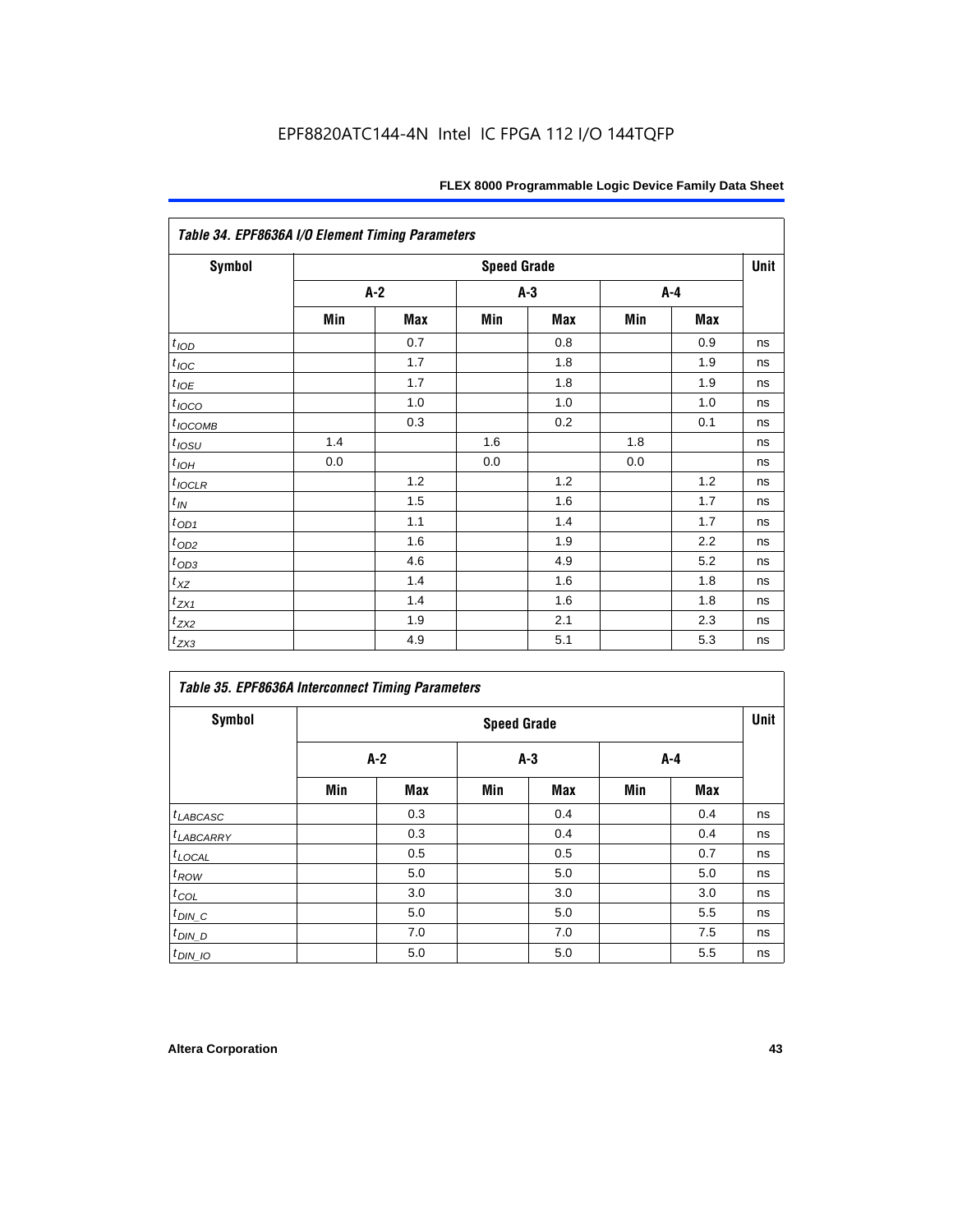|                   | Table 36. EPF8636A LE Timing Parameters |       |                    |            |       |            |      |  |  |  |  |  |
|-------------------|-----------------------------------------|-------|--------------------|------------|-------|------------|------|--|--|--|--|--|
| Symbol            |                                         |       | <b>Speed Grade</b> |            |       |            | Unit |  |  |  |  |  |
|                   |                                         | $A-2$ | $A-3$              |            | $A-4$ |            |      |  |  |  |  |  |
|                   | Min                                     | Max   | Min                | <b>Max</b> | Min   | <b>Max</b> |      |  |  |  |  |  |
| $t_{LUT}$         |                                         | 2.0   |                    | 2.3        |       | 3.0        | ns   |  |  |  |  |  |
| $t_{CLUT}$        |                                         | 0.0   |                    | 0.2        |       | 0.1        | ns   |  |  |  |  |  |
| $t_{RLUT}$        |                                         | 0.9   |                    | 1.6        |       | 1.6        | ns   |  |  |  |  |  |
| $t_{GATE}$        |                                         | 0.0   |                    | 0.0        |       | 0.0        | ns   |  |  |  |  |  |
| $t_{CASC}$        |                                         | 0.6   |                    | 0.7        |       | 0.9        | ns   |  |  |  |  |  |
| t <sub>CICO</sub> |                                         | 0.4   |                    | 0.5        |       | 0.6        | ns   |  |  |  |  |  |
| $t_{GEN}$         |                                         | 0.4   |                    | 0.9        |       | 0.8        | ns   |  |  |  |  |  |
| $t_{CGENR}$       |                                         | 0.9   |                    | 1.4        |       | 1.5        | ns   |  |  |  |  |  |
| $t_C$             |                                         | 1.6   |                    | 1.8        |       | 2.4        | ns   |  |  |  |  |  |
| $t_{CH}$          | 4.0                                     |       | 4.0                |            | 4.0   |            | ns   |  |  |  |  |  |
| $t_{CL}$          | 4.0                                     |       | 4.0                |            | 4.0   |            | ns   |  |  |  |  |  |
| $t_{CO}$          |                                         | 0.4   |                    | 0.5        |       | 0.6        | ns   |  |  |  |  |  |
| $t_{COMB}$        |                                         | 0.4   |                    | 0.5        |       | 0.6        | ns   |  |  |  |  |  |
| $t_{SU}$          | 0.8                                     |       | 1.0                |            | 1.1   |            | ns   |  |  |  |  |  |
| $t_H$             | 0.9                                     |       | 1.1                |            | 1.4   |            | ns   |  |  |  |  |  |
| $t_{PRE}$         |                                         | 0.6   |                    | 0.7        |       | 0.8        | ns   |  |  |  |  |  |
| $t_{CLR}$         |                                         | 0.6   |                    | 0.7        |       | 0.8        | ns   |  |  |  |  |  |

#### *Table 37. EPF8636A External Timing Parameters*

| Symbol           |     | <b>Speed Grade</b>  |     |            |     |      |    |  |  |  |
|------------------|-----|---------------------|-----|------------|-----|------|----|--|--|--|
|                  |     | $A-2$<br>A-3<br>A-4 |     |            |     |      |    |  |  |  |
|                  | Min | <b>Max</b>          | Min | <b>Max</b> | Min | Max  |    |  |  |  |
| t <sub>DRR</sub> |     | 16.0                |     | 20.0       |     | 25.0 | ns |  |  |  |
| t <sub>ODH</sub> | 1.0 |                     | 1.0 |            | 1.0 |      | ns |  |  |  |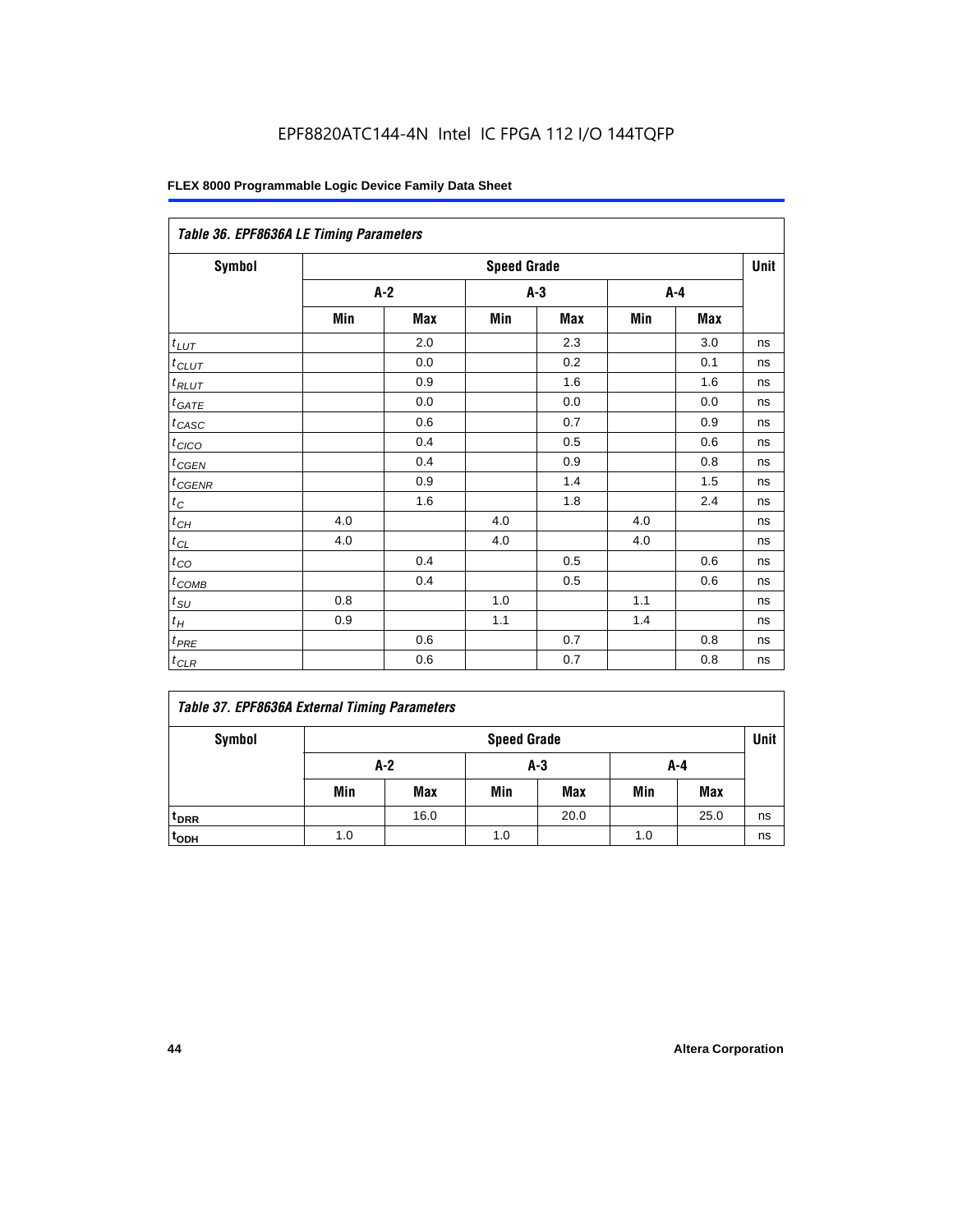|                                 | Table 38. EPF8820A I/O Element Timing Parameters |     |     |                    |     |            |      |  |  |  |  |  |
|---------------------------------|--------------------------------------------------|-----|-----|--------------------|-----|------------|------|--|--|--|--|--|
| <b>Symbol</b>                   |                                                  |     |     | <b>Speed Grade</b> |     |            | Unit |  |  |  |  |  |
|                                 |                                                  | A-2 | A-3 |                    | A-4 |            |      |  |  |  |  |  |
|                                 | Min                                              | Max | Min | <b>Max</b>         | Min | <b>Max</b> |      |  |  |  |  |  |
| $t_{\textit{\scriptsize{IOD}}}$ |                                                  | 0.7 |     | 0.8                |     | 0.9        | ns   |  |  |  |  |  |
| $t_{\text{loc}}$                |                                                  | 1.7 |     | 1.8                |     | 1.9        | ns   |  |  |  |  |  |
| $t_{IOE}$                       |                                                  | 1.7 |     | 1.8                |     | 1.9        | ns   |  |  |  |  |  |
| $t_{IOCO}$                      |                                                  | 1.0 |     | 1.0                |     | 1.0        | ns   |  |  |  |  |  |
| $t_{IOCOMB}$                    |                                                  | 0.3 |     | 0.2                |     | 0.1        | ns   |  |  |  |  |  |
| $t_{IOSU}$                      | 1.4                                              |     | 1.6 |                    | 1.8 |            | ns   |  |  |  |  |  |
| $t_{IOH}$                       | 0.0                                              |     | 0.0 |                    | 0.0 |            | ns   |  |  |  |  |  |
| $t_{IOCLR}$                     |                                                  | 1.2 |     | 1.2                |     | 1.2        | ns   |  |  |  |  |  |
| $t_{I\!N}$                      |                                                  | 1.5 |     | 1.6                |     | 1.7        | ns   |  |  |  |  |  |
| $t_{OD1}$                       |                                                  | 1.1 |     | 1.4                |     | 1.7        | ns   |  |  |  |  |  |
| $t_{\text{OD2}}$                |                                                  | 1.6 |     | 1.9                |     | 2.2        | ns   |  |  |  |  |  |
| $t_{OD3}$                       |                                                  | 4.6 |     | 4.9                |     | 5.2        | ns   |  |  |  |  |  |
| $t_{\text{XZ}}$                 |                                                  | 1.4 |     | 1.6                |     | 1.8        | ns   |  |  |  |  |  |
| $t_{ZX1}$                       |                                                  | 1.4 |     | 1.6                |     | 1.8        | ns   |  |  |  |  |  |
| $t_{ZX2}$                       |                                                  | 1.9 |     | 2.1                |     | 2.3        | ns   |  |  |  |  |  |
| $t_{ZX3}$                       |                                                  | 4.9 |     | 5.1                |     | 5.3        | ns   |  |  |  |  |  |

| <b>Table 39. EPF8820A Interconnect Timing Parameters</b> |                    |       |     |       |     |     |    |  |  |
|----------------------------------------------------------|--------------------|-------|-----|-------|-----|-----|----|--|--|
| Symbol                                                   | <b>Speed Grade</b> |       |     |       |     |     |    |  |  |
|                                                          |                    | $A-2$ |     | $A-3$ |     | A-4 |    |  |  |
|                                                          | Min                | Max   | Min | Max   | Min | Max |    |  |  |
| $t_{LABCASC}$                                            |                    | 0.3   |     | 0.3   |     | 0.4 | ns |  |  |
| $t_{LABCARY}$                                            |                    | 0.3   |     | 0.3   |     | 0.4 | ns |  |  |
| $t_{\text{LOCAL}}$                                       |                    | 0.5   |     | 0.6   |     | 0.8 | ns |  |  |
| $t_{ROW}$                                                |                    | 5.0   |     | 5.0   |     | 5.0 | ns |  |  |
| $t_{COL}$                                                |                    | 3.0   |     | 3.0   |     | 3.0 | ns |  |  |
| $t_{DIN\_C}$                                             |                    | 5.0   |     | 5.0   |     | 5.5 | ns |  |  |
| $t$ <sub>DIN_D</sub>                                     |                    | 7.0   |     | 7.0   |     | 7.5 | ns |  |  |
| $t_{DIN\_IO}$                                            |                    | 5.0   |     | 5.0   |     | 5.5 | ns |  |  |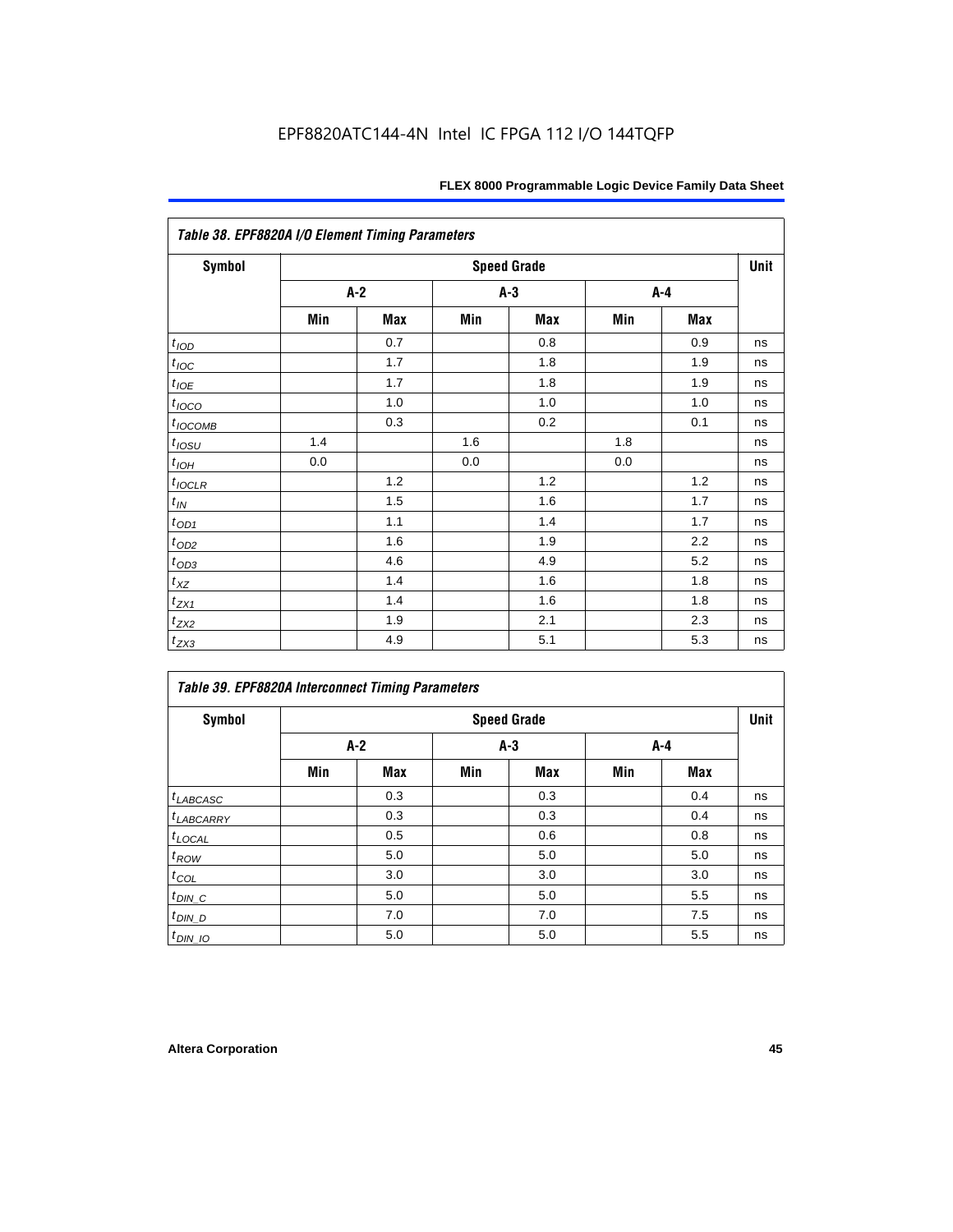| Table 40. EPF8820A LE Timing Parameters |     |       |     |                    |     |       |      |
|-----------------------------------------|-----|-------|-----|--------------------|-----|-------|------|
| Symbol                                  |     |       |     | <b>Speed Grade</b> |     |       | Unit |
|                                         |     | $A-2$ |     | $A-3$              |     | $A-4$ |      |
|                                         | Min | Max   | Min | Max                | Min | Max   |      |
| $t_{\underline{LUT}}$                   |     | 2.0   |     | 2.5                |     | 3.2   | ns   |
| $t_{CLUT}$                              |     | 0.0   |     | 0.0                |     | 0.0   | ns   |
| $t_{RLUT}$                              |     | 0.9   |     | 1.1                |     | 1.5   | ns   |
| $t_{GATE}$                              |     | 0.0   |     | 0.0                |     | 0.0   | ns   |
| $t_{CASC}$                              |     | 0.6   |     | 0.7                |     | 0.9   | ns   |
| $t_{CICO}$                              |     | 0.4   |     | 0.5                |     | 0.6   | ns   |
| $t_{CGEN}$                              |     | 0.4   |     | 0.5                |     | 0.7   | ns   |
| $t_{CGENR}$                             |     | 0.9   |     | 1.1                |     | 1.5   | ns   |
| $t_C$                                   |     | 1.6   |     | 2.0                |     | 2.5   | ns   |
| $t_{CH}$                                | 4.0 |       | 4.0 |                    | 4.0 |       | ns   |
| $t_{\text{CL}}$                         | 4.0 |       | 4.0 |                    | 4.0 |       | ns   |
| $t_{CO}$                                |     | 0.4   |     | 0.5                |     | 0.6   | ns   |
| $t_{\text{COMB}}$                       |     | 0.4   |     | 0.5                |     | 0.6   | ns   |
| $t_{\rm SU}$                            | 0.8 |       | 1.1 |                    | 1.2 |       | ns   |
| $t_H\,$                                 | 0.9 |       | 1.1 |                    | 1.5 |       | ns   |
| $t_{PRE}$                               |     | 0.6   |     | 0.7                |     | 0.8   | ns   |
| $t_{CLR}$                               |     | 0.6   |     | 0.7                |     | 0.8   | ns   |

### *Table 41. EPF8820A External Timing Parameters* Symbol **Symbol** Speed Grade **Speed Grade Unit A-2 A-3 A-4** Min | Max | Min | Max | Min | Max **tDRR** 16.0 20.0 25.0 ns

**tODH** 1.0 1.0 1.0 ns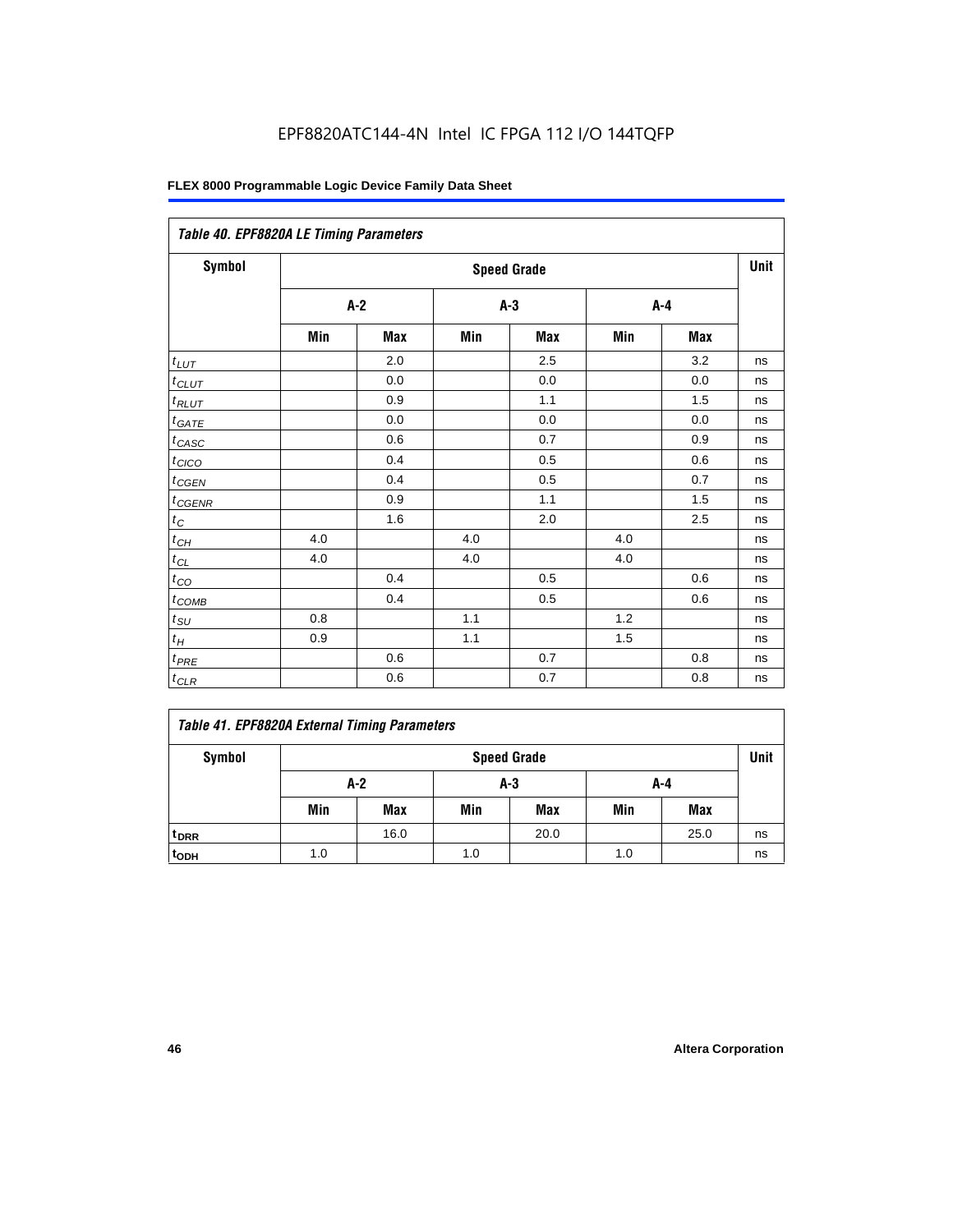| <b>Symbol</b>    |     |     |     | <b>Speed Grade</b> |     |     | Unit |
|------------------|-----|-----|-----|--------------------|-----|-----|------|
|                  |     | A-2 |     | $A-3$              | A-4 |     |      |
|                  | Min | Max | Min | Max                | Min | Max |      |
| t <sub>IOD</sub> |     | 0.7 |     | 0.8                |     | 0.9 | ns   |
| $t_{\text{IOC}}$ |     | 1.7 |     | 1.8                |     | 1.9 | ns   |
| $t_{IOE}$        |     | 1.7 |     | 1.8                |     | 1.9 | ns   |
| $t_{IOCO}$       |     | 1.0 |     | 1.0                |     | 1.0 | ns   |
| $t_{IOCOMB}$     |     | 0.3 |     | 0.2                |     | 0.1 | ns   |
| $t_{IOSU}$       | 1.4 |     | 1.6 |                    | 1.8 |     | ns   |
| $t_{IOH}$        | 0.0 |     | 0.0 |                    | 0.0 |     | ns   |
| $t_{IOCLR}$      |     | 1.2 |     | 1.2                |     | 1.2 | ns   |
| $t_{I\!N}$       |     | 1.5 |     | 1.6                |     | 1.7 | ns   |
| $t_{OD1}$        |     | 1.1 |     | 1.4                |     | 1.7 | ns   |
| $t_{\text{OD2}}$ |     | 1.6 |     | 1.9                |     | 2.2 | ns   |
| $t_{OD3}$        |     | 4.6 |     | 4.9                |     | 5.2 | ns   |
| $t_{X\!Z}$       |     | 1.4 |     | 1.6                |     | 1.8 | ns   |
| $t_{ZX1}$        |     | 1.4 |     | 1.6                |     | 1.8 | ns   |
| $t_{ZX2}$        |     | 1.9 |     | 2.1                |     | 2.3 | ns   |
| $t_{ZX3}$        |     | 4.9 |     | 5.1                |     | 5.3 | ns   |

| Table 43. EPF81188A Interconnect Timing Parameters |                    |     |       |            |     |            |    |  |  |  |  |
|----------------------------------------------------|--------------------|-----|-------|------------|-----|------------|----|--|--|--|--|
| <b>Symbol</b>                                      | <b>Speed Grade</b> |     |       |            |     |            |    |  |  |  |  |
|                                                    | $A-2$              |     | $A-3$ |            |     | A-4        |    |  |  |  |  |
|                                                    | Min                | Max | Min   | <b>Max</b> | Min | <b>Max</b> |    |  |  |  |  |
| $t_{LABCASC}$                                      |                    | 0.3 |       | 0.3        |     | 0.4        | ns |  |  |  |  |
| $t_{LABCARY}$                                      |                    | 0.3 |       | 0.3        |     | 0.4        | ns |  |  |  |  |
| $t_{\text{LOCAL}}$                                 |                    | 0.5 |       | 0.6        |     | 0.8        | ns |  |  |  |  |
| $t_{ROW}$                                          |                    | 5.0 |       | 5.0        |     | 5.0        | ns |  |  |  |  |
| $t_{COL}$                                          |                    | 3.0 |       | 3.0        |     | 3.0        | ns |  |  |  |  |
| $t_{DIN\_C}$                                       |                    | 5.0 |       | 5.0        |     | 5.5        | ns |  |  |  |  |
| $t_{DIN\_D}$                                       |                    | 7.0 |       | 7.0        |     | 7.5        | ns |  |  |  |  |
| $t_{DIN_1O}$                                       |                    | 5.0 |       | 5.0        |     | 5.5        | ns |  |  |  |  |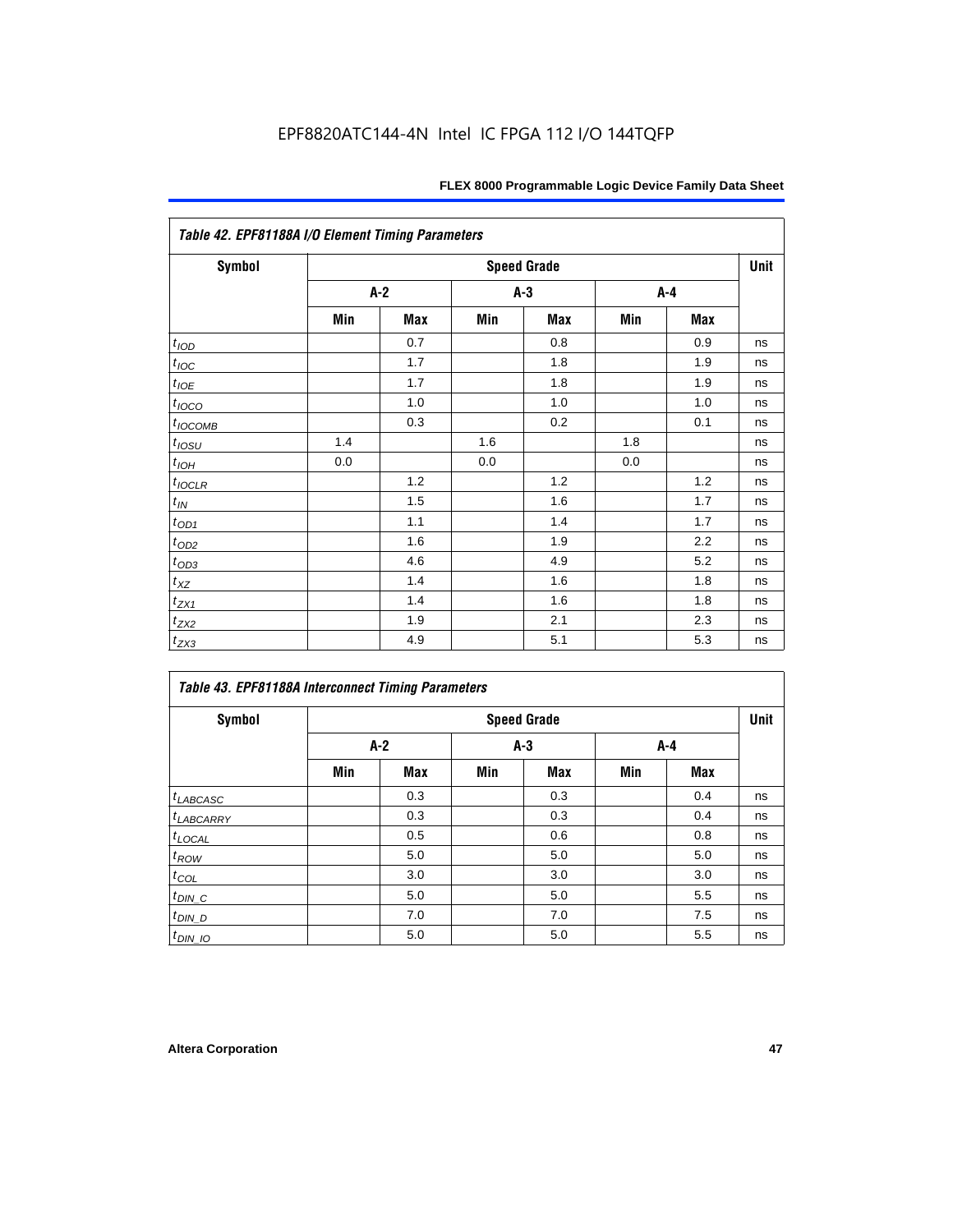| Table 44. EPF81188A LE Timing Parameters |     |       |     |                    |     |     |      |  |  |  |  |
|------------------------------------------|-----|-------|-----|--------------------|-----|-----|------|--|--|--|--|
| Symbol                                   |     |       |     | <b>Speed Grade</b> |     |     | Unit |  |  |  |  |
|                                          |     | $A-2$ |     | $A-3$              |     | A-4 |      |  |  |  |  |
|                                          | Min | Max   | Min | Max                | Min | Max |      |  |  |  |  |
| $t_{LUT}$                                |     | 2.0   |     | 2.5                |     | 3.2 | ns   |  |  |  |  |
| $t_{CLUT}$                               |     | 0.0   |     | 0.0                |     | 0.0 | ns   |  |  |  |  |
| $t_{RLUT}$                               |     | 0.9   |     | 1.1                |     | 1.5 | ns   |  |  |  |  |
| $t_{GATE}$                               |     | 0.0   |     | 0.0                |     | 0.0 | ns   |  |  |  |  |
| $t_{CASC}$                               |     | 0.6   |     | 0.7                |     | 0.9 | ns   |  |  |  |  |
| $t_{CICO}$                               |     | 0.4   |     | 0.5                |     | 0.6 | ns   |  |  |  |  |
| $t_{GEN}$                                |     | 0.4   |     | 0.5                |     | 0.7 | ns   |  |  |  |  |
| $t_{CGENR}$                              |     | 0.9   |     | 1.1                |     | 1.5 | ns   |  |  |  |  |
| $t_C$                                    |     | 1.6   |     | 2.0                |     | 2.5 | ns   |  |  |  |  |
| $t_{\mathit{CH}}$                        | 4.0 |       | 4.0 |                    | 4.0 |     | ns   |  |  |  |  |
| $t_{CL}$                                 | 4.0 |       | 4.0 |                    | 4.0 |     | ns   |  |  |  |  |
| $t_{CO}$                                 |     | 0.4   |     | 0.5                |     | 0.6 | ns   |  |  |  |  |
| $t_{\text{COMB}}$                        |     | 0.4   |     | 0.5                |     | 0.6 | ns   |  |  |  |  |
| $t_{SU}$                                 | 0.8 |       | 1.1 |                    | 1.2 |     | ns   |  |  |  |  |
| $t_H$                                    | 0.9 |       | 1.1 |                    | 1.5 |     | ns   |  |  |  |  |
| $t_{PRE}$                                |     | 0.6   |     | 0.7                |     | 0.8 | ns   |  |  |  |  |
| $t_{CLR}$                                |     | 0.6   |     | 0.7                |     | 0.8 | ns   |  |  |  |  |

|  |  |  |  | Table 45. EPF81188A External Timing Parameters |
|--|--|--|--|------------------------------------------------|
|--|--|--|--|------------------------------------------------|

| Symbol           | <b>Speed Grade</b> |            |     |            |     |            |    |  |  |
|------------------|--------------------|------------|-----|------------|-----|------------|----|--|--|
|                  | A-2<br>A-3<br>A-4  |            |     |            |     |            |    |  |  |
|                  | Min                | <b>Max</b> | Min | <b>Max</b> | Min | <b>Max</b> |    |  |  |
| <sup>t</sup> DRR |                    | 16.0       |     | 20.0       |     | 25.0       | ns |  |  |
| t <sub>ODH</sub> | 1.0                |            | 1.0 |            | 1.0 |            | ns |  |  |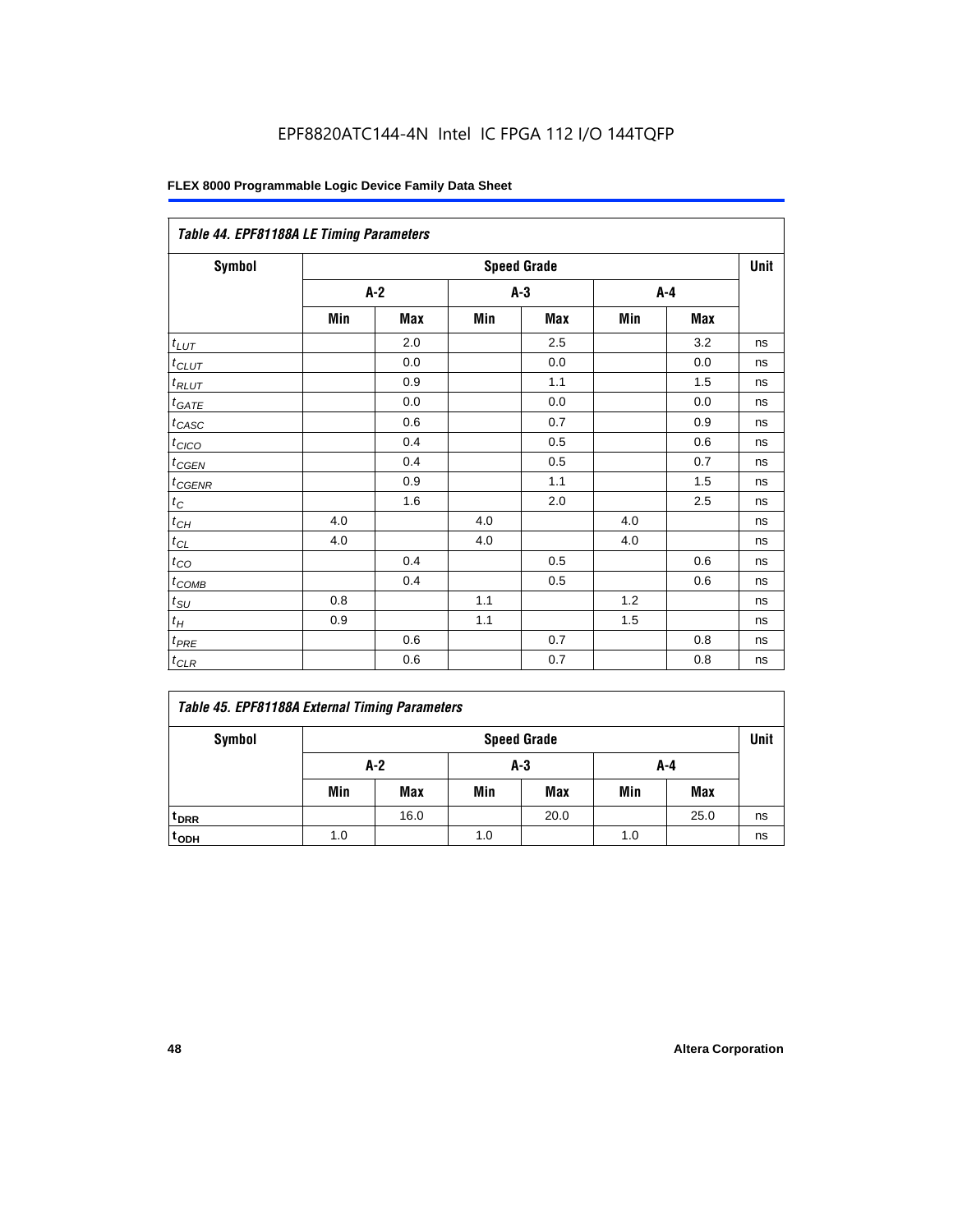|                       | Table 46. EPF81500A I/O Element Timing Parameters |     |     |                    |     |            |      |  |  |  |  |  |
|-----------------------|---------------------------------------------------|-----|-----|--------------------|-----|------------|------|--|--|--|--|--|
| <b>Symbol</b>         |                                                   |     |     | <b>Speed Grade</b> |     |            | Unit |  |  |  |  |  |
|                       |                                                   | A-2 |     | $A-3$              |     | $A-4$      |      |  |  |  |  |  |
|                       | Min                                               | Max | Min | <b>Max</b>         | Min | <b>Max</b> |      |  |  |  |  |  |
| t <sub>IOD</sub>      |                                                   | 0.7 |     | 0.8                |     | 0.9        | ns   |  |  |  |  |  |
| $t_{\text{IOC}}$      |                                                   | 1.7 |     | 1.8                |     | 1.9        | ns   |  |  |  |  |  |
| $t_{IOE}$             |                                                   | 1.7 |     | 1.8                |     | 1.9        | ns   |  |  |  |  |  |
| $t_{IOCO}$            |                                                   | 1.0 |     | 1.0                |     | 1.0        | ns   |  |  |  |  |  |
| $t_{IOCOMB}$          |                                                   | 0.3 |     | 0.2                |     | 0.1        | ns   |  |  |  |  |  |
| $t_{IQSU}$            | 1.4                                               |     | 1.6 |                    | 1.8 |            | ns   |  |  |  |  |  |
| $t_{IOH}$             | 0.0                                               |     | 0.0 |                    | 0.0 |            | ns   |  |  |  |  |  |
| $t_{IOCLR}$           |                                                   | 1.2 |     | 1.2                |     | 1.2        | ns   |  |  |  |  |  |
| $t_{I\!N}$            |                                                   | 1.5 |     | 1.6                |     | 1.7        | ns   |  |  |  |  |  |
| $t_{OD1}$             |                                                   | 1.1 |     | 1.4                |     | 1.7        | ns   |  |  |  |  |  |
| $t_{\underline{OD2}}$ |                                                   | 1.6 |     | 1.9                |     | 2.2        | ns   |  |  |  |  |  |
| $t_{OD3}$             |                                                   | 4.6 |     | 4.9                |     | 5.2        | ns   |  |  |  |  |  |
| $t_{XZ}$              |                                                   | 1.4 |     | 1.6                |     | 1.8        | ns   |  |  |  |  |  |
| $t_{ZX1}$             |                                                   | 1.4 |     | 1.6                |     | 1.8        | ns   |  |  |  |  |  |
| $t_{ZX2}$             |                                                   | 1.9 |     | 2.1                |     | 2.3        | ns   |  |  |  |  |  |
| $t_{ZX3}$             |                                                   | 4.9 |     | 5.1                |     | 5.3        | ns   |  |  |  |  |  |

| <b>Table 47. EPF81500A Interconnect Timing Parameters</b> |       |     |       |                    |     |     |      |  |  |  |
|-----------------------------------------------------------|-------|-----|-------|--------------------|-----|-----|------|--|--|--|
| Symbol                                                    |       |     |       | <b>Speed Grade</b> |     |     | Unit |  |  |  |
|                                                           | $A-2$ |     | $A-3$ |                    | A-4 |     |      |  |  |  |
|                                                           | Min   | Max | Min   | Max                | Min | Max |      |  |  |  |
| $t_{LABCASC}$                                             |       | 0.3 |       | 0.3                |     | 0.4 | ns   |  |  |  |
| $t_{LABCARY}$                                             |       | 0.3 |       | 0.3                |     | 0.4 | ns   |  |  |  |
| $t_{\text{LOCAL}}$                                        |       | 0.5 |       | 0.6                |     | 0.8 | ns   |  |  |  |
| $t_{ROW}$                                                 |       | 6.2 |       | 6.2                |     | 6.2 | ns   |  |  |  |
| $t_{COL}$                                                 |       | 3.0 |       | 3.0                |     | 3.0 | ns   |  |  |  |
| $t_{DIN\_C}$                                              |       | 5.0 |       | 5.0                |     | 5.5 | ns   |  |  |  |
| $t$ <sub>DIN_D</sub>                                      |       | 8.2 |       | 8.2                |     | 8.7 | ns   |  |  |  |
| $t_{DIN\_IO}$                                             |       | 5.0 |       | 5.0                |     | 5.5 | ns   |  |  |  |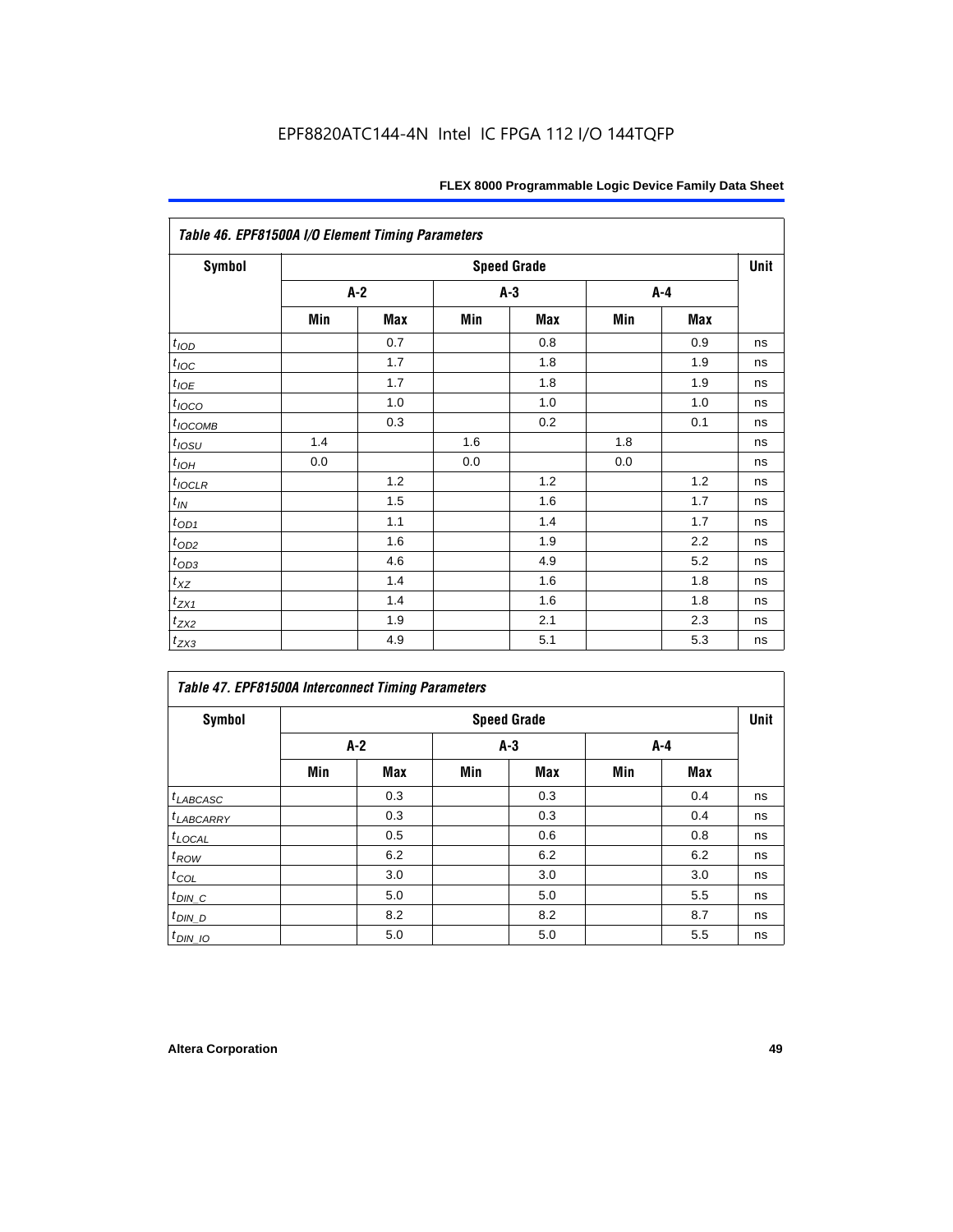| Table 48. EPF81500A LE Timing Parameters |                    |       |       |     |     |         |    |  |  |
|------------------------------------------|--------------------|-------|-------|-----|-----|---------|----|--|--|
| Symbol                                   | <b>Speed Grade</b> |       |       |     |     |         |    |  |  |
|                                          |                    | $A-2$ | $A-3$ |     | A-4 |         |    |  |  |
|                                          | Min                | Max   | Min   | Max | Min | Max     |    |  |  |
| $t_{LUT}$                                |                    | 2.0   |       | 2.5 |     | 3.2     | ns |  |  |
| $t_{CLUT}$                               |                    | 0.0   |       | 0.0 |     | $0.0\,$ | ns |  |  |
| $t_{RLUT}$                               |                    | 0.9   |       | 1.1 |     | 1.5     | ns |  |  |
| $t_{GATE}$                               |                    | 0.0   |       | 0.0 |     | 0.0     | ns |  |  |
| $t_{CASC}$                               |                    | 0.6   |       | 0.7 |     | 0.9     | ns |  |  |
| $t_{CICO}$                               |                    | 0.4   |       | 0.5 |     | 0.6     | ns |  |  |
| $t_{CGEN}$                               |                    | 0.4   |       | 0.5 |     | 0.7     | ns |  |  |
| $t_{CGENR}$                              |                    | 0.9   |       | 1.1 |     | 1.5     | ns |  |  |
| $t_C$                                    |                    | 1.6   |       | 2.0 |     | 2.5     | ns |  |  |
| $t_{CH}$                                 | 4.0                |       | 4.0   |     | 4.0 |         | ns |  |  |
| $t_{CL}$                                 | 4.0                |       | 4.0   |     | 4.0 |         | ns |  |  |
| $t_{CO}$                                 |                    | 0.4   |       | 0.5 |     | 0.6     | ns |  |  |
| $t_{\text{COMB}}$                        |                    | 0.4   |       | 0.5 |     | 0.6     | ns |  |  |
| $t_{\text{SU}}$                          | 0.8                |       | 1.1   |     | 1.2 |         | ns |  |  |
| $t_H\,$                                  | 0.9                |       | 1.1   |     | 1.5 |         | ns |  |  |
| $t_{PRE}$                                |                    | 0.6   |       | 0.7 |     | 0.8     | ns |  |  |
| $t_{CLR}$                                |                    | 0.6   |       | 0.7 |     | 0.8     | ns |  |  |

| Symbol             | <b>Speed Grade</b> |      |     |            |     |            | Unit |
|--------------------|--------------------|------|-----|------------|-----|------------|------|
|                    | A-2<br>A-3<br>A-4  |      |     |            |     |            |      |
|                    | Min                | Max  | Min | <b>Max</b> | Min | <b>Max</b> |      |
| t <sub>DRR</sub>   |                    | 16.1 |     | 20.1       |     | 25.1       | ns   |
| $t$ <sub>ODH</sub> | 1.0                |      | 1.0 |            | 1.0 |            | ns   |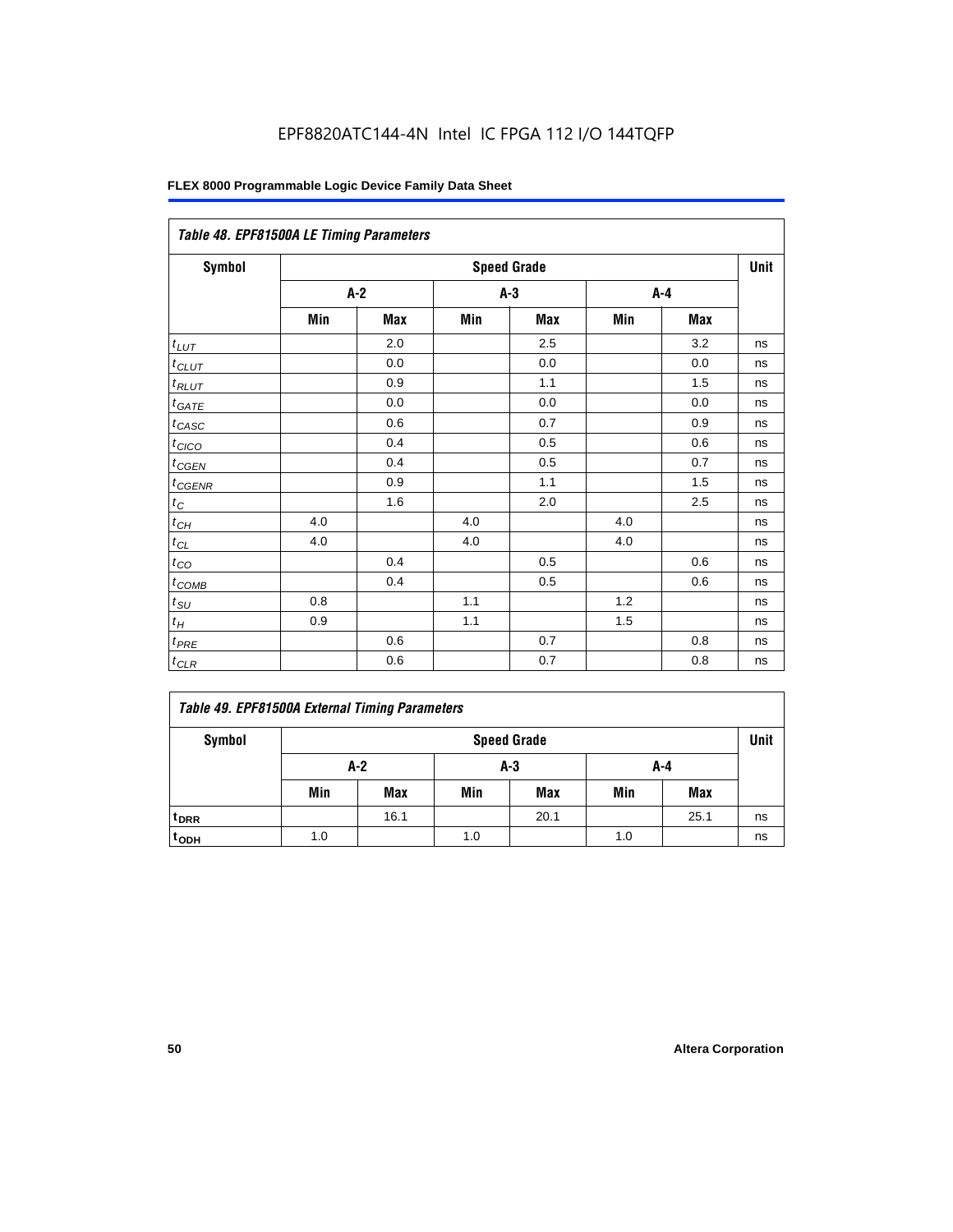|                                    |                                                                                                                                                                                                                                             | FLEX 8000 Programmable Logic Device Family Data Sheet                                                                                                                                                                                                                                                                                                                                                                               |  |  |  |  |
|------------------------------------|---------------------------------------------------------------------------------------------------------------------------------------------------------------------------------------------------------------------------------------------|-------------------------------------------------------------------------------------------------------------------------------------------------------------------------------------------------------------------------------------------------------------------------------------------------------------------------------------------------------------------------------------------------------------------------------------|--|--|--|--|
| <b>Power</b><br><b>Consumption</b> | following equation:                                                                                                                                                                                                                         | The supply power (P) for FLEX 8000 devices can be calculated with the                                                                                                                                                                                                                                                                                                                                                               |  |  |  |  |
|                                    | $P = P_{INT} + P_{IO} = [(I_{CCSTANDBY} + I_{CCACTIVE}) \times V_{CC}] + P_{IO}$                                                                                                                                                            |                                                                                                                                                                                                                                                                                                                                                                                                                                     |  |  |  |  |
|                                    | guidelines given in Application Note 74 (Evaluating Power for Altera<br>current that each LE typically consumes.                                                                                                                            | Typical I <sub>CCSTANDBY</sub> values are shown as I <sub>CC0</sub> in Table 11 on page 28 and<br>Table 15 on page 30. The P <sub>IO</sub> value, which depends on the device output<br>load characteristics and switching frequency, can be calculated using the<br>Devices). The $I_{\text{CCACTIVE}}$ value depends on the switching frequency and<br>the application logic. This value can be calculated based on the amount of |  |  |  |  |
|                                    | The following equation shows the general formula for calculating<br>ICCACTIVE:                                                                                                                                                              |                                                                                                                                                                                                                                                                                                                                                                                                                                     |  |  |  |  |
|                                    | $I_{\text{CCACTIVE}} = K \times f_{\text{MAX}} \times N \times \text{togLC} \times \frac{\mu A}{\text{MHz} \times \text{LE}}$                                                                                                               |                                                                                                                                                                                                                                                                                                                                                                                                                                     |  |  |  |  |
|                                    |                                                                                                                                                                                                                                             | The parameters in this equation are shown below:                                                                                                                                                                                                                                                                                                                                                                                    |  |  |  |  |
|                                    | $=$ Maximum operating frequency in MHz<br>$f_{MAX}$<br>N<br>= Total number of logic cells used in the device<br>$\text{tog}_{\text{LC}}$ = Average percentage of logic cells toggling at each clock<br>K<br>$=$ Constant, shown in Table 50 |                                                                                                                                                                                                                                                                                                                                                                                                                                     |  |  |  |  |
|                                    | <b>Table 50. Values for Constant K</b>                                                                                                                                                                                                      |                                                                                                                                                                                                                                                                                                                                                                                                                                     |  |  |  |  |
|                                    | <b>Device</b>                                                                                                                                                                                                                               | K                                                                                                                                                                                                                                                                                                                                                                                                                                   |  |  |  |  |
|                                    | 5.0-V FLEX 8000 devices                                                                                                                                                                                                                     | 75                                                                                                                                                                                                                                                                                                                                                                                                                                  |  |  |  |  |
|                                    | 3.3-V FLEX 8000 devices<br>60                                                                                                                                                                                                               |                                                                                                                                                                                                                                                                                                                                                                                                                                     |  |  |  |  |

the device and the environmental operating conditions. Figure 20 shows the relationship between  $I_{CC}$  and operating frequency for several LE utilization values.

operation because this measurement is sensitive to the actual pattern in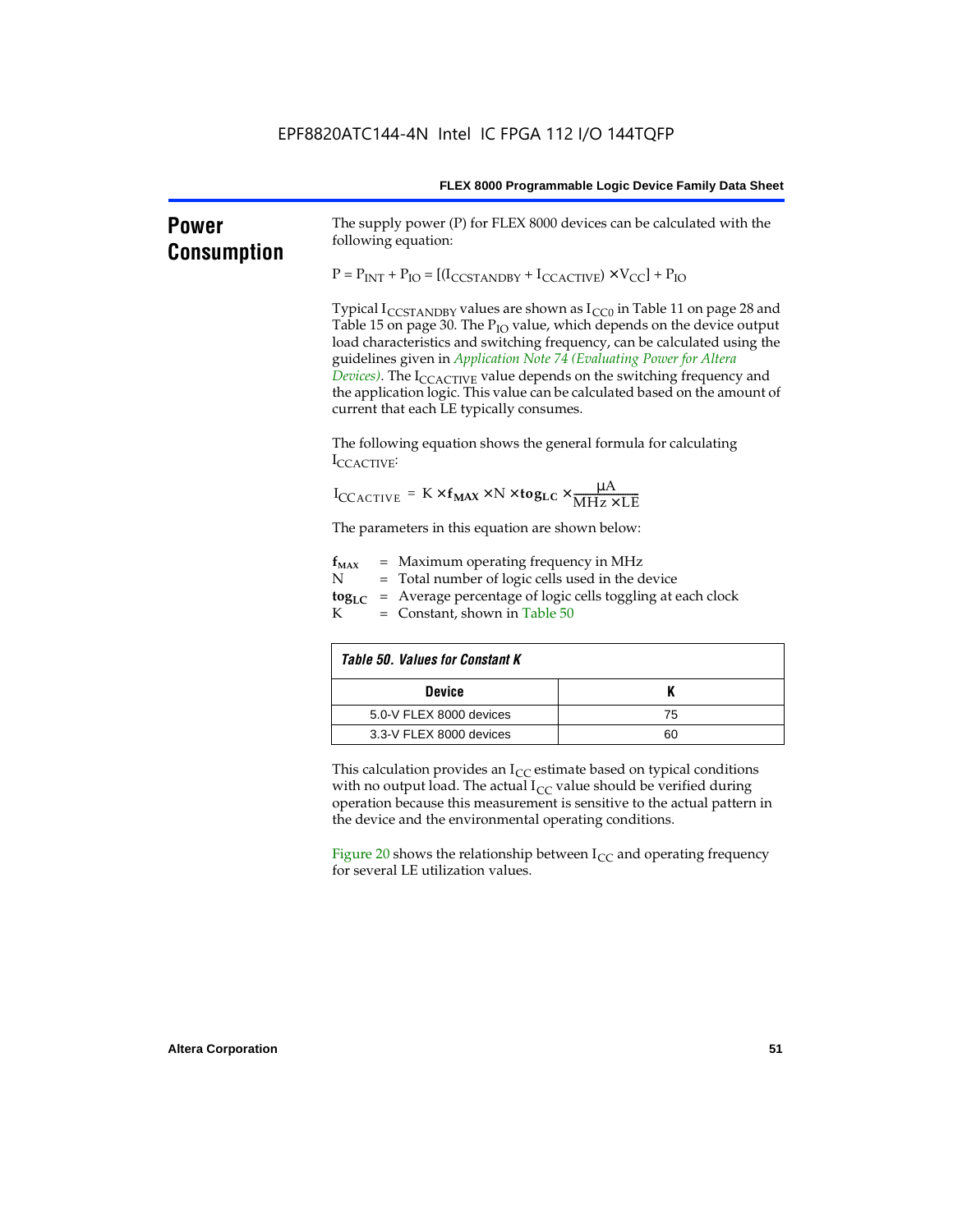

#### *Figure 20. FLEX 8000 I<sub>CCACTIVE</sub> vs. Operating Frequency* **5.0-V FLEX 8000 Devices**

### **Configuration & Operation**



The FLEX 8000 architecture supports several configuration schemes to load a design into the device(s) on the circuit board. This section summarizes the device operating modes and available device configuration schemes.

For more information, go to *Application Note 33 (Configuring FLEX 8000 Devices)* and *Application Note 38 (Configuring Multiple FLEX 8000 Devices)*.

**52 Altera Corporation**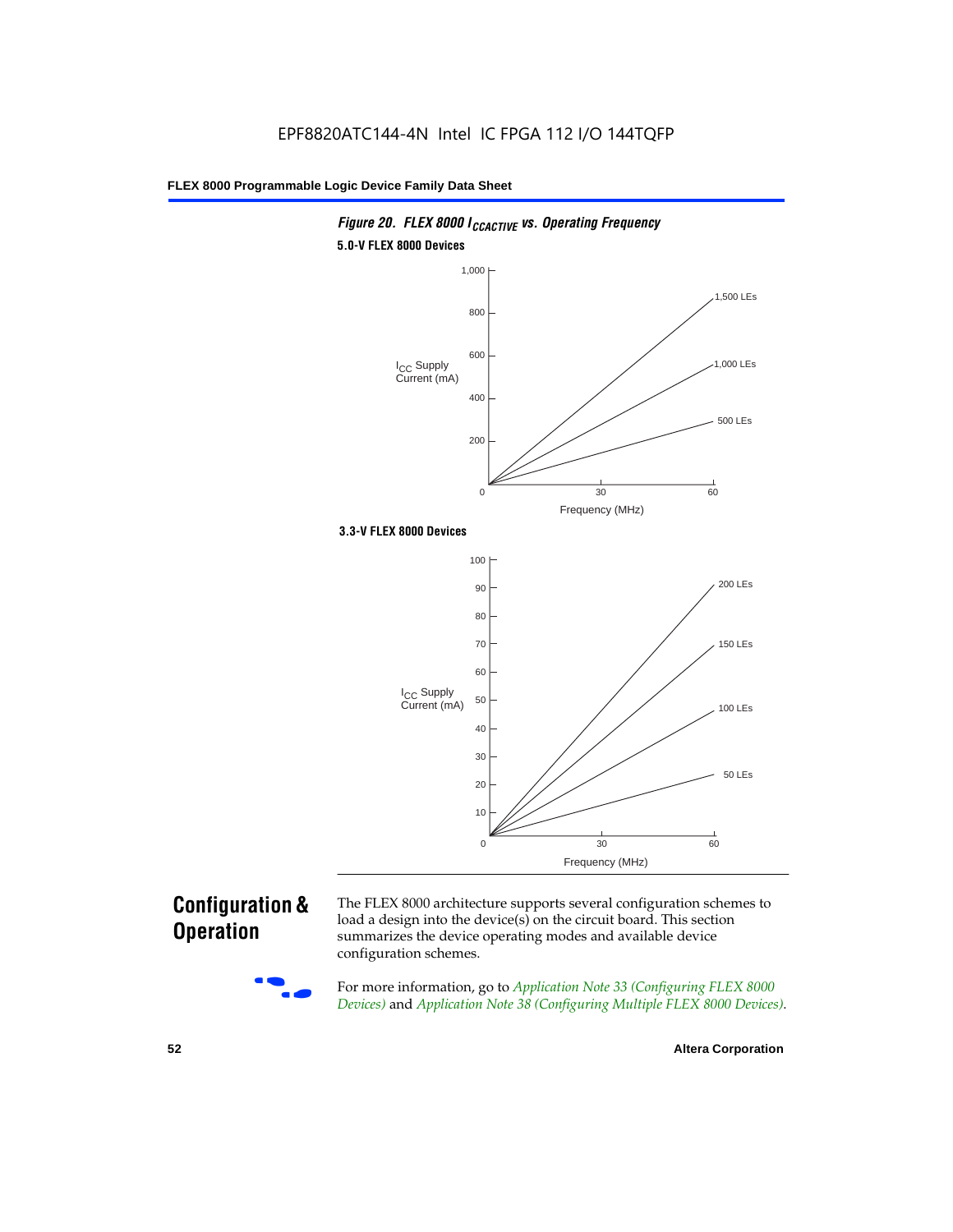#### **Operating Modes**

The FLEX 8000 architecture uses SRAM elements that require configuration data to be loaded whenever the device powers up and begins operation. The process of physically loading the SRAM programming data into the device is called *configuration*. During initialization, which occurs immediately after configuration, the device resets registers, enables I/O pins, and begins to operate as a logic device. The I/O pins are tri-stated during power-up, and before and during configuration. The configuration and initialization processes together are called *command mode*; normal device operation is called *user mode*.

SRAM elements allow FLEX 8000 devices to be reconfigured in-circuit with new programming data that is loaded into the device. Real-time reconfiguration is performed by forcing the device into command mode with a device pin, loading different programming data, reinitializing the device, and resuming user-mode operation. The entire reconfiguration process requires less than 100 ms and can be used to dynamically reconfigure an entire system. In-field upgrades can be performed by distributing new configuration files.

#### **Configuration Schemes**

The configuration data for a FLEX 8000 device can be loaded with one of six configuration schemes, chosen on the basis of the target application. Both active and passive schemes are available. In the active configuration schemes, the FLEX 8000 device functions as the controller, directing the loading operation, controlling external configuration devices, and completing the loading process. The clock source for all active configuration schemes is an oscillator on the FLEX 8000 device that operates between 2 MHz and 6 MHz. In the passive configuration schemes, an external controller guides the FLEX 8000 device. Table 51 shows the data source for each of the six configuration schemes.

| <b>Table 51. Data Source for Configuration</b> |             |                               |  |  |  |  |  |  |
|------------------------------------------------|-------------|-------------------------------|--|--|--|--|--|--|
| <b>Configuration Scheme</b>                    | Data Source |                               |  |  |  |  |  |  |
| Active serial                                  | AS          | Altera configuration device   |  |  |  |  |  |  |
| Active parallel up                             | APU         | Parallel configuration device |  |  |  |  |  |  |
| Active parallel down                           | <b>APD</b>  | Parallel configuration device |  |  |  |  |  |  |
| Passive serial                                 | PS          | Serial data path              |  |  |  |  |  |  |
| Passive parallel synchronous                   | <b>PPS</b>  | Intelligent host              |  |  |  |  |  |  |
| Passive parallel asynchronous                  | <b>PPA</b>  | Intelligent host              |  |  |  |  |  |  |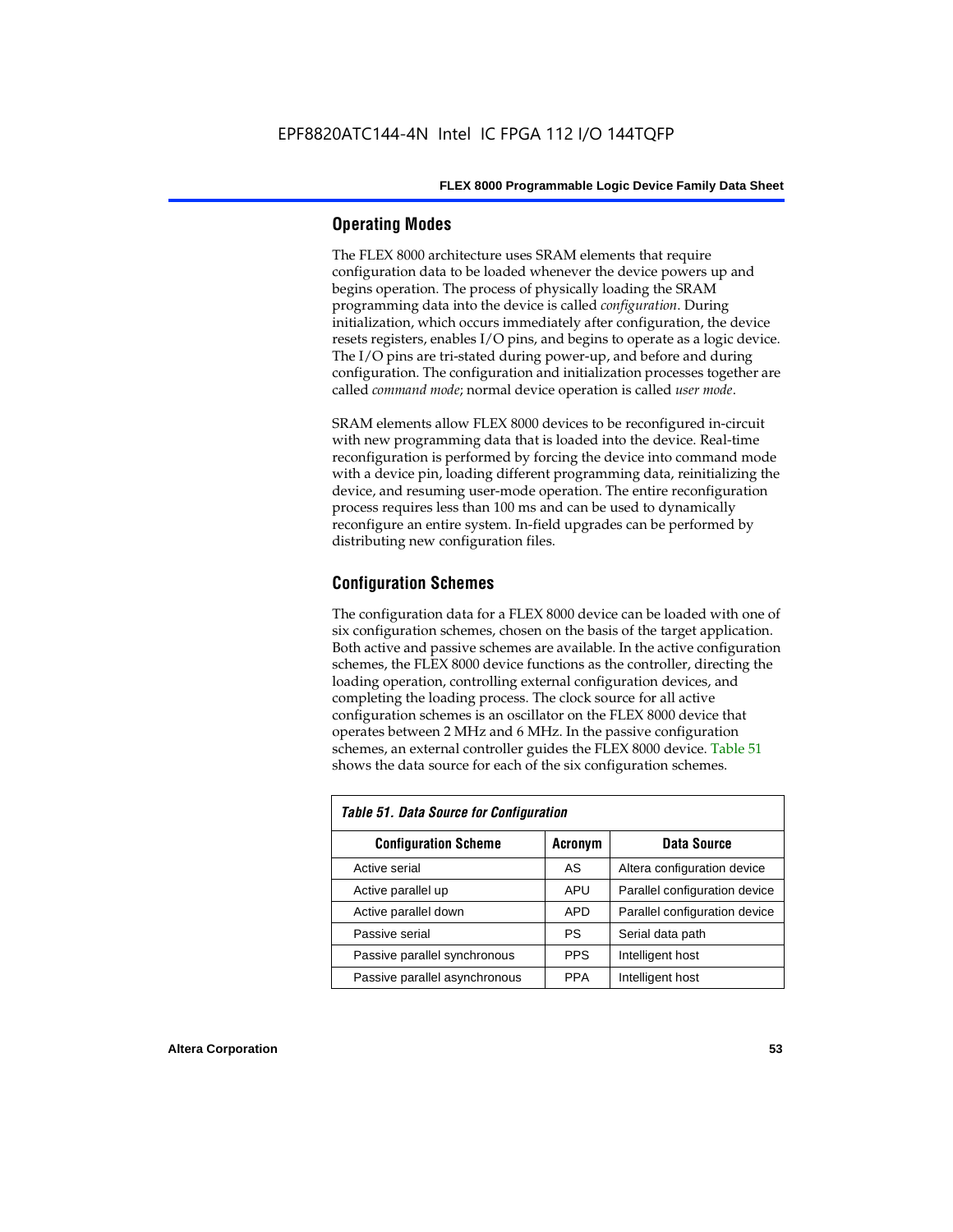### **Device Pin-Outs**

Tables 52 through 54 show the pin names and numbers for the dedicated pins in each FLEX 8000 device package.

| <b>Pin Name</b>  | 84-Pin<br><b>PLCC</b><br><b>EPF8282A</b> | 84-Pin<br><b>PLCC</b><br><b>EPF8452A</b><br><b>EPF8636A</b> | <b>100-Pin</b><br><b>TQFP</b><br><b>EPF8282A</b><br><b>EPF8282AV</b> | <b>100-Pin</b><br><b>TQFP</b><br><b>EPF8452A</b> | <b>144-Pin</b><br><b>TQFP</b><br><b>EPF8820A</b> | <b>160-Pin</b><br>PGA<br><b>EPF8452A</b> | <b>160-Pin</b><br><b>PQFP</b><br><b>EPF8820A</b><br>(1) |
|------------------|------------------------------------------|-------------------------------------------------------------|----------------------------------------------------------------------|--------------------------------------------------|--------------------------------------------------|------------------------------------------|---------------------------------------------------------|
| nSP(2)           | 75                                       | 75                                                          | 75                                                                   | 76                                               | 110                                              | R1                                       | 1                                                       |
| MSELO(2)         | 74                                       | 74                                                          | 74                                                                   | 75                                               | 109                                              | P <sub>2</sub>                           | $\overline{c}$                                          |
| MSEL1(2)         | 53                                       | 53                                                          | 51                                                                   | 51                                               | 72                                               | A1                                       | 44                                                      |
| nSTATUS (2)      | 32                                       | 32                                                          | 24                                                                   | 25                                               | 37                                               | C <sub>13</sub>                          | 82                                                      |
| $n$ CONFIG $(2)$ | 33                                       | 33                                                          | 25                                                                   | 26                                               | 38                                               | A15                                      | 81                                                      |
| DCLK $(2)$       | 10                                       | 10                                                          | 100                                                                  | 100                                              | 143                                              | P <sub>14</sub>                          | 125                                                     |
| $CONF\_DONE(2)$  | 11                                       | 11                                                          | 1                                                                    | 1                                                | 144                                              | N <sub>13</sub>                          | 124                                                     |
| nWS              | 30                                       | 30                                                          | 22                                                                   | 23                                               | 33                                               | F <sub>13</sub>                          | 87                                                      |
| nRS              | 48                                       | 48                                                          | 42                                                                   | 45                                               | 31                                               | C6                                       | 89                                                      |
| <b>RDCLK</b>     | 49                                       | 49                                                          | 45                                                                   | 46                                               | 12                                               | B <sub>5</sub>                           | 110                                                     |
| nCS              | 29                                       | 29                                                          | 21                                                                   | 22                                               | 4                                                | D <sub>15</sub>                          | 118                                                     |
| CS               | 28                                       | 28                                                          | 19                                                                   | 21                                               | 3                                                | E <sub>15</sub>                          | 121                                                     |
| RDYnBUSY         | 77                                       | 77                                                          | 77                                                                   | 78                                               | 20                                               | P <sub>3</sub>                           | 100                                                     |
| CLKUSR           | 50                                       | 50                                                          | 47                                                                   | 47                                               | 13                                               | C5                                       | 107                                                     |
| ADD17            | 51                                       | 51                                                          | 49                                                                   | 48                                               | 75                                               | B4                                       | 40                                                      |
| ADD16            | 36                                       | 55                                                          | 28                                                                   | 54                                               | 76                                               | E <sub>2</sub>                           | 39                                                      |
| ADD15            | 56                                       | 56                                                          | 55                                                                   | 55                                               | 77                                               | D <sub>1</sub>                           | 38                                                      |
| ADD14            | 57                                       | 57                                                          | 57                                                                   | 57                                               | 78                                               | E <sub>1</sub>                           | 37                                                      |
| ADD13            | 58                                       | 58                                                          | 58                                                                   | 58                                               | 79                                               | F <sub>3</sub>                           | 36                                                      |
| ADD12            | 60                                       | 60                                                          | 59                                                                   | 60                                               | 83                                               | F <sub>2</sub>                           | 32                                                      |
| ADD11            | 61                                       | 61                                                          | 60                                                                   | 61                                               | 85                                               | F <sub>1</sub>                           | 30                                                      |
| ADD10            | 62                                       | 62                                                          | 61                                                                   | 62                                               | 87                                               | G2                                       | 28                                                      |
| ADD <sub>9</sub> | 63                                       | 63                                                          | 62                                                                   | 64                                               | 89                                               | G1                                       | 26                                                      |
| ADD <sub>8</sub> | 64                                       | 64                                                          | 64                                                                   | 65                                               | 92                                               | H1                                       | 22                                                      |
| ADD7             | 65                                       | 65                                                          | 65                                                                   | 66                                               | 94                                               | H <sub>2</sub>                           | 20                                                      |
| ADD6             | 66                                       | 66                                                          | 66                                                                   | 67                                               | 95                                               | J1                                       | 18                                                      |
| ADD <sub>5</sub> | 67                                       | 67                                                          | 67                                                                   | 68                                               | 97                                               | J2                                       | 16                                                      |
| ADD4             | 69                                       | 69                                                          | 68                                                                   | 70                                               | 102                                              | K <sub>2</sub>                           | 11                                                      |
| ADD3             | 70                                       | 70                                                          | 69                                                                   | 71                                               | 103                                              | K <sub>1</sub>                           | 10                                                      |
| ADD <sub>2</sub> | 71                                       | 71                                                          | 71                                                                   | 72                                               | 104                                              | K3                                       | 8                                                       |
| ADD1             | 76                                       | 72                                                          | 76                                                                   | 73                                               | 105                                              | M <sub>1</sub>                           | $\overline{7}$                                          |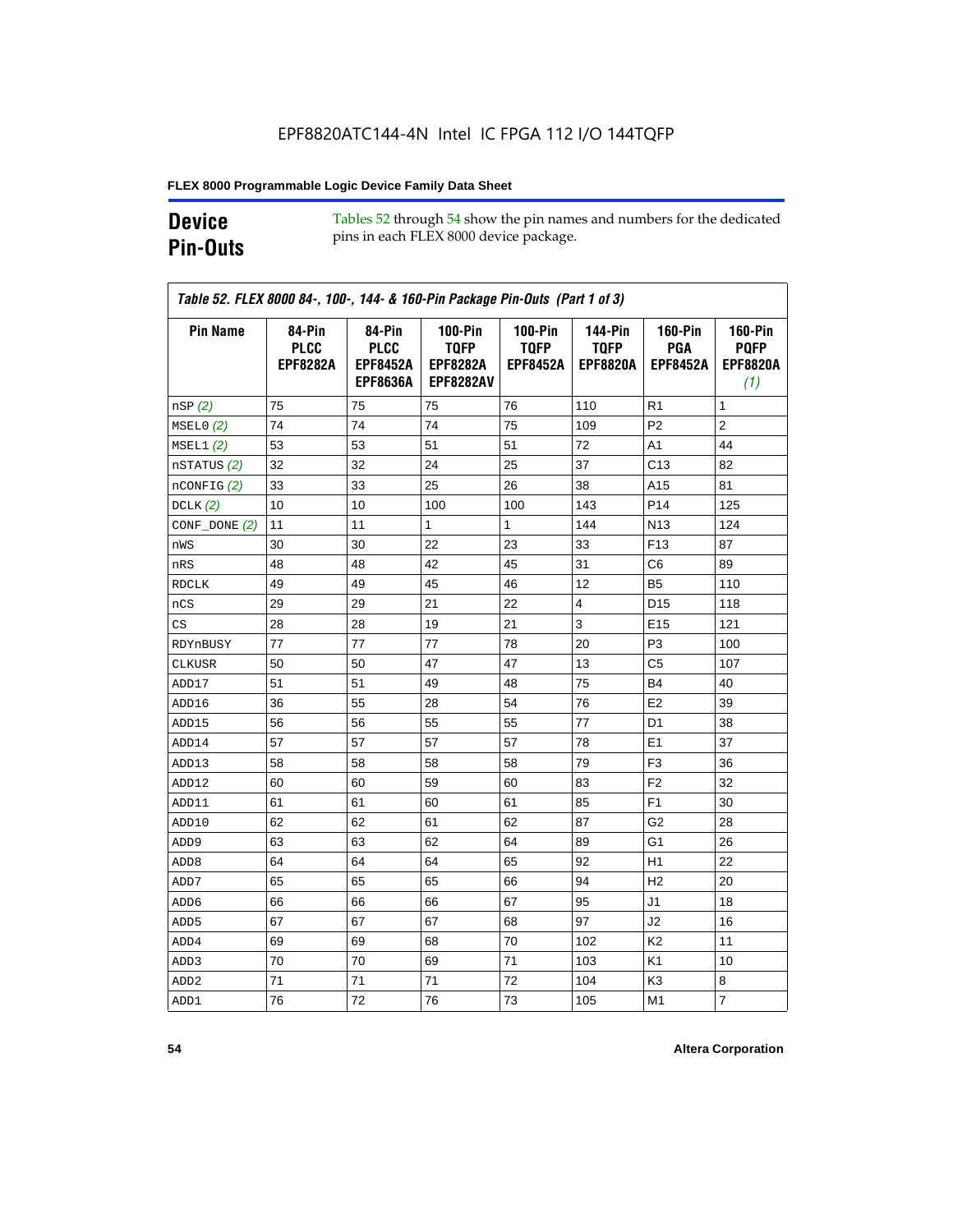| Table 52. FLEX 8000 84-, 100-, 144- & 160-Pin Package Pin-Outs (Part 2 of 3) |                                          |                                                             |                                                                      |                                                  |                                                  |                                                                                                       |                                                         |  |
|------------------------------------------------------------------------------|------------------------------------------|-------------------------------------------------------------|----------------------------------------------------------------------|--------------------------------------------------|--------------------------------------------------|-------------------------------------------------------------------------------------------------------|---------------------------------------------------------|--|
| <b>Pin Name</b>                                                              | 84-Pin<br><b>PLCC</b><br><b>EPF8282A</b> | 84-Pin<br><b>PLCC</b><br><b>EPF8452A</b><br><b>EPF8636A</b> | <b>100-Pin</b><br><b>TQFP</b><br><b>EPF8282A</b><br><b>EPF8282AV</b> | <b>100-Pin</b><br><b>TQFP</b><br><b>EPF8452A</b> | <b>144-Pin</b><br><b>TQFP</b><br><b>EPF8820A</b> | <b>160-Pin</b><br>PGA<br><b>EPF8452A</b>                                                              | <b>160-Pin</b><br><b>PQFP</b><br><b>EPF8820A</b><br>(1) |  |
| ADD <sub>0</sub>                                                             | 78                                       | 76                                                          | 78                                                                   | 77                                               | 106                                              | N3                                                                                                    | 6                                                       |  |
| DATA7                                                                        | 3                                        | $\overline{c}$                                              | 90                                                                   | 89                                               | 131                                              | P <sub>8</sub>                                                                                        | 140                                                     |  |
| DATA6                                                                        | $\overline{4}$                           | $\overline{4}$                                              | 91                                                                   | 91                                               | 132                                              | P <sub>10</sub>                                                                                       | 139                                                     |  |
| DATA5                                                                        | 6                                        | 6                                                           | 92                                                                   | 95                                               | 133                                              | R <sub>12</sub>                                                                                       | 138                                                     |  |
| DATA4                                                                        | $\overline{7}$                           | $\overline{7}$                                              | 95                                                                   | 96                                               | 134                                              | R <sub>13</sub>                                                                                       | 136                                                     |  |
| DATA3                                                                        | 8                                        | 8                                                           | 97                                                                   | 97                                               | 135                                              | P <sub>13</sub>                                                                                       | 135                                                     |  |
| DATA2                                                                        | 9                                        | 9                                                           | 99                                                                   | 98                                               | 137                                              | R <sub>14</sub>                                                                                       | 133                                                     |  |
| DATA1                                                                        | 13                                       | 13                                                          | $\overline{4}$                                                       | $\overline{4}$                                   | 138                                              | N <sub>15</sub>                                                                                       | 132                                                     |  |
| DATA0                                                                        | 14                                       | 14                                                          | 5                                                                    | 5                                                | 140                                              | K <sub>13</sub>                                                                                       | 129                                                     |  |
| SDOUT(3)                                                                     | 79                                       | 78                                                          | 79                                                                   | 79                                               | 23                                               | P4                                                                                                    | 97                                                      |  |
| TDI $(4)$                                                                    | 55                                       | 45(5)                                                       | 54                                                                   |                                                  | 96                                               | $\overline{\phantom{0}}$                                                                              | 17                                                      |  |
| TDO(4)                                                                       | 27                                       | 27(5)                                                       | 18                                                                   | -                                                | 18                                               | $\overline{\phantom{0}}$                                                                              | 102                                                     |  |
| TCK $(4)$ , $(6)$                                                            | 72                                       | 44 $(5)$                                                    | 72                                                                   | $\overline{a}$                                   | 88                                               | $\overline{a}$                                                                                        | 27                                                      |  |
| TMS $(4)$                                                                    | 20                                       | 43(5)                                                       | 11                                                                   | $\overline{a}$                                   | 86                                               | $\equiv$                                                                                              | 29                                                      |  |
| TRST $(7)$                                                                   | 52                                       | 52 $(8)$                                                    | 50                                                                   | $\overline{\phantom{0}}$                         | 71                                               | $\qquad \qquad -$                                                                                     | 45                                                      |  |
| Dedicated                                                                    | 12, 31, 54,                              | 12, 31, 54,                                                 | 3, 23, 53, 73 3, 24, 53,                                             |                                                  | 9, 26, 82,                                       | C3, D14,                                                                                              | 14, 33, 94,                                             |  |
| Inputs (10)                                                                  | 73                                       | 73                                                          |                                                                      | 74                                               | 99                                               | N <sub>2</sub> , R <sub>15</sub>                                                                      | 113                                                     |  |
| VCCINT                                                                       | 17, 38, 59,<br>80                        | 17, 38, 59,<br>80                                           | 6, 20, 37, 56,<br>70, 87                                             | 9, 32, 49,<br>59, 82                             | 8, 28, 70,<br>90, 111                            | B2, C4, D3,<br>D8, D12,<br>G3, G12,<br>H4, H13,<br>J3, J12,<br>M4, M7,<br>M9, M13,<br>N <sub>12</sub> | 3, 24, 46,<br>92, 114,<br>160                           |  |
| <b>VCCIO</b>                                                                 |                                          |                                                             | -                                                                    |                                                  | 16, 40, 60,<br>69, 91,<br>112, 122,<br>141       |                                                                                                       | 23, 47, 57,<br>69, 79,<br>104, 127,<br>137, 149,<br>159 |  |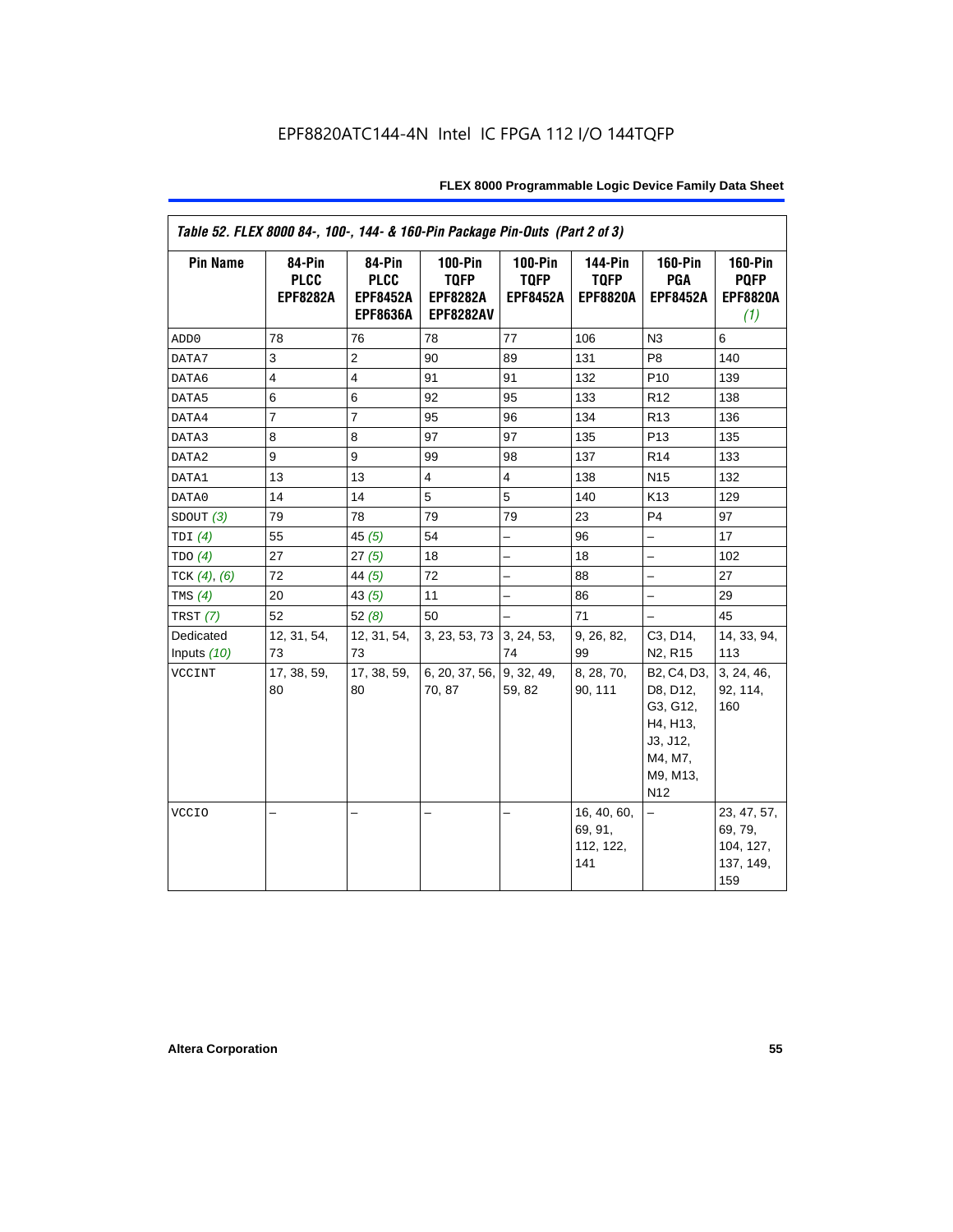| Table 52. FLEX 8000 84-, 100-, 144- & 160-Pin Package Pin-Outs (Part 3 of 3) |                                          |                                                             |                                                          |                                                                                |                                                           |                                                                                                               |                                                                                        |  |  |
|------------------------------------------------------------------------------|------------------------------------------|-------------------------------------------------------------|----------------------------------------------------------|--------------------------------------------------------------------------------|-----------------------------------------------------------|---------------------------------------------------------------------------------------------------------------|----------------------------------------------------------------------------------------|--|--|
| <b>Pin Name</b>                                                              | 84-Pin<br><b>PLCC</b><br><b>EPF8282A</b> | 84-Pin<br><b>PLCC</b><br><b>EPF8452A</b><br><b>EPF8636A</b> | $100-Pin$<br>TQFP<br><b>EPF8282A</b><br><b>EPF8282AV</b> | $100-Pin$<br><b>TQFP</b><br><b>EPF8452A</b>                                    | <b>144-Pin</b><br><b>TQFP</b><br><b>EPF8820A</b>          | <b>160-Pin</b><br>PGA<br><b>EPF8452A</b>                                                                      | <b>160-Pin</b><br><b>PQFP</b><br><b>EPF8820A</b><br>(1)                                |  |  |
| <b>GND</b>                                                                   | 5, 26, 47, 68                            | 5, 26, 47,<br>68                                            | 2, 13, 30, 44,<br>52, 63, 80,<br>94                      | 19, 44, 69,<br>94                                                              | 7, 17, 27,<br>39, 54,<br>80, 81,<br>100, 101,<br>128, 142 | C12, D4,<br>D7, D9,<br>D13, G4,<br>G13, H3,<br>H12, J4,<br>J13, L1,<br>M3, M8,<br>M12, M15,<br>N <sub>4</sub> | 12, 13, 34,<br>35, 51, 63,<br>75, 80, 83,<br>93, 103,<br>115, 126,<br>131, 143,<br>155 |  |  |
| No Connect<br>(N.C.)<br>Total User I/O<br>Pins $(9)$                         | 64                                       | 64                                                          | 74                                                       | 2, 6, 13, 30,<br>37, 42, 43,<br>50, 52, 56,<br>63, 80, 87,<br>92, 93, 99<br>64 | 108                                                       | 116                                                                                                           | 116                                                                                    |  |  |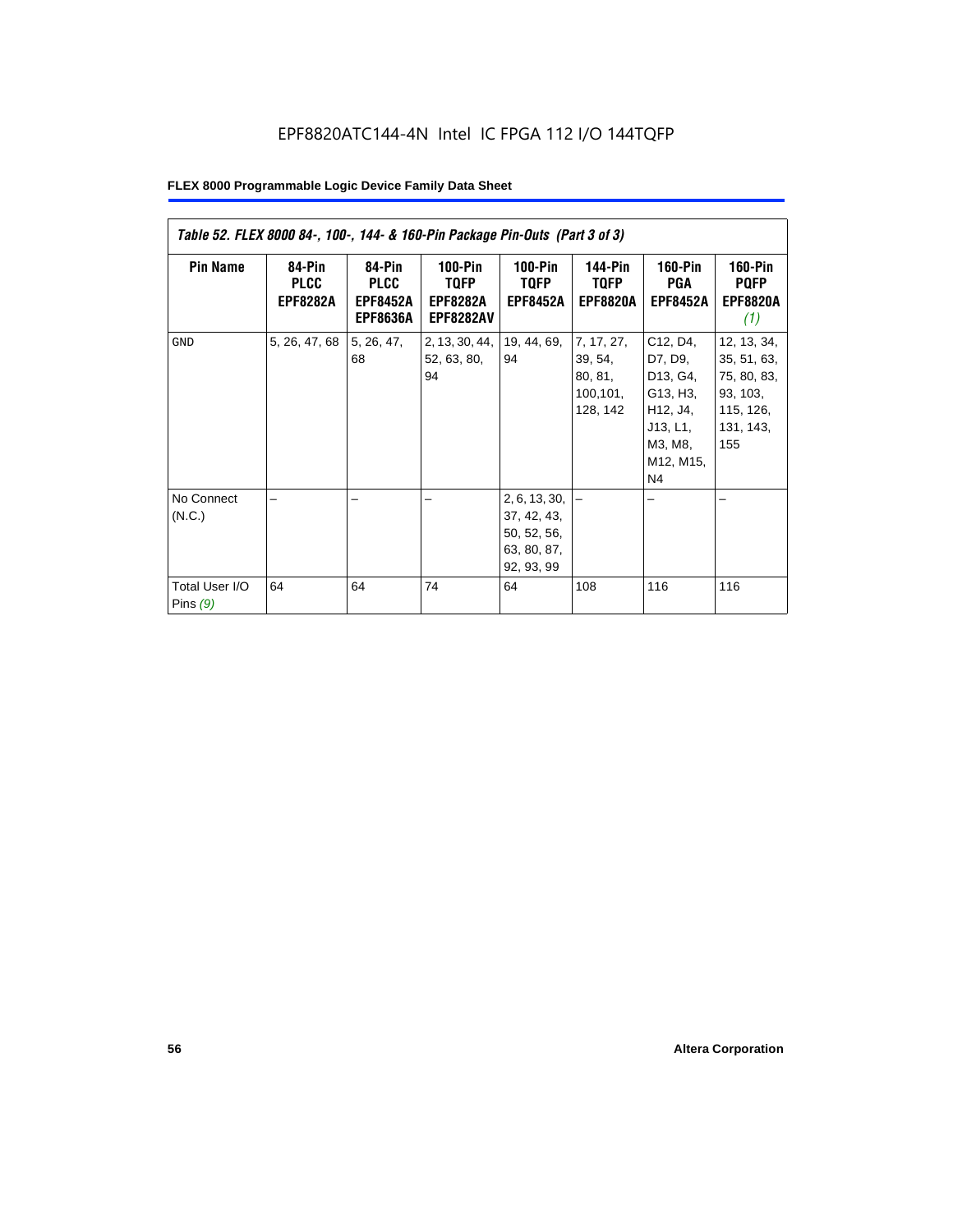|                  | Table 53. FLEX 8000 160-, 192- & 208-Pin Package Pin-Outs (Part 1 of 2) |                                                  |                                                   |                        |                        |                                                                   |  |  |  |
|------------------|-------------------------------------------------------------------------|--------------------------------------------------|---------------------------------------------------|------------------------|------------------------|-------------------------------------------------------------------|--|--|--|
| <b>Pin Name</b>  | <b>160-Pin</b><br><b>PQFP</b><br><b>EPF8452A</b>                        | <b>160-Pin</b><br><b>PQFP</b><br><b>EPF8636A</b> | 192-Pin PGA<br><b>EPF8636A</b><br><b>EPF8820A</b> | 208-Pin<br><b>PQFP</b> | 208-Pin<br><b>PQFP</b> | 208-Pin<br><b>PQFP</b><br>EPF8636A (1) EPF8820A (1) EPF81188A (1) |  |  |  |
| nSP (2)          | 120                                                                     | 1                                                | R <sub>15</sub>                                   | 207                    | 207                    | 5                                                                 |  |  |  |
| MSELO(2)         | 117                                                                     | 3                                                | T <sub>15</sub>                                   | 4                      | 4                      | 21                                                                |  |  |  |
| MSEL1(2)         | 84                                                                      | 38                                               | T <sub>3</sub>                                    | 49                     | 49                     | 33                                                                |  |  |  |
| nSTATUS (2)      | 37                                                                      | 83                                               | B <sub>3</sub>                                    | 108                    | 108                    | 124                                                               |  |  |  |
| nCONFIG (2)      | 40                                                                      | 81                                               | C <sub>3</sub>                                    | 103                    | 103                    | 107                                                               |  |  |  |
| DCLK $(2)$       | 1                                                                       | 120                                              | C <sub>15</sub>                                   | 158                    | 158                    | 154                                                               |  |  |  |
| CONF_DONE<br>(2) | 4                                                                       | 118                                              | <b>B15</b>                                        | 153                    | 153                    | 138                                                               |  |  |  |
| nWS              | 30                                                                      | 89                                               | C5                                                | 114                    | 114                    | 118                                                               |  |  |  |
| nRS              | 71                                                                      | 50                                               | B <sub>5</sub>                                    | 66                     | 116                    | 121                                                               |  |  |  |
| <b>RDCLK</b>     | 73                                                                      | 48                                               | C <sub>11</sub>                                   | 64                     | 137                    | 137                                                               |  |  |  |
| nCS              | 29                                                                      | 91                                               | <b>B13</b>                                        | 116                    | 145                    | 142                                                               |  |  |  |
| CS               | 27                                                                      | 93                                               | A16                                               | 118                    | 148                    | 144                                                               |  |  |  |
| RDYnBUSY         | 125                                                                     | 155                                              | A <sub>8</sub>                                    | 201                    | 127                    | 128                                                               |  |  |  |
| CLKUSR           | 76                                                                      | 44                                               | A10                                               | 59                     | 134                    | 134                                                               |  |  |  |
| ADD17            | 78                                                                      | 43                                               | R <sub>5</sub>                                    | 57                     | 43                     | 46                                                                |  |  |  |
| ADD16            | 91                                                                      | 33                                               | U <sub>3</sub>                                    | 43                     | 42                     | 45                                                                |  |  |  |
| ADD15            | 92                                                                      | 31                                               | T <sub>5</sub>                                    | 41                     | 41                     | 44                                                                |  |  |  |
| ADD14            | 94                                                                      | 29                                               | U <sub>4</sub>                                    | 39                     | 40                     | 39                                                                |  |  |  |
| ADD13            | 95                                                                      | 27                                               | R <sub>6</sub>                                    | 37                     | 39                     | 37                                                                |  |  |  |
| ADD12            | 96                                                                      | 24                                               | T <sub>6</sub>                                    | 31                     | 35                     | 36                                                                |  |  |  |
| ADD11            | 97                                                                      | 23                                               | R7                                                | 30                     | 33                     | 31                                                                |  |  |  |
| ADD10            | 98                                                                      | 22                                               | T7                                                | 29                     | 31                     | 30                                                                |  |  |  |
| ADD <sub>9</sub> | 99                                                                      | 21                                               | T <sub>8</sub>                                    | 28                     | 29                     | 29                                                                |  |  |  |
| ADD <sub>8</sub> | 101                                                                     | 20                                               | U <sub>9</sub>                                    | 24                     | 25                     | 26                                                                |  |  |  |
| ADD7             | 102                                                                     | 19                                               | U10                                               | 23                     | 23                     | 25                                                                |  |  |  |
| ADD <sub>6</sub> | 103                                                                     | 18                                               | U11                                               | 22                     | 21                     | 24                                                                |  |  |  |
| ADD <sub>5</sub> | 104                                                                     | 17                                               | U12                                               | 21                     | 19                     | 18                                                                |  |  |  |
| ADD4             | 105                                                                     | 13                                               | R <sub>12</sub>                                   | 14                     | 14                     | 17                                                                |  |  |  |
| ADD <sub>3</sub> | 106                                                                     | 11                                               | U14                                               | 12                     | 13                     | 16                                                                |  |  |  |
| ADD <sub>2</sub> | 109                                                                     | 9                                                | U15                                               | 10                     | 11                     | 10                                                                |  |  |  |
| ADD1             | 110                                                                     | $\overline{7}$                                   | R <sub>13</sub>                                   | 8                      | 10                     | 9                                                                 |  |  |  |
| ADD <sub>0</sub> | 123                                                                     | 157                                              | U16                                               | 203                    | 9                      | 8                                                                 |  |  |  |
| DATA7            | 144                                                                     | 137                                              | H <sub>17</sub>                                   | 178                    | 178                    | 177                                                               |  |  |  |
| DATA6            | 150                                                                     | 132                                              | G17                                               | 172                    | 176                    | 175                                                               |  |  |  |
| DATA5            | 152                                                                     | 129                                              | F <sub>17</sub>                                   | 169                    | 174                    | 172                                                               |  |  |  |

**Altera Corporation 57**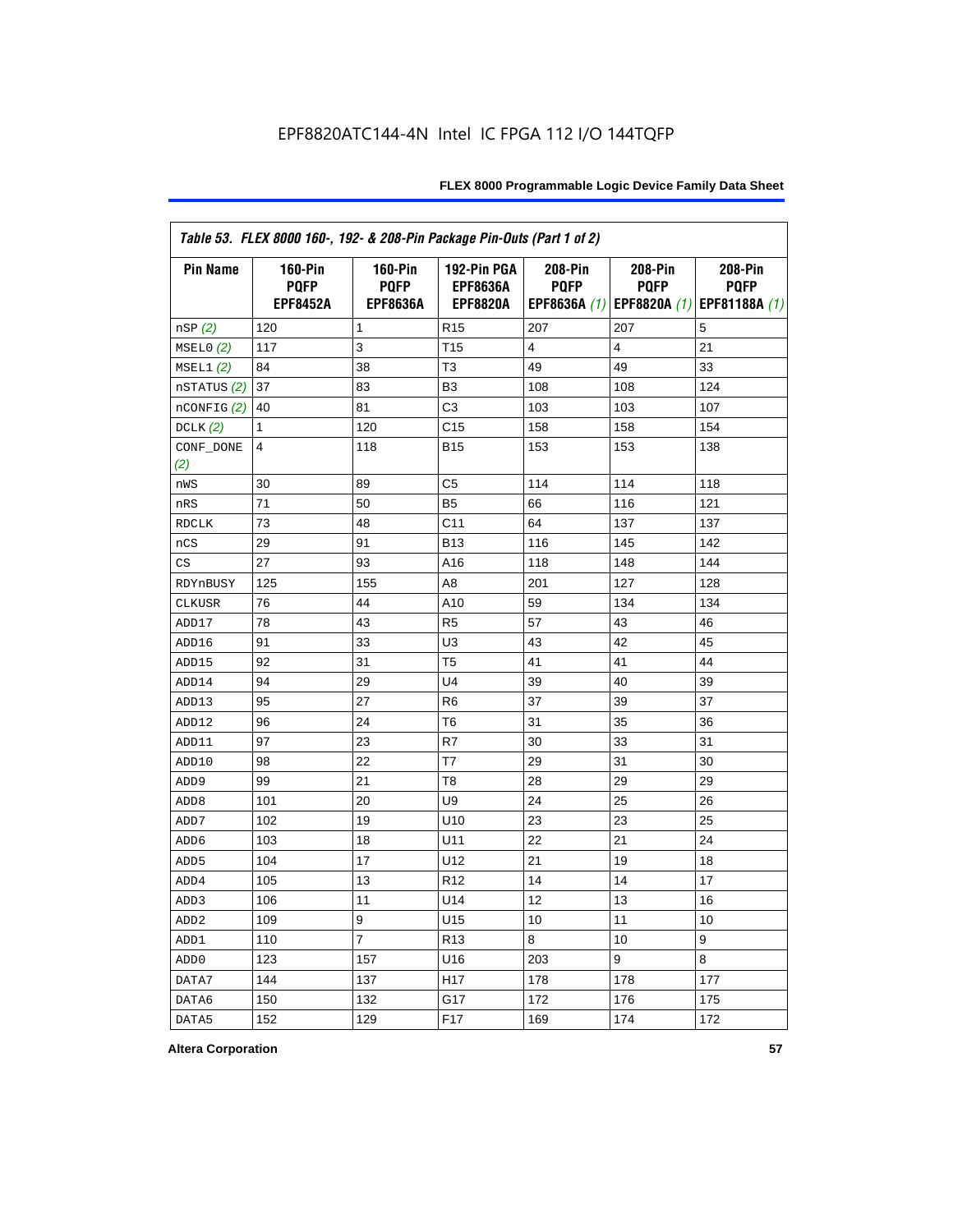| <b>Pin Name</b>                     | <b>160-Pin</b><br><b>PQFP</b>                                | $160-Pin$<br><b>PQFP</b>                                                   | 192-Pin PGA<br><b>EPF8636A</b>                                                                                                    | 208-Pin<br><b>PQFP</b>                                                                                                                                                           | 208-Pin<br><b>PQFP</b>                                                              | 208-Pin<br><b>PQFP</b>                                                                                   |
|-------------------------------------|--------------------------------------------------------------|----------------------------------------------------------------------------|-----------------------------------------------------------------------------------------------------------------------------------|----------------------------------------------------------------------------------------------------------------------------------------------------------------------------------|-------------------------------------------------------------------------------------|----------------------------------------------------------------------------------------------------------|
|                                     | <b>EPF8452A</b>                                              | <b>EPF8636A</b>                                                            | <b>EPF8820A</b>                                                                                                                   | EPF8636A (1)                                                                                                                                                                     | EPF8820A (1)                                                                        | EPF81188A (1)                                                                                            |
| DATA4                               | 154                                                          | 127                                                                        | E17                                                                                                                               | 165                                                                                                                                                                              | 172                                                                                 | 170                                                                                                      |
| DATA3                               | 157                                                          | 124                                                                        | G15                                                                                                                               | 162                                                                                                                                                                              | 171                                                                                 | 168                                                                                                      |
| DATA2                               | 159                                                          | 122                                                                        | F <sub>15</sub>                                                                                                                   | 160                                                                                                                                                                              | 167                                                                                 | 166                                                                                                      |
| DATA1                               | 11                                                           | 115                                                                        | E16                                                                                                                               | 149                                                                                                                                                                              | 165                                                                                 | 163                                                                                                      |
| DATA0                               | 12                                                           | 113                                                                        | C <sub>16</sub>                                                                                                                   | 147                                                                                                                                                                              | 162                                                                                 | 161                                                                                                      |
| SDOUT(3)                            | 128                                                          | 152                                                                        | C7(11)                                                                                                                            | 198                                                                                                                                                                              | 124                                                                                 | 119                                                                                                      |
| TDI(4)                              | $\overline{\phantom{0}}$                                     | 55                                                                         | R <sub>11</sub>                                                                                                                   | 72                                                                                                                                                                               | 20                                                                                  |                                                                                                          |
| TDO(4)                              |                                                              | 95                                                                         | B <sub>9</sub>                                                                                                                    | 120                                                                                                                                                                              | 129                                                                                 |                                                                                                          |
| TCK $(4)$ , $(6)$                   |                                                              | 57                                                                         | U8                                                                                                                                | 74                                                                                                                                                                               | 30                                                                                  |                                                                                                          |
| TMS $(4)$                           |                                                              | 59                                                                         | U7                                                                                                                                | 76                                                                                                                                                                               | 32                                                                                  | $\overline{\phantom{0}}$                                                                                 |
| TRST $(7)$                          |                                                              | 40                                                                         | R <sub>3</sub>                                                                                                                    | 54                                                                                                                                                                               | 54                                                                                  |                                                                                                          |
| Dedicated<br>Inputs $(10)$          | 5, 36, 85, 116                                               | 6, 35, 87, 116                                                             | A5, U5, U13,<br>A13                                                                                                               | 7, 45, 112,<br>150                                                                                                                                                               | 17, 36, 121,<br>140                                                                 | 13, 41, 116,<br>146                                                                                      |
| <b>VCCINT</b><br>(5.0 V)            | 21, 41, 53, 67,<br>80, 81, 100, 121,<br>133, 147, 160        | 4, 5, 26, 85,<br>106                                                       | C8, C9, C10,<br>R8, R9, R10,<br>R <sub>14</sub>                                                                                   | 5, 6, 33, 110,<br>137                                                                                                                                                            | 5, 6, 27, 48,<br>119, 141                                                           | 4, 20, 35, 48,<br>50, 102, 114,<br>131, 147                                                              |
| <b>VCCIO</b><br>(5.0 V or<br>3.3 V  |                                                              | 25, 41, 60, 70,<br>80, 107, 121,<br>140, 149, 160                          | D3, D4, D9,<br>D14, D15, G4,<br>G14, L4, L14,<br>P4, P9, P14                                                                      | 32, 55, 78, 91,<br>102, 138, 159,<br>182, 193, 206                                                                                                                               | 26, 55, 69, 87,<br>102, 131, 159,<br>173, 191, 206                                  | 3, 19, 34, 49,<br>69, 87, 106,<br>123, 140, 156,<br>174, 192                                             |
| GND                                 | 13, 14, 28, 46,<br>60, 75, 93, 107,<br>108, 126, 140,<br>155 | 15, 16, 36, 37,<br>45, 51, 75, 84,<br>86, 96, 97,<br>117, 126, 131,<br>154 | C4, D7, D8,<br>D10, D11, H4,<br>H <sub>14</sub> , K <sub>4</sub> , K <sub>14</sub> ,<br>P7, P8, P10,<br>P <sub>11</sub>           | 19, 20, 46, 47,<br>60, 67, 96,<br>109, 111, 124,<br>125, 151, 164,<br>171, 200                                                                                                   | 15, 16, 37, 38,<br>60, 78, 96,<br>109, 110, 120,<br>130, 142, 152,<br>164, 182, 200 | 11, 12, 27, 28,<br>42, 43, 60, 78,<br>96, 105, 115,<br>122, 132, 139,<br>148, 155, 159,<br>165, 183, 201 |
| No Connect<br>(N.C.)                | 2, 3, 38, 39, 70,<br>82, 83, 118, 119,<br>148                | 2, 39, 82, 119                                                             | C6, C12, C13,<br>C14, E3, E15,<br>F3, J3, J4,<br>J14, J15, N3,<br>N <sub>15</sub> , P <sub>3</sub> , P <sub>15</sub> ,<br>R4 (12) | 1, 2, 3, 16, 17,<br>18, 25, 26, 27,<br>34, 35, 36, 50,<br>51, 52, 53,<br>104, 105, 106,<br>107, 121, 122,<br>123, 130, 131,<br>132, 139, 140,<br>141, 154, 155,<br>156, 157, 208 | 1, 2, 3, 50, 51,<br>52, 53, 104,<br>105, 106, 107,<br>154, 155, 156,<br>157, 208    | 1, 2, 51, 52, 53,<br>54, 103, 104,<br>157, 158, 207,<br>208                                              |
| <b>Total User</b><br>I/O Pins $(9)$ | 116                                                          | 114                                                                        | 132, 148 (13)                                                                                                                     | 132                                                                                                                                                                              | 148                                                                                 | 144                                                                                                      |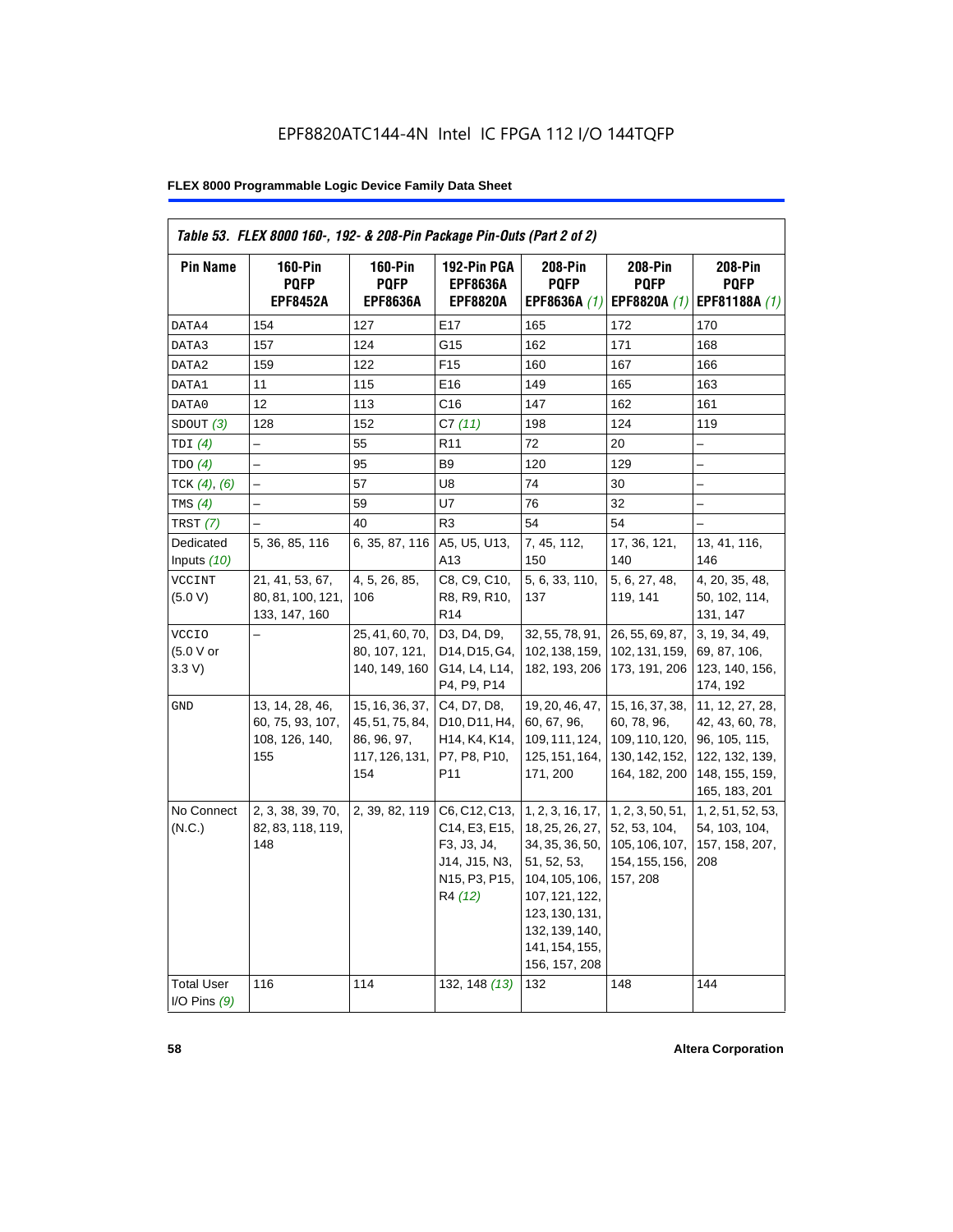| Table 54. FLEX 8000 225-, 232-, 240-, 280- & 304-Pin Package Pin-Outs (Part 1 of 3) |                                                 |                                    |                                            |                                                   |                                    |                                            |  |  |
|-------------------------------------------------------------------------------------|-------------------------------------------------|------------------------------------|--------------------------------------------|---------------------------------------------------|------------------------------------|--------------------------------------------|--|--|
| <b>Pin Name</b>                                                                     | <b>225-Pin</b><br><b>BGA</b><br><b>EPF8820A</b> | 232-Pin<br><b>PGA</b><br>EPF81188A | <b>240-Pin</b><br><b>PQFP</b><br>EPF81188A | <b>240-Pin</b><br><b>PQFP</b><br><b>EPF81500A</b> | 280-Pin<br><b>PGA</b><br>EPF81500A | 304-Pin<br><b>ROFP</b><br><b>EPF81500A</b> |  |  |
| nSP(2)                                                                              | A15                                             | C14                                | 237                                        | 237                                               | W <sub>1</sub>                     | 304                                        |  |  |
| MSELO(2)                                                                            | <b>B14</b>                                      | G15                                | 21                                         | 19                                                | N <sub>1</sub>                     | 26                                         |  |  |
| MSEL1(2)                                                                            | R <sub>15</sub>                                 | L15                                | 40                                         | 38                                                | H <sub>3</sub>                     | 51                                         |  |  |
| nSTATUS (2)                                                                         | P <sub>2</sub>                                  | L <sub>3</sub>                     | 141                                        | 142                                               | G19                                | 178                                        |  |  |
| $n$ CONFIG $(2)$                                                                    | R <sub>1</sub>                                  | R <sub>4</sub>                     | 117                                        | 120                                               | <b>B18</b>                         | 152                                        |  |  |
| DCLK(2)                                                                             | B <sub>2</sub>                                  | C <sub>4</sub>                     | 184                                        | 183                                               | U18                                | 230                                        |  |  |
| CONF_DONE (2)                                                                       | A1                                              | G3                                 | 160                                        | 161                                               | M16                                | 204                                        |  |  |
| nWS                                                                                 | L4                                              | P <sub>1</sub>                     | 133                                        | 134                                               | F <sub>18</sub>                    | 167                                        |  |  |
| nRS                                                                                 | K <sub>5</sub>                                  | N <sub>1</sub>                     | 137                                        | 138                                               | G18                                | 171                                        |  |  |
| <b>RDCLK</b>                                                                        | F <sub>1</sub>                                  | G <sub>2</sub>                     | 158                                        | 159                                               | M17                                | 202                                        |  |  |
| nCS                                                                                 | D <sub>1</sub>                                  | E <sub>2</sub>                     | 166                                        | 167                                               | N <sub>16</sub>                    | 212                                        |  |  |
| CS                                                                                  | C1                                              | E <sub>3</sub>                     | 169                                        | 170                                               | N <sub>18</sub>                    | 215                                        |  |  |
| RDYnBUSY                                                                            | J3                                              | K <sub>2</sub>                     | 146                                        | 147                                               | J17                                | 183                                        |  |  |
| <b>CLKUSR</b>                                                                       | G <sub>2</sub>                                  | H <sub>2</sub>                     | 155                                        | 156                                               | K <sub>19</sub>                    | 199                                        |  |  |
| ADD17                                                                               | M14                                             | R <sub>15</sub>                    | 58                                         | 56                                                | E <sub>3</sub>                     | 73                                         |  |  |
| ADD16                                                                               | L12                                             | T17                                | 56                                         | 54                                                | E <sub>2</sub>                     | 71                                         |  |  |
| ADD15                                                                               | M15                                             | P <sub>15</sub>                    | 54                                         | 52                                                | F <sub>4</sub>                     | 69                                         |  |  |
| ADD14                                                                               | L13                                             | M14                                | 47                                         | 45                                                | G1                                 | 60                                         |  |  |
| ADD13                                                                               | L14                                             | M15                                | 45                                         | 43                                                | H <sub>2</sub>                     | 58                                         |  |  |
| ADD12                                                                               | K <sub>13</sub>                                 | M16                                | 43                                         | 41                                                | H1                                 | 56                                         |  |  |
| ADD11                                                                               | K <sub>15</sub>                                 | K <sub>15</sub>                    | 36                                         | 34                                                | J3                                 | 47                                         |  |  |
| ADD10                                                                               | J13                                             | K17                                | 34                                         | 32                                                | K <sub>3</sub>                     | 45                                         |  |  |
| ADD <sub>9</sub>                                                                    | J15                                             | J14                                | 32                                         | 30                                                | K4                                 | 43                                         |  |  |
| ADD <sub>8</sub>                                                                    | G14                                             | J15                                | 29                                         | 27                                                | L1                                 | 34                                         |  |  |
| ADD7                                                                                | G13                                             | H <sub>17</sub>                    | 27                                         | 25                                                | L2                                 | 32                                         |  |  |
| ADD <sub>6</sub>                                                                    | G11                                             | H <sub>15</sub>                    | 25                                         | 23                                                | M <sub>1</sub>                     | 30                                         |  |  |
| ADD <sub>5</sub>                                                                    | F <sub>14</sub>                                 | F <sub>16</sub>                    | 18                                         | 16                                                | N <sub>2</sub>                     | 20                                         |  |  |
| ADD4                                                                                | E <sub>13</sub>                                 | F <sub>15</sub>                    | 16                                         | 14                                                | N3                                 | 18                                         |  |  |
| ADD3                                                                                | D <sub>15</sub>                                 | F14                                | 14                                         | 12                                                | N <sub>4</sub>                     | 16                                         |  |  |
| ADD <sub>2</sub>                                                                    | D <sub>14</sub>                                 | D <sub>15</sub>                    | 7                                          | 5                                                 | U1                                 | 8                                          |  |  |
| ADD1                                                                                | E12                                             | <b>B17</b>                         | 5                                          | 3                                                 | U2                                 | 6                                          |  |  |
| ADD <sub>0</sub>                                                                    | C <sub>15</sub>                                 | C <sub>15</sub>                    | 3                                          | 1                                                 | V <sub>1</sub>                     | 4                                          |  |  |
| DATA7                                                                               | A7                                              | A7                                 | 205                                        | 199                                               | W13                                | 254                                        |  |  |
| DATA6                                                                               | D7                                              | D <sub>8</sub>                     | 203                                        | 197                                               | W14                                | 252                                        |  |  |
| DATA5                                                                               | A6                                              | B7                                 | 200                                        | 196                                               | W15                                | 250                                        |  |  |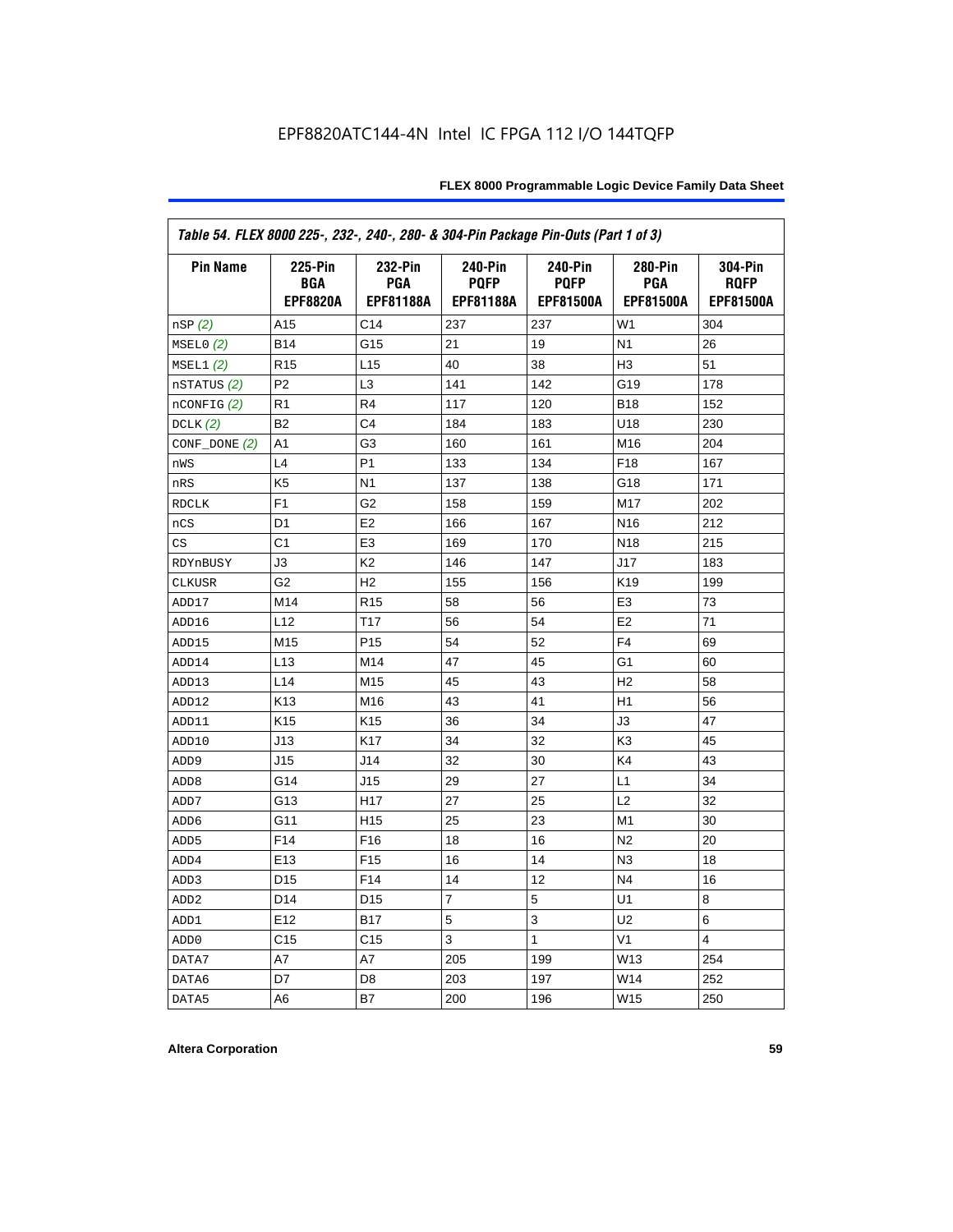| Table 54. FLEX 8000 225-, 232-, 240-, 280- & 304-Pin Package Pin-Outs (Part 2 of 3) |                                                                                                                                         |                                                                              |                                                                |                                                                       |                                                                                                                            |                                                                      |
|-------------------------------------------------------------------------------------|-----------------------------------------------------------------------------------------------------------------------------------------|------------------------------------------------------------------------------|----------------------------------------------------------------|-----------------------------------------------------------------------|----------------------------------------------------------------------------------------------------------------------------|----------------------------------------------------------------------|
| <b>Pin Name</b>                                                                     | 225-Pin<br>BGA<br><b>EPF8820A</b>                                                                                                       | 232-Pin<br>PGA<br><b>EPF81188A</b>                                           | 240-Pin<br><b>PQFP</b><br><b>EPF81188A</b>                     | 240-Pin<br><b>PQFP</b><br><b>EPF81500A</b>                            | <b>280-Pin</b><br>PGA<br><b>EPF81500A</b>                                                                                  | <b>304-Pin</b><br><b>RQFP</b><br><b>EPF81500A</b>                    |
| DATA4                                                                               | A <sub>5</sub>                                                                                                                          | C7                                                                           | 198                                                            | 194                                                                   | W16                                                                                                                        | 248                                                                  |
| DATA3                                                                               | B <sub>5</sub>                                                                                                                          | D7                                                                           | 196                                                            | 193                                                                   | W17                                                                                                                        | 246                                                                  |
| DATA2                                                                               | E <sub>6</sub>                                                                                                                          | <b>B5</b>                                                                    | 194                                                            | 190                                                                   | V16                                                                                                                        | 243                                                                  |
| DATA1                                                                               | D <sub>5</sub>                                                                                                                          | A3                                                                           | 191                                                            | 189                                                                   | U16                                                                                                                        | 241                                                                  |
| DATA0                                                                               | C <sub>4</sub>                                                                                                                          | A2                                                                           | 189                                                            | 187                                                                   | V17                                                                                                                        | 239                                                                  |
| SDOUT(3)                                                                            | K1                                                                                                                                      | N <sub>2</sub>                                                               | 135                                                            | 136                                                                   | F <sub>19</sub>                                                                                                            | 169                                                                  |
| TDI                                                                                 | F15(4)                                                                                                                                  | $\overline{\phantom{0}}$                                                     | $\overline{\phantom{0}}$                                       | 63(14)                                                                | B1 (14)                                                                                                                    | 80(14)                                                               |
| TDO                                                                                 | J2(4)                                                                                                                                   | $\overline{\phantom{0}}$                                                     | $\overline{\phantom{0}}$                                       | 117                                                                   | C17                                                                                                                        | 149                                                                  |
| TCK $(6)$                                                                           | J14(4)                                                                                                                                  |                                                                              | -                                                              | 116 $(14)$                                                            | A <sub>19</sub> $(14)$                                                                                                     | 148 $(14)$                                                           |
| TMS                                                                                 | J12(4)                                                                                                                                  |                                                                              | $\overline{\phantom{0}}$                                       | 64 (14)                                                               | C2(14)                                                                                                                     | 81(14)                                                               |
| <b>TRST</b> (7)                                                                     | P <sub>14</sub>                                                                                                                         | $\overline{\phantom{0}}$                                                     | $\overline{\phantom{0}}$                                       | 115 $(14)$                                                            | A18 $(14)$                                                                                                                 | 145(14)                                                              |
| Dedicated Inputs<br>(10)                                                            | F4, L1, K12,<br>E <sub>15</sub>                                                                                                         | C1, C17, R1,<br>R <sub>17</sub>                                              | 10, 51, 130,<br>171                                            | 8, 49, 131,<br>172                                                    | F1, F16, P3,<br>P <sub>19</sub>                                                                                            | 12, 64, 164,<br>217                                                  |
| <b>VCCINT</b><br>(5.0 V)                                                            | F5, F10, E1,<br>L2, K4, M12,<br>P15, H13,<br>H14, B15,<br>C13                                                                           | E4, H4, L4,<br>P12, L14,<br>H14, E14,<br>R <sub>14</sub> , U <sub>1</sub>    | 20, 42, 64, 66,<br>114, 128, 150,<br>172, 236                  | 18, 40, 60, 62,<br>91, 114, 129,<br>151, 173, 209,<br>236             | B17, D3, D15,<br>E8, E10, E12,<br>E14, R7, R9,<br>R <sub>11</sub> , R <sub>13</sub> ,<br>R <sub>14</sub> , T <sub>14</sub> | 24, 54, 77,<br>144, 79, 115,<br>162, 191, 218,<br>266, 301           |
| <b>VCCIO</b><br>(5.0 V or 3.3 V)                                                    | H3, H2, P6,<br>R6, P10, N10,<br>R <sub>14</sub> , N <sub>13</sub> ,<br>H15, H12,<br>D12, A14,<br>B10, A10, B6,<br>C6, A2, C3,<br>M4, R2 | N10, M13,<br>M5, K13, K5,<br>H13, H5, F5,<br>E10, E8, N8,<br>F <sub>13</sub> | 19, 41, 65, 81,<br>99, 116, 140,<br>162, 186, 202,<br>220, 235 | 17, 39, 61, 78,<br>94, 108, 130,<br>152, 174, 191, 1<br>205, 221, 235 | D14, E7, E9,<br>E11, E13, R6,<br>R8, R10, R12,<br>T13, T15                                                                 | 22, 53, 78, 99,<br>119, 137, 163,<br>193, 220, 244,<br>262, 282, 300 |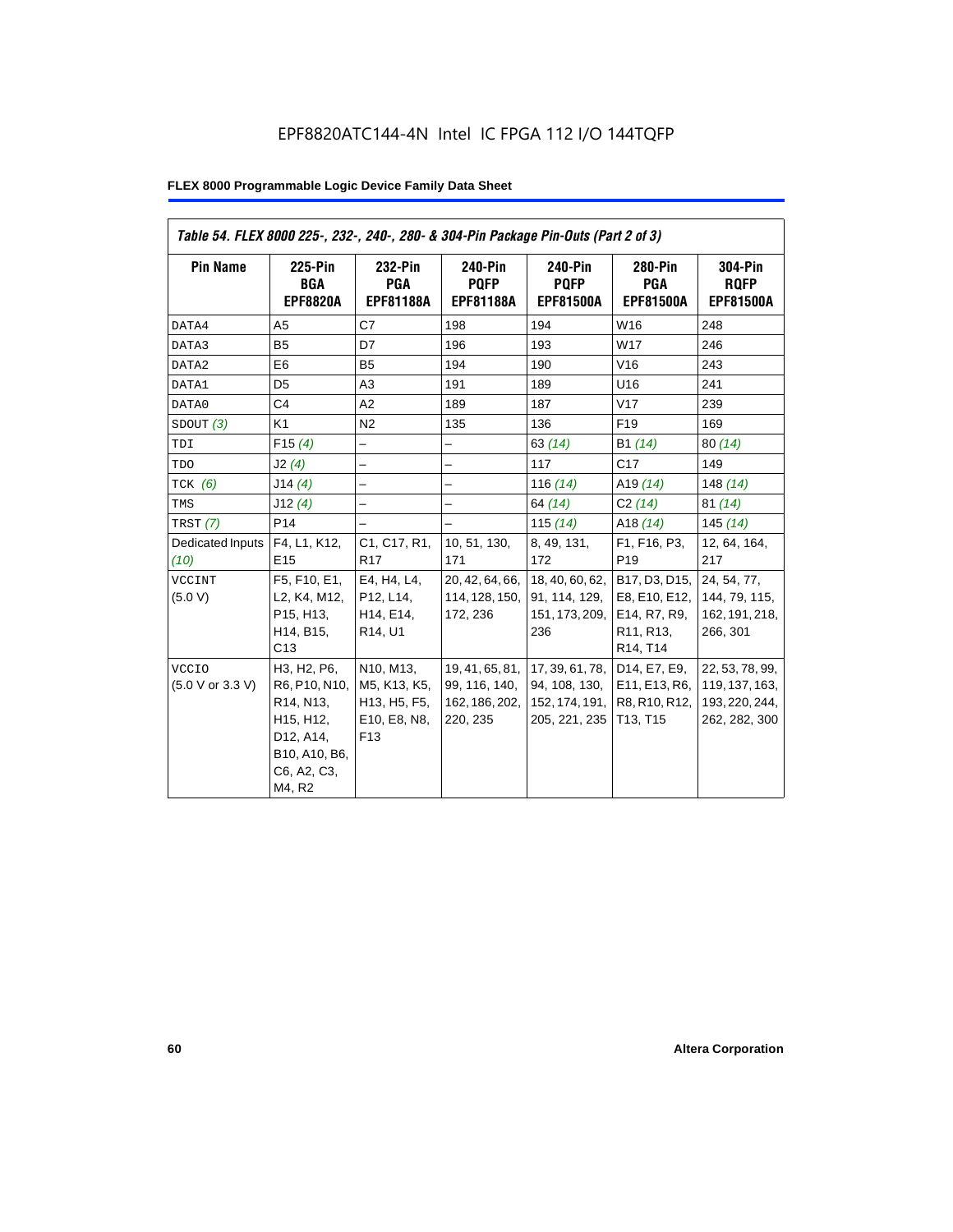| Table 54. FLEX 8000 225-, 232-, 240-, 280- & 304-Pin Package Pin-Outs (Part 3 of 3) |                                                                                                                                                                              |                                                                                                          |                                                                                                         |                                                                                                                                                              |                                                                                                                                                                                                                                  |                                                                                                                                                                                                            |
|-------------------------------------------------------------------------------------|------------------------------------------------------------------------------------------------------------------------------------------------------------------------------|----------------------------------------------------------------------------------------------------------|---------------------------------------------------------------------------------------------------------|--------------------------------------------------------------------------------------------------------------------------------------------------------------|----------------------------------------------------------------------------------------------------------------------------------------------------------------------------------------------------------------------------------|------------------------------------------------------------------------------------------------------------------------------------------------------------------------------------------------------------|
| <b>Pin Name</b>                                                                     | <b>225-Pin</b><br>BGA<br><b>EPF8820A</b>                                                                                                                                     | 232-Pin<br><b>PGA</b><br><b>EPF81188A</b>                                                                | <b>240-Pin</b><br><b>PQFP</b><br><b>EPF81188A</b>                                                       | 240-Pin<br><b>PQFP</b><br><b>EPF81500A</b>                                                                                                                   | 280-Pin<br><b>PGA</b><br><b>EPF81500A</b>                                                                                                                                                                                        | <b>304-Pin</b><br><b>RQFP</b><br><b>EPF81500A</b>                                                                                                                                                          |
| <b>GND</b>                                                                          | B1, D4, E14,<br>F7, F8, F9,<br>F12, G6, G7,<br>G8, G9, G10,<br>H1, H4, H5,<br>H6, H7, H8,<br>H9, H10, H11,<br>J6, J7, J8, J9,<br>J10, K6, K7,<br>K8, K9, K11,<br>L15, N3, P1 | A1, D6, E11,<br>E7, E9, G4,<br>G5, G13,<br>G14, J5, J13,<br>K4, K14, L5,<br>L13, N4, N7,<br>N9, N11, N14 | 8, 9, 30, 31,<br>52, 53, 72, 90,<br>108, 115, 129,<br>139, 151, 161,<br>173, 185, 187,<br>193, 211, 229 | 6, 7, 28, 29,<br>50, 51, 71, 85, E4, E5, E6,<br>92, 101, 118,<br>162, 163, 184, H5, H15, J5,<br>185, 186, 198, J15, K5, K15,<br>208, 214, 228   L5, L15, M5, | D4, D5, D16,<br>E15, E16, F5,<br>119, 140, 141, F15, G5, G15,<br>M15, N5,<br>N <sub>15</sub> , P <sub>4</sub> , P <sub>5</sub> ,<br>P <sub>15</sub> , P <sub>16</sub> , R <sub>4</sub> ,<br>R5, R15, R16,<br>T4, T5, T16,<br>U17 | 9, 11, 36, 38,<br>65, 67, 90,<br>108, 116,<br>128, 150,<br>151, 175, 177,<br>206, 208, 231,<br>232, 237, 253,<br>265, 273, 291                                                                             |
| No Connect<br>(N.C.)                                                                |                                                                                                                                                                              |                                                                                                          | 61, 62, 119,<br>120, 181, 182,<br>239, 240                                                              |                                                                                                                                                              |                                                                                                                                                                                                                                  | 10, 21, 23, 25,<br>35, 37, 39, 40,<br>41, 42, 52, 55,<br>66, 68, 146,<br>147, 161, 173,<br>174, 176, 187,<br>188, 189, 190,<br>192, 194, 195,<br>205, 207, 219,<br>221, 233, 234,<br>235, 236, 302,<br>303 |
| Total User I/O<br>Pins $(9)$                                                        | 148                                                                                                                                                                          | 180                                                                                                      | 180                                                                                                     | 177                                                                                                                                                          | 204                                                                                                                                                                                                                              | 204                                                                                                                                                                                                        |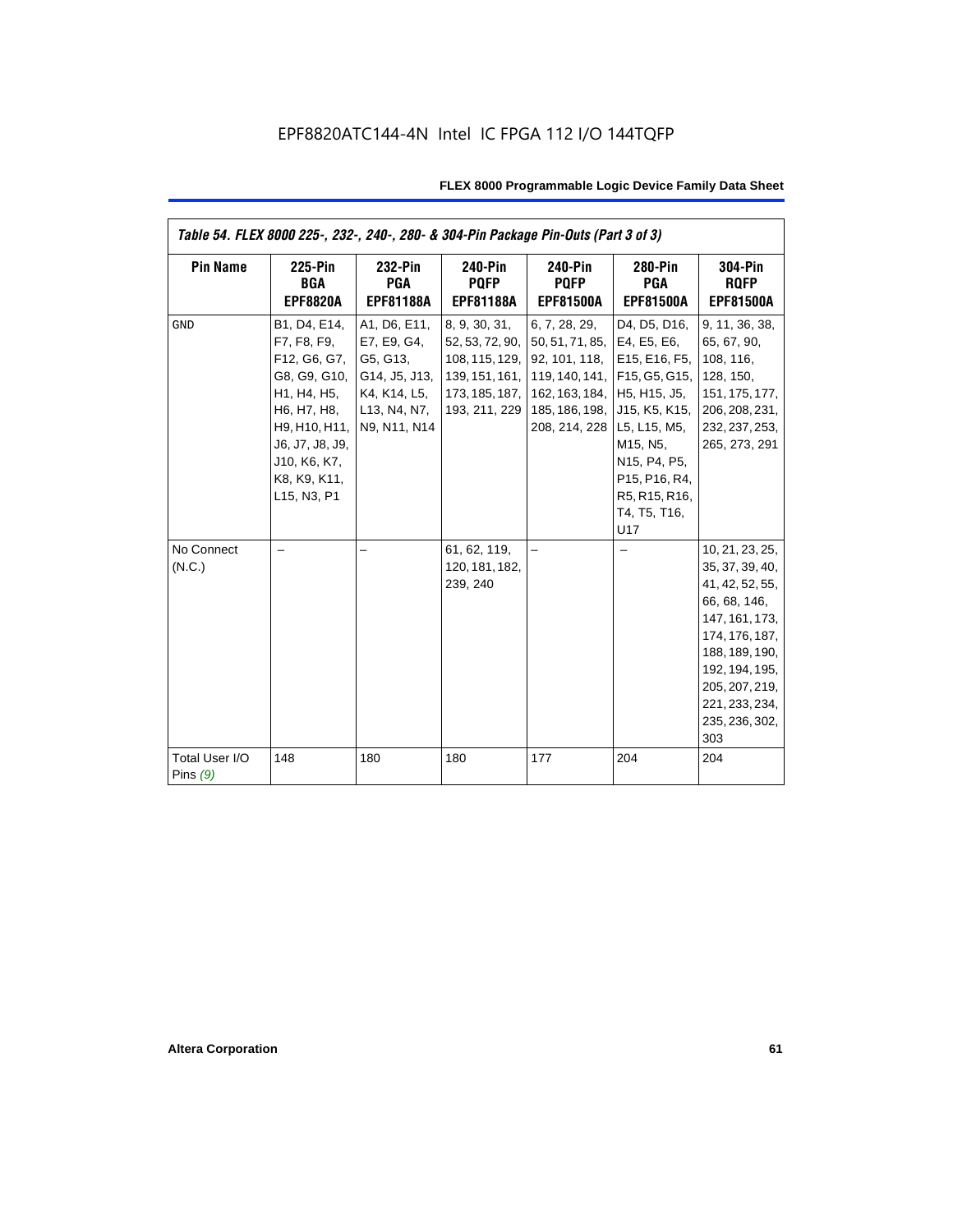### EPF8820ATC144-4N Intel IC FPGA 112 I/O 144TQFP

#### **FLEX 8000 Programmable Logic Device Family Data Sheet**

#### *Notes to tables:*

- (1) Perform a complete thermal analysis before committing a design to this device package. See *Application Note 74 (Evaluating Power for Altera Devices)* for more information.
- (2) This pin is a dedicated pin and is not available as a user I/O pin.
- (3) SDOUT will drive out during configuration. After configuration, it may be used as a user I/O pin. By default, the MAX+PLUS II software will not use SDOUT as a user I/O pin; the user can override the MAX+PLUS II software and use SDOUT as a user I/O pin.
- (4) If the device is not configured to use the JTAG BST circuitry, this pin is available as a user I/O pin.
- (5) JTAG pins are available for EPF8636A devices only. These pins are dedicated user I/O pins.
- $(6)$  If this pin is used as an input in user mode, ensure that it does not toggle before or during configuration.
- (7) TRST is a dedicated input pin for JTAG use. This pin must be grounded if JTAG BST is not used.
- (8) Pin 52 is a  $V_{CC}$  pin on EPF8452A devices only.
- (9) The user I/O pin count includes dedicated input pins and all I/O pins.
- (10) Unused dedicated inputs should be tied to ground on the board.
- (11) SDOUT does not exist in the EPF8636GC192 device.
- (12) These pins are no connect (N.C.) pins for EPF8636A devices only. They are user I/O pins in EPF8820A devices.
- (13) EPF8636A devices have 132 user I/O pins; EPF8820A devices have 148 user I/O pins.
- (14) For EPF81500A devices, these pins are dedicated JTAG pins and are not available as user I/O pins. If JTAG BST is not used, TDI, TCK, TMS, and TRST should be tied to GND.

**Revision History**

The information contained in the *FLEX 8000 Programmable Logic Device Family Data Sheet* version 11.1 supersedes information published in previous versions. The *FLEX 8000 Programmable Logic Device Family Data Sheet* version 11.1 contains the following change: minor textual updates.